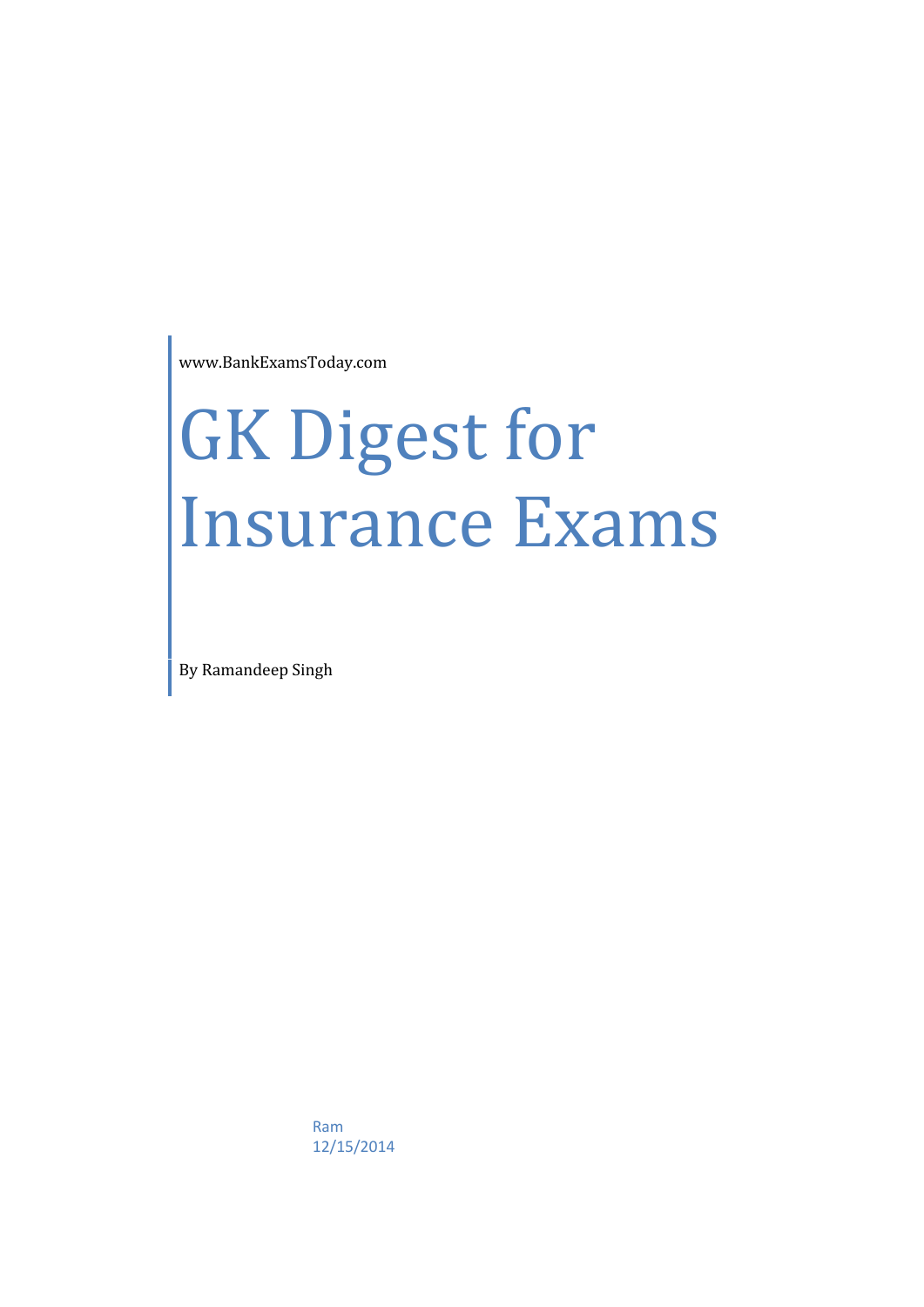# **Sports**

#### **Badminton**

**16 Nov.** Saina Nehwal and Kidambi Srikanth of India won China Open women's and men's singles titles of Badminton respectively.

**30 Nov. -** P.V. Sindhu won Macau Open Grand Prix Gold Badminton Title 2014 after defeating Kim Hyo Min of Korea.

#### **Football**

**22 Nov.** Lionel Messi, FC Barcelona superstar made a hat trick on  $22<sup>nd</sup>$  November 2014 and became the alltime highest scorer in La Liga history.

**30 Nov. -** On 30th November 2014, Baichung Bhutia became the first football player of India to be inducted into Asian Football Confederation Hall of Fame.

**05 Dec. -** Tim Howard, Football team Goalkeeper of United States of America won US Player of the Year Award for the year 2014 on  $05<sup>th</sup>$  December 2014.

#### **Cricket**

**13 Nov.** Rohit Sharma, the Indian Cricketer set a new record of 264 runs in ODI match played against Sri Lanka. He broke the record of Virender Sehwag of 219 runs. Now, he became a single player who scored 2 Double Centuries in ODI matches.

**14 Nov.** The prize money of Cricket World Cup participating teams increased about 20% by the International Cricket Council. Now, the World Cup Winner team will get \$4.3 mn. The main thing is also came into the light that the Decision Review System would be used in all the 49 matches of Cricket World Cup.

**14 Nov.** The ambassadors selected for Cricket World Cup 2015 by the International Cricket Council. Virat Kohli of India is one of the ambassadors. The Cricket World Cup will start  $14<sup>th</sup>$  February 2015 onwards.

**16 Nov.** International Cricket team of India whitewashed Sri Lanka on  $16<sup>th</sup>$  November 2014 by 5-0 in ODI Series under the captaincy of Virat Kohli. Earlier, in the year 1982 India whitewashed Sri Lanka in Cricket ODI Series under the captaincy of Kapil Dev.

**01 Dec. -** SAP SE, worldwide application software company chosen by International Cricket Council on 01<sup>st</sup> December 2014 as its Cloud Partner for ICC Cricket World CUP 2015.

**5 Dec. -** 30 members selected for ICC Cricket World Cup 2015. Virender Sehwag, Zaheer Khan and Yuvraj Singh etc. will not the part of the team chosen for World Cup 2015. Yuvraj Singh was Man of the Series of World Cup 2011.

**03 Dec. -** MRF Limited of India will be the global partner of ICC Cricket World Cup 2015 held in Australia and New Zealand. The Chairman of ICC is N. Srinivasan while Chairman of MRF Limited is K.M. Mammen.

**03 Dec. -** Kumar Sangakkara of Sri Lanka International Cricket Team became  $4<sup>th</sup>$  person to complete 13000 ODI international runs on 03rd December 2014. He completes the score in 386 matches.

07 Dec. - On 07<sup>th</sup> December 2014, Mohammad Hafeez of Pakistan International Cricket Team suspended by ICC for illegal bowling action.

**11 Dec. -** Blind Cricket Team of India won Blind Cricket World Cup 2014 by defeating Pakistan. The captain of Indian team was Shekar Naik. In India, the number of visually challenged cricketers is 22000 as compare to 4000 in Pakistan.

**12 Dec. -** David Warner, Cricketer of Australia completed 1000 Runs in Test Matches in the year 2014.

#### **Tennis**

23 Nov. On 23<sup>rd</sup> November 2014, Switzerland won Davis Cup title of Tennis.

**07 Dec. -** Roger Federer of Switzerland, 17 time Grand Slam Winner of Tennis, made his debut in India on  $07<sup>th</sup>$  December 2014 by participated in International Premier Tennis League by representing the team Micromax Indian Aces.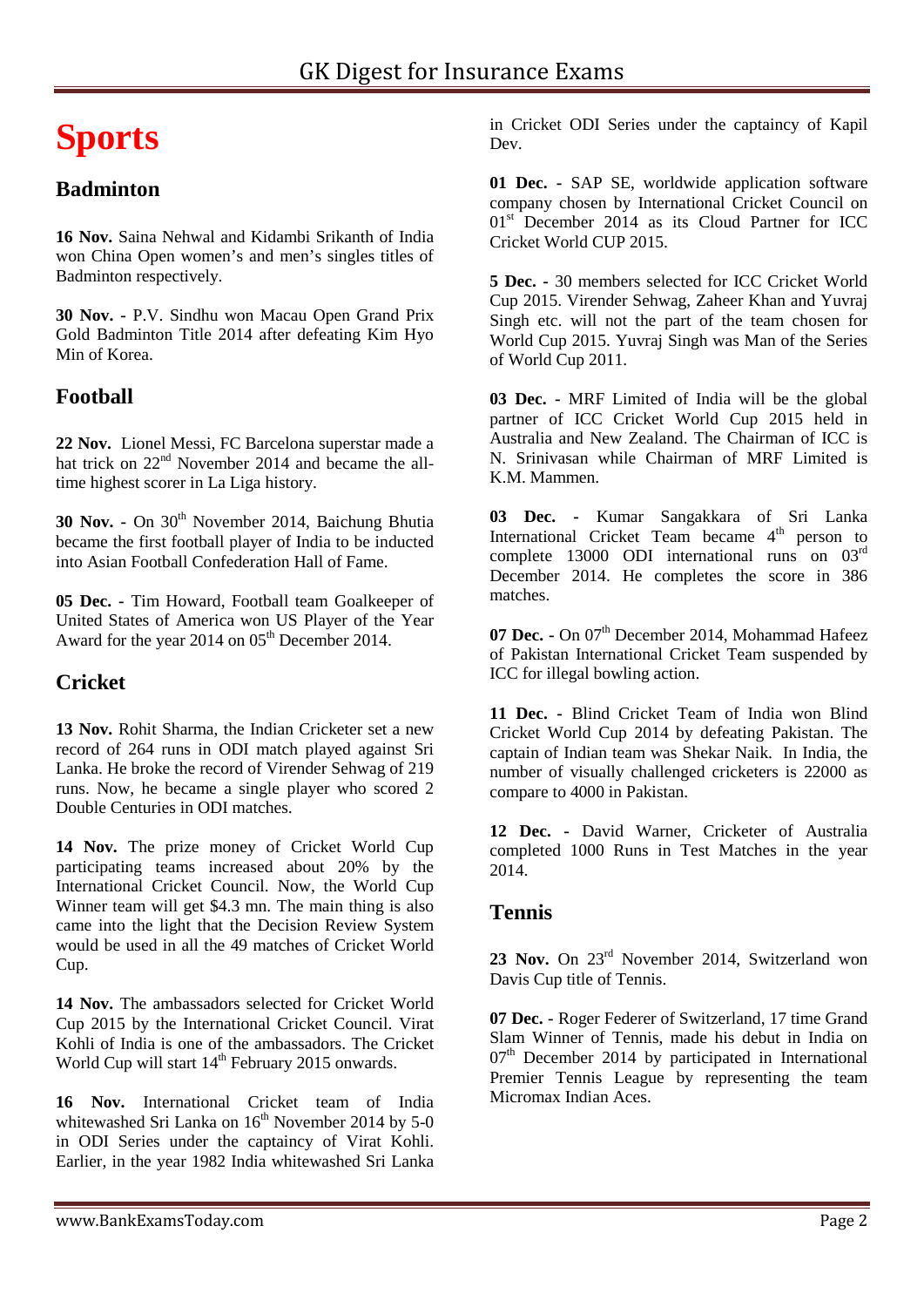#### **Athletics**

**23 Nov.** Guye Adola of Ethopia won men's Airtel Delhi Half Marathon held on 23<sup>rd</sup> November 2014 while Florence Kiplagat of Kenya won women's Airtel Delhi Half Marathon. The Marathon comprised of 21.1 km.

**07 Dec. -** Amos Meindi of Kenya won Pune International Full Marathon in Men's category on  $07<sup>th</sup>$ December 2014 while Nancy Wambua of Kenya won the Half Marathon in Women's category.

#### **Golf**

**06 Dec. -** Gwladys Nocera of France won Hero Women's Indian Golf Open 2014 on 06<sup>th</sup> December 2014.

#### **Chess**

**23 Nov.** Magnus Carlsen won World Chess Championship on  $23<sup>rd</sup>$  November 2014. He is from Norway and ranked at No.1 position in the World Ranking.

#### **Boxing**

24 Nov. On 24<sup>th</sup> November 2014, Sarjubala Devi and Saweety won Silver Medals in World Women's Boxing Championship held in Jeju, South Korea.

**26 Nov.** Manoj Kumar, the Indian Boxer received Arjuna Award on 26<sup>th</sup> November 2014.

#### **Cycling**

**23 Nov.** Deborah, the Indian Cyclist won four Gold Medals at Track Asia Cup 2014 held at Indira Gandhi Stadium, New Delhi on  $23<sup>rd</sup>$  November 2014.

#### **F-1**

**20 Nov.** Sebastian Vettel, four time F-1 champion of Germany would join F-1 team 'Ferrari' of Italy in the next year 2015 for next 3 years. The information revealed on 20<sup>th</sup> November 2014 by the team 'Ferrari'.

23 Nov. On 23<sup>rd</sup> November 2014, Lewis Hamilton of Great Britain won Abu Dhabi Grand Prix and became F-1 champion of the year 2014.

## **Appointments**

**15 Nov.** Farhan Akhtar, the famous Bollywood Actor appointed as UN Women Goodwill Ambassador for South Asia. He became the first male to be appointed as a Goodwill Ambassador.

**16 Nov.** The biography titled 'My Name is Abu Salem' written by S. Hussain Zaidi released on  $16<sup>th</sup>$ November 2014.

**18 Nov.** Dr.Hasmukh Adhia appointed as Director of the Central Board of Directors of Reserve Bank of India on  $18<sup>th</sup>$  November 2014 by replacing with Gurdial Singh Sandhu.

**19 Nov.** Vivek Sood appointed as CEO of 'Uninor' on 19<sup>th</sup> November 2014 replaced with Morten Karlsen Sorby. Uninor is the Mobile Phone services company of Norway.

23 Nov. On 23<sup>rd</sup> November 2014, Deepak Gupta appointed as the Chairman of Union Public Service Commission, the Commission is Central Agency of India which is authorized to conduct the Civil Services Examination and other higher exams.

**23 Nov.** On 23rd November 2014, K.N. Tripathi, the Governor of West Bengal appointed as the Governor of Bihar.

24 Nov. On 24<sup>th</sup> November 2014, Ajit Doval, National Security Advisor of India appointed as the Special Representative of India to conduct boundary negotiations with China.

24 Nov. On 24<sup>th</sup> November 2014, Chandramauli Kumar Prasad appointed as the Chairperson of Press Council of India. He is the former Justice of Supreme Court of India.

**25 Nov.** Sania Mirza appointed as Goodwill Ambassador for South Asia by United Nations Women on 25<sup>th</sup> November 2014 and became the first South Asian woman to be appointed as a Goodwill Ambassador.

**26 Nov.** Anoop Mishra appointed as Secretary General of Lok Sabha on 26<sup>th</sup> November 2014.

**01 Dec. -** Rajiv Mehrishi appointed as a Director of the Central Board of Directors of Reserve Bank of India.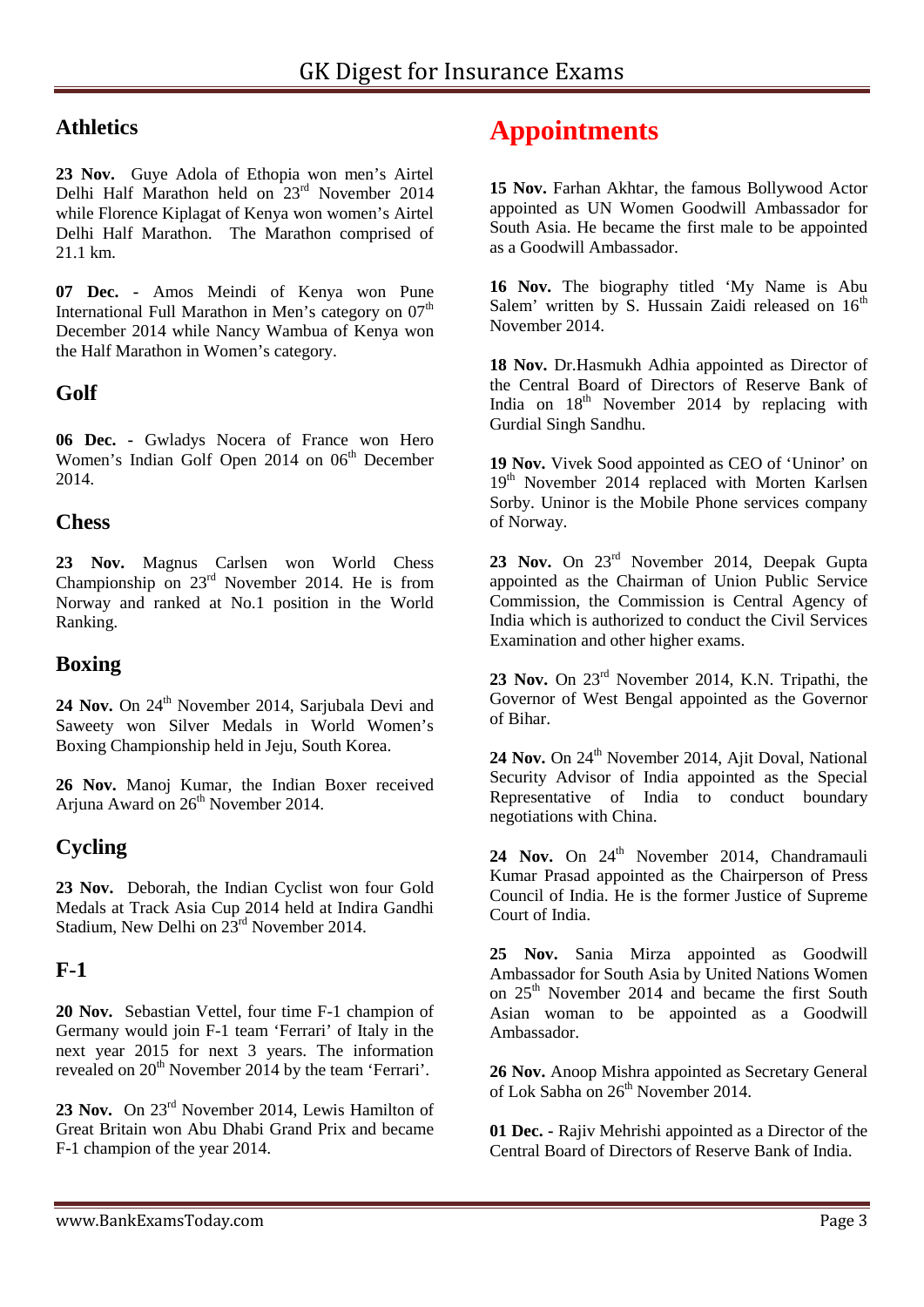**03 Dec. -** Anil Kumar Sinha appointed as Director of CBI succeeded by Ranjit Sinha.

**04 Dec. -** Arun Majumdar, Indian-American Scientist appointed as the United States Science Envoy on 04<sup>th</sup> December 2014.

**03 Dec. -** Raninder Singh, the son of former Chief Minister of Punjab became the first Indian to be elected to International Shooting Sport Federation (ISSF) Executive Committee on 03rd December 2014.

**10 Dec. -** Richard Rahul Verma became first Indian- American to be appointed as US Ambassador to India.

**10 Dec . -** Anurag Jain appointed as Joint Secretary in the Prime Minister's Office (PMO) on 10<sup>th</sup> December 2014.

**12 Dec. -** Ismail Ould Cheikh Ahmed appointed as Head of UN Mission for Ebola Emergency Response (UNMEER). The Secretary General of United Nations is Ban Ki-moon.

**10 Dec. -** Randhir Singh appointed as Honorary Member of International Olympic Committee on  $10<sup>th</sup>$ December 2014. He became  $2<sup>nd</sup>$  Indian while the first one was Ashwini Kumar.

## **Science and Technology**

14 Nov. Dhanush ballistic missile, surface to surface missile, successfully test fired by India. Prithvi-II, surface to surface missile, also test fired by India on 14<sup>th</sup> November 2014.

**28 Nov. -** National Aeronautics and Space Administration (NASA) celebrated  $50<sup>th</sup>$  anniversary of First Successful Mars Mission, Mariner 4 on 28<sup>th</sup> November 2014.

**06 Dec. -** GSAT-16, Indian communication satellite which was placed in orbit by Ariane 5 Rocket on  $06<sup>th</sup>$ December 2014, launched successfully.

## **Business and Economy**

#### **National Events**

25 Nov. Reserve Bank of India on 25<sup>th</sup> November 2014 approved Kotak Mahindra Bank to enter into the general insurance business.

**26 Nov.** On  $26<sup>th</sup>$  November 2014, the car namely 'WagonR' the Model of Maruti Suzuki India became the company's third card to cross the sale of Rs.15 Lac in the country.

**27 Nov.** Reserve Bank of India released guidelines for licensing of Payment Banks, the guidelines will allow the mobile firms and others into enter the banking.

**28 Nov.** The market capitalization of all the listed companies hit Rs.100 Trillion, the record landmark figure on the Bombay Stock Exchange (BSE), the largest Stock Exchange in Asia.

**30 Nov. -** Due to declined in international price of Brent Crude Oil, the prices of petrol in India slashed by 91 paise per litre and price of diesel slashed by 84 paise per litre.

**26 Nov. -** Reserve Bank of India eased gold imports and scrapped  $80:20$  scheme on  $26<sup>th</sup>$  November 2014.

**04 Dec. -** Two private sector banks namely ICICI Bank and HDFC Bank decided to lower Fixed Deposit Rates by 25 basis points and 50 basis points respectively on 04<sup>th</sup> December 2014.

#### **International Events**

13 Nov. On 13<sup>th</sup> November 2014, Facebook, the famous social networking site, launched the new video tool namely 'Say Thanks'.

14 Nov. On 14<sup>th</sup> November 2014, Microsoft became 2<sup>nd</sup> most valuable company in all over the World. The CEO of Microsoft is Satya Nadella.

#### **Agreements**

**20 Nov.** ING Vysya Bank merged with Kotak Mahindra Bank on  $20<sup>th</sup>$  November 2014. The CEO of ING Vysya Bank was Shailendra Bhandari and CEO of Kotak Mahindra Bank is Uday Kotak.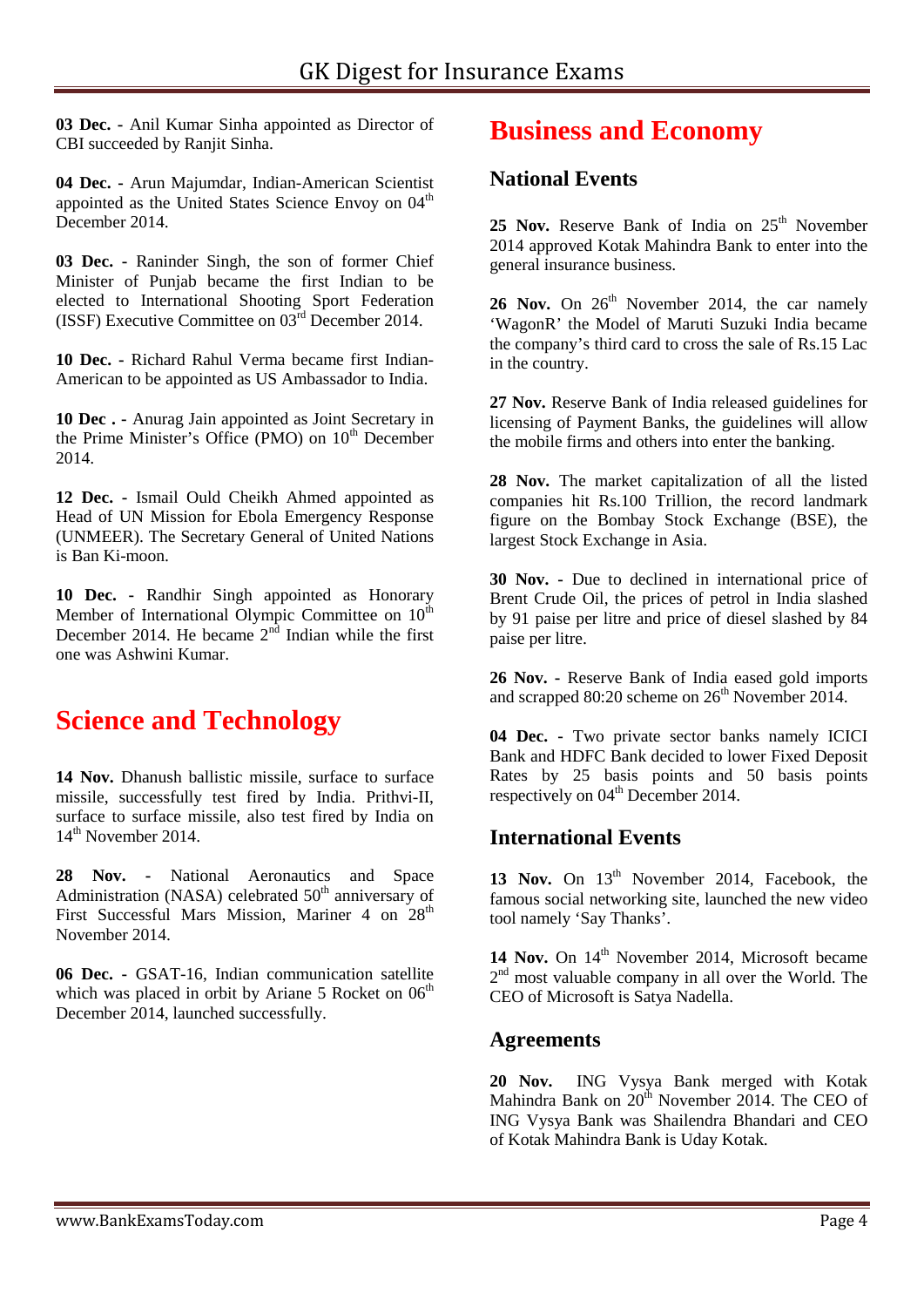**21 Nov.** Tech Mahindra, IT company of India acquired the company 'Virginia', the company of USA with \$240 million. Tech Mahindra announced it on  $21<sup>st</sup>$ November 2014.

**01 Dec. -** International Business Machine (IBM) of United States of America signed an agreement with ABN Amro, the famous Dutch Bank on 01<sup>st</sup> December 2014 to provide computer infrastructure services to ABN Amro.

**09 Dec.** • On 09<sup>th</sup> December 2014, Jet Airways signed C an agreement with American Express to launch first of its kind airline co-branded corporate card for owners of Small and Medium Enterprises and also for their employees.

#### **Reports**

**13 Nov.** According to the data released recently by the World Gold Council, India is the biggest consumer of Gold metal.

14 Nov. Microsoft became 2<sup>nd</sup> most valuable company in all over the World. The CEO of Microsoft is Satya Nadella.

#### **New Schemes**

**14 Nov.** Facebook, the famous social networking site, launched the new video tool namely 'Say Thanks'.

**19 Nov.** Bharatiya Mahila Bank launched internet banking namely 'BMB Smart Banking'. Bharatiya Mahila Bank is the first Women's Bank who completed one year of its operations on  $19<sup>th</sup>$  November 2014.

**19 Nov.** Verse, a single platform e-mail application, launched by IBM. Now, the employees of IBM can access e-mails, sharing the files, instant messaging and calendras etc.

# **Politics**

#### **National Events**

**14 Nov.** National Bal Swachhta Mission and Udaan programme for girls launched by the Government of India on the eve of Chindren's Day i.e. 14<sup>th</sup> November 2014.

**15 Nov.** Goa, Kerala along with three UTs namely Chandigarh, Puducherry and Lakshadweep achieved 100% financial inclusion under Pradhan Mantri Jan Dhan Yojana.

**16 Nov.** Sachin Tendulkar adopted the village namely 'Puttamaraju Kandriga' under the Sansad Adarsh Gram Yojana launched recently by the Government of India. Sachin Tendulkar is a Rajya Sabha member.

**18 Nov.** Kisav Vikas Patra scheme re-launched by the Government of India on  $18<sup>th</sup>$  November 2014 to encourage the small amount savings.Earlier, the scheme launched on  $01<sup>st</sup>$  April 1988.

**20 Nov.** First case of Ebola Virus founded in India. One 26 years old Indian who returns from Liberia has kept the Ebola Virus Disease at IGI Airport, New Delhi.

**21 Nov.** Barack Obama, President of United States of America will be the Chief Guest of Republic Day celebrations on  $26<sup>th</sup>$  January 2015. It announced on  $21<sup>st</sup>$ November 2014. He will be the first President of USA who will attend the ceremony of Republic Day celebrations of India.

**23 Nov.** MLA Adarsh Gram Yojana launched by Chief Minister of Gujarat Anandiben Patel on 23<sup>rd</sup> November 2014. The State of Gujarat became first State to initiate the MLA Adarsh Gram Yojana.

25 Nov. On 25<sup>th</sup> November 2014, the State Government of Haryana reduced the retirement age of government employees from 60 years to 58 years.

25 Nov. On 25<sup>th</sup> November 2014, Swachh Bharat Kosh Operational Guidelines announced by the Government of India to achieve the objectives of Swachh Bharat Mission.

25 Nov. On 25<sup>th</sup> November 2014, Namsai became the 18<sup>th</sup> District of Arunachal Pradesh. The Chief Minister of Arunachal Pradesh is Nabam Tuki.

26 Nov. On 26<sup>th</sup> November 2014, The Dairy Sector of India decided to celebrate  $26<sup>th</sup>$  November every year as National Milk Day. 26<sup>th</sup> November is birth date of Dr. Verghese Kurien, Father of White Revolution.

**26 Nov.** Delhi Special Police Establishment (Amendment) Bill, 2014 passed in Lok Sabha on  $26<sup>th</sup>$ November 2014.

**26 Nov.** Central University Amendment Bill 2014 passed in the Lok Sabha on  $26<sup>th</sup>$  November 2014.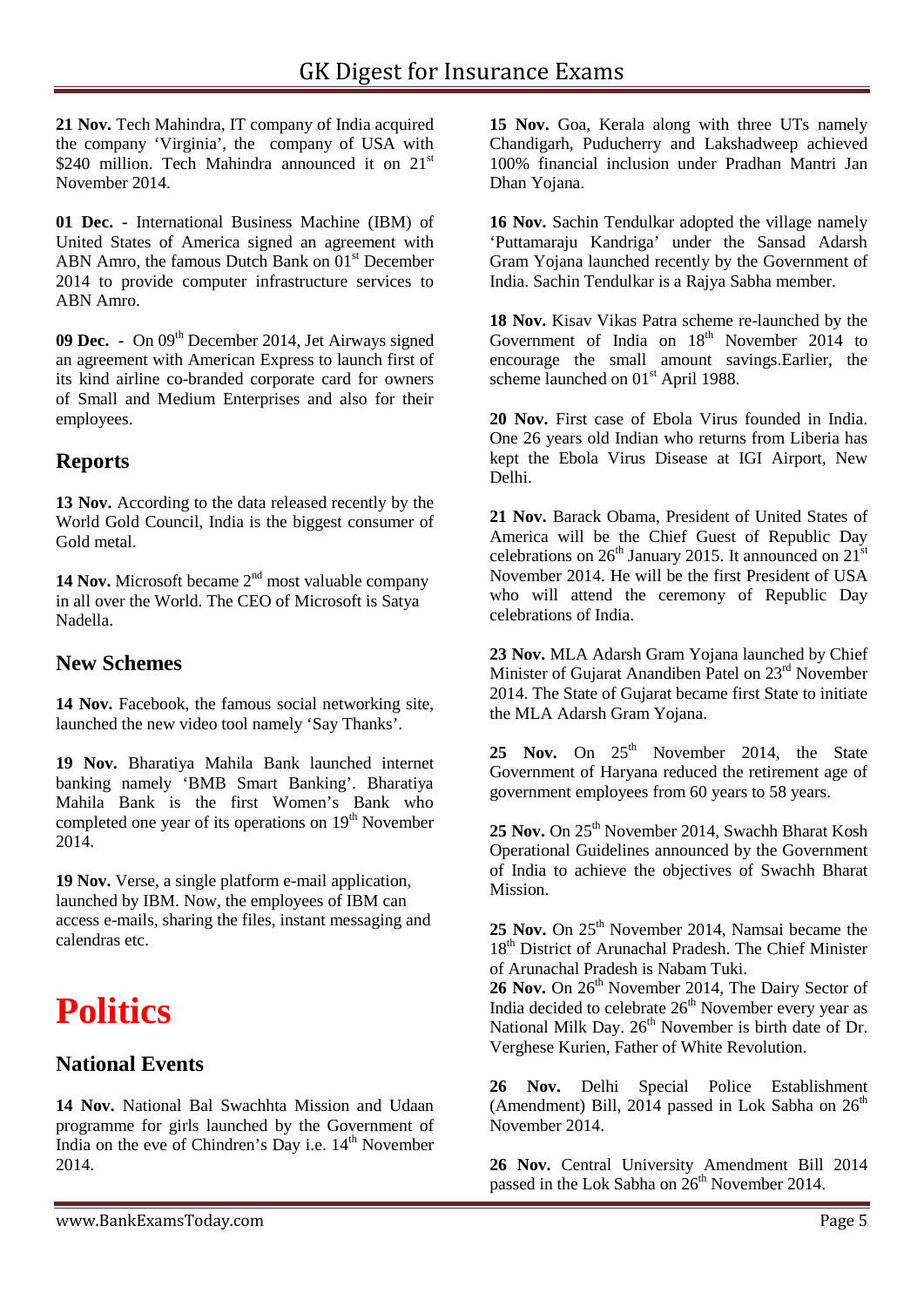**27 Nov.** Apprentices (Amendment) Bill, 2014 passed in Rajya Sabha on  $27<sup>th</sup>$  November 2014. Earlier, the Bill was passed by Lok Sabha on  $07<sup>th</sup>$  August 2014.

**27 Nov.** Constitution (Scheduled Castes) Orders Amendment Bill, 2014 passed in Lok Sabha on  $27<sup>th</sup>$ November 2014. The four states mentioned in the Bill are:

- Kerala
- Madhya Pradesh
- Odisha
- Tripura

**29 Nov. -** The helpline set up in Delhi for information on Ebola Virus for internal monitoring and provides the information about the Ebola to the public.

**11 Dec. -** The birthday of former Prime Minister of India Shri Atal Bihar Vajpayee i.e. on  $25<sup>th</sup>$  December will be observed National Good Governance Day.

**02 Dec. -** Regional Rural Banks (Amendment) Bill, 2013 approved by the Union Cabinet of India on  $02<sup>nd</sup>$ December 2014.

**01 Dec. -** The State Government of Manipur extended the Disturbed Area Status for one year under the Armed Forces Special Powers Act (AFSPA) on 01<sup>st</sup> December 2014.

**03 Dec. -** School of Planning and Architecture Bill 2014 passed in Lok Sabha under Voice Vote on 03rd December 2014 to declare SPAs as institutions of national importance.

**08 Dec. -** Textile Undertakings (Nationalisation) Laws (Amendment and Validation) Bill, 2014 passed in Rajya Sabha on  $08<sup>th</sup>$  December 2014 to receive sick textile mill.

**08 Dec. -** Marumalarchi Dravida Munnetra Kazhagam (MDMK) party of Tamil Nadu quit National Democratic Alliance (NDA) on 08<sup>th</sup> December 2014.

**08 Dec. -** Uber Taxi Service banned on 08<sup>th</sup> December 2014 in Delhi after the girl raped by a driver of alleged taxi service.

**09 Dec. -** Payments and Settlement Systems (Amendment) Bill passed in Lok Sabha on  $09<sup>th</sup>$ December 2014 to bring the banking payment system of India in sync with international practices.

**10 Dec. -** Section 309 of Indian Penal Code removed by the Home Ministry of India on  $10<sup>th</sup>$  December 2014 to decriminalize the attempt to suicide.

**12 Dec. -** Dilwale Dulhaniya Le Jayenge, the famous Bollywood Film completed its 1000 weeks at cinema hall in Mumbai namely 'Maratha Mandir'. Earlier, the film released on  $20<sup>th</sup>$  October 1995.

**12 Dec. -** Jansena Party founded by the Telugu Actor namely Pawan Kalyan.

#### **International Events**

**13 Nov.** Mitch McConnell (full name Addison Mitchell McConnell) selected as the Majority Leader of the Senate, United States of America.

14 Nov. 9<sup>th</sup> East Asia Summit held in Nay Pyi Taw, the capital city of Myanmar. Prime Minister of India Shri Narendra Modi addressed the summit. About 18 countries participated in it.

**16 Nov.** G-20 summit concluded at Brisbane, Australia. The next G-20 summit will be held in Antalya, Turkey.

19 Nov. On 19<sup>th</sup> November 2014, Sri Lanka released 5 Indian fishermen who have death sentenced for drug trafficking. Earlier, in the year 2011, the navy of Sri Lanka arrested these 5 Indian fishermen.

19 Nov. On 19<sup>th</sup> November 2014, Barcelona, the famous city of Spain will provide help to Delhi Development Authority to make Delhi a Smart City.

**20 Nov.** On  $20<sup>th</sup>$  November 2014, 45<sup>th</sup> edition of International Film Festival of India organized at Goa, Goa became the permanent venue for hosting the IFFI recently.

**20 Nov.** The list of 25 Best inventions of the year 2014 released by the Time Magazine on  $20<sup>th</sup>$  November 2014. Wireless Electricity, 3-D printing etc. are one of that best inventions.

21 Nov. On 21<sup>st</sup> November 2014, the lower house of Parliament of Japan dissolved by the Prime Minister Shinzo Abe. The General Elections will be held in Japan in the year 2016.

**23 Nov.** Father Kuriakose Chavara and Sister Euphrasia of India declared Saints by the Vatican on  $23^{\text{rd}}$  November 2014.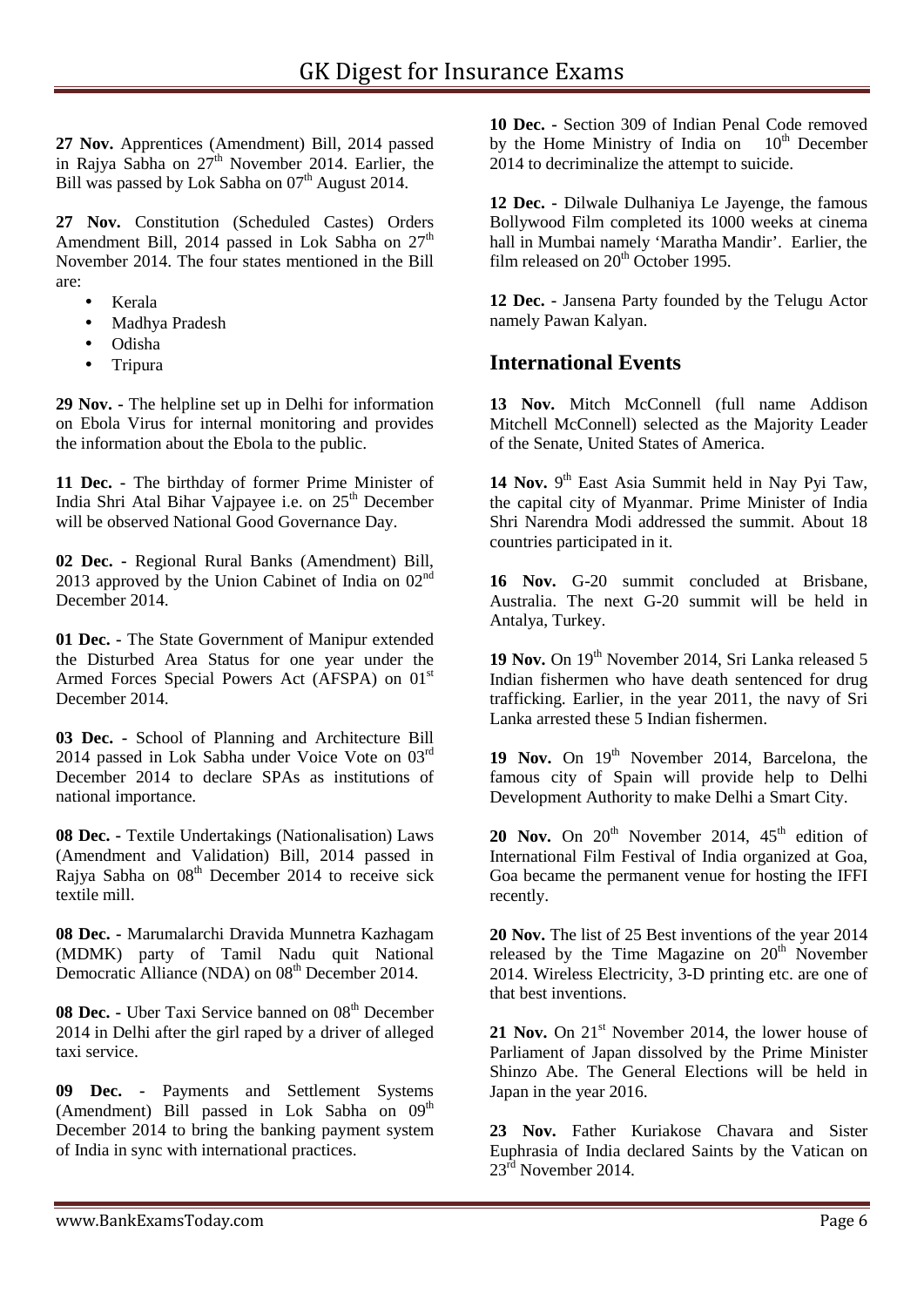23 Nov. On  $23<sup>rd</sup>$  November 2014, Zangmu Hydropower Project built by China in Tibet, started its operations on Brahmaputra River. The project is the largest dam which built on Tibetan plateau.

**24 Nov.** The talks between Iran and six World Powers on the issues of Nuclear Deal of Iran extended by  $01<sup>st</sup>$ July 2015 on  $24<sup>th</sup>$  November 2014. The agreement named as  $P5+1$ .

25 Nov. On 25<sup>th</sup> November 2014, the international bus service inaugrated between Delhi and Kathmandu, Nepal.

26 Nov. On 26<sup>th</sup> November 2014, Pakistan was the one and only country to object the three major agreements proposed in 18<sup>th</sup> SAARC Summit held at Kathmandu, Nepal. The agreements are linked with energy cooperation, motor vehicle and railway line.

**01 Dec. -** United Nations Climate Change Conference organized on 01<sup>st</sup> December 2014 at Lima, Peru.

**30 Nov. -** Tabare Vazquez became the President of Uruguay in the elections held on  $30<sup>th</sup>$  November 2014.

**29 Nov. -** China-Pakistan Economic Corridor Project inaugurated by the Prime Minister of Pakistan Nawaz Sharif in Hazara, Pakistan on  $29<sup>th</sup>$  November 2014. This corridor will pass through Pakistan Occupied Kashmir (PoK).

**28 Nov. -** The 8 foot bronze stature of Mohinder Singh Pujji who was remained pilot of Britain's Royal Air Force during the World War-II, built in United Kingdom.

**03 Dec. -** Preet Didbal, the Sikh woman elected as Council Member of Yuba, California on 03rd December 2014. Yuba city in California has one of the largest concentration of Sikhs in United States of America.

**05 Dec. -** Narendra Modi, Prime Minister of India named as the Asian of the year 2014 by The Straits Times on  $05<sup>th</sup>$  December 2014 for being a development focused leader. The award was started in the year 2012 and first award was received by the President of Myanmar Thein Sein.

**03 Dec. -** World's first 2D Camera developed by the researchers of Washington University on 03<sup>rd</sup> December 2014.

**07 Dec. -** Typhoon Hagupit struck through the Central Philipines on 07<sup>th</sup> December 2014 and affected about 1 Million people fleeing their homes.

**08 Dec. -** Bhutan became 181<sup>st</sup> member of Multilateral Investment Guarantee Agency (MIGA), the agency of World Bank Group.

**09 Dec. -** First Arabic Translation Constitution of India launched in Cairo, Egypt on  $09<sup>th</sup>$  December 2014 by the International Institute for Democracy and Electoral Assistance.

**09 Dec. -** The train namely 'Yixinou' completed the World's longest jountiney on  $09<sup>th</sup>$  December 2014 by reached at Madrid, Spain. The journey was about 13052 km. long and started from Yiwu, China.

#### **Festivals and Days Held**

14 Nov. On  $14<sup>th</sup>$  November 2014, 125<sup>th</sup> Birth Anniversary of Pandit Jawaharlal Nehru celebrated. He was the first Prime Minister of India and also known as Architect of Modern India.

**01 Dec. -** 49th Raising Day celebrated by Border Security Force on 01<sup>st</sup> December 2014. The Force was established on 01<sup>st</sup> December 1965.

**02 Dec. -** The International Day for the Abolition of Slavery was observed on  $02<sup>nd</sup>$  December 2014 by the United Nations to focus on the eliminations of human trafficking and child labour.

**03 Dec. -** International Day of Persons with Disabilities was observed in all over the World on 03rd December 2014 under the theme Sustainable Development the Promise of Technology.

04 Dec. **-** Navy Day celebrated on 04<sup>th</sup> December 2014 to commemorate the attack on Karachi, Pakistan harbour during the Indo-Pakistan War in the year 1971.

**01 Dec. -** World Aids Day observed in all over the World on  $01<sup>st</sup>$  December 2014 to raise the awareness to Aids pandemic caused by the spread of HIV infection.

05 Dec. - On 05<sup>th</sup> December 2014, First World Soil Day observed in all over the World by United Nations Food and Agriculture Organization.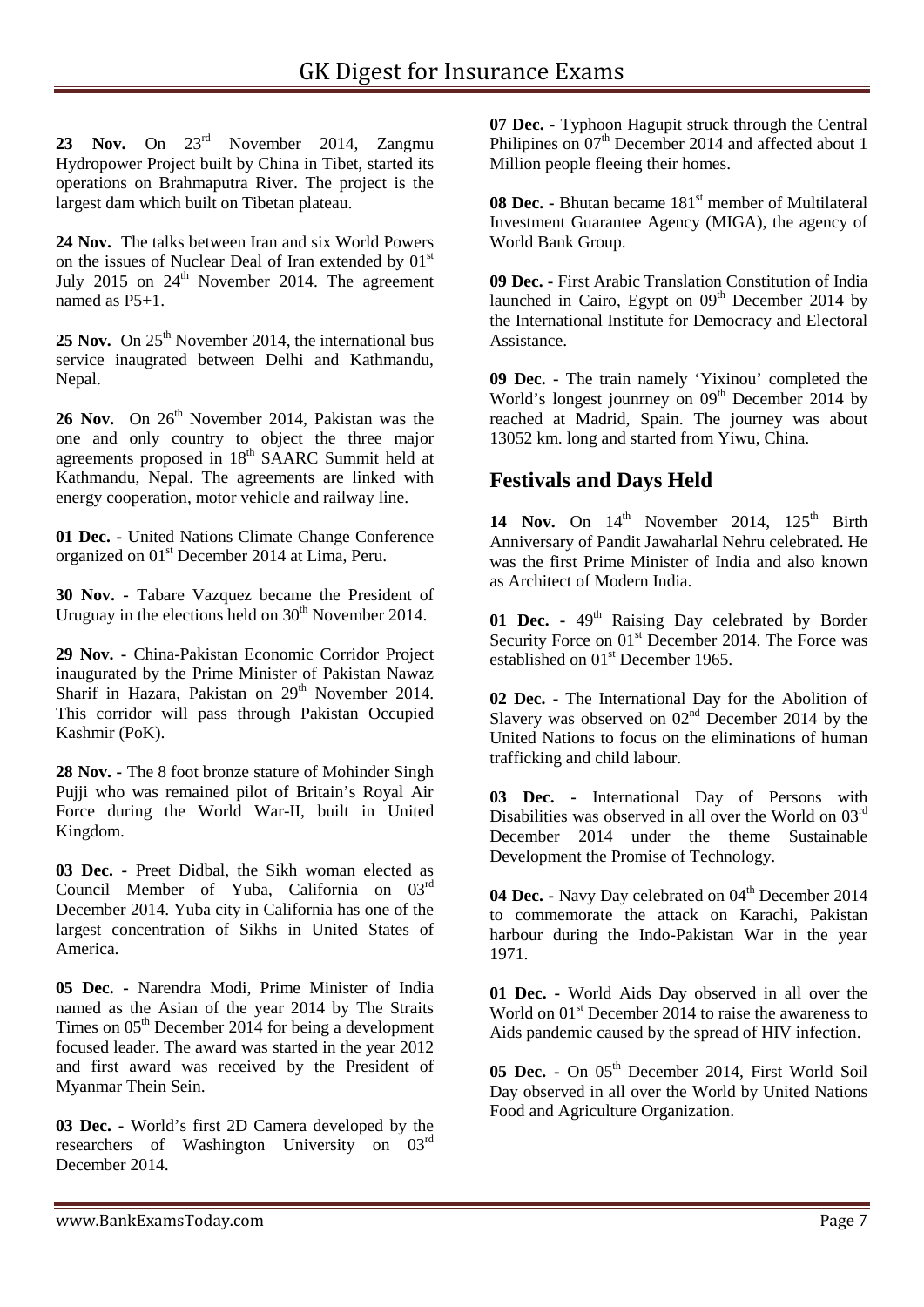**06 Dec. -** Mahaparinirwan Diwas observed in all over India on  $06<sup>th</sup>$  December 2014 to pay tribute to Dr. B.R. Ambedkar on his death anniversary.

**09 Dec. -** On 09<sup>th</sup> December 2014, International Anti-Corruption Day observed by United Nations under the theme of 'Break the Corruption Chain'.

10 Dec. - On 10<sup>th</sup> December 2014, Human Rights Day observed under the theme of 'Human Rights 365'.

#### **Reports**

**17 Nov.** According to data of Foreign Policy Magazine, released on  $17<sup>th</sup>$  November 2014, Prime Minister of India Shri Narendra Modi ranked at 1st position and Amit Shah ranked at 3rd position. The list includes 100 global thinkers and also includes top ten decision makers and innovators.

**03 Dec. -** According to the data released by Transparency International India, India ranked at  $85<sup>th</sup>$ position in the list of corrupt countries.

**06 Dec. -** Peking University, China ranked at No.1 position in Times Higher Education BRICS & Emerging Economies Ranking 2015.

**08 Dec. -** According to the Bloomberg Billionaires Index, Bill Gates became World's Richest Person while Warren Buffet became second richest person.

**08 Dec. -** Travel and Tourism Competitiveness Index 2013 released by World Economic Forum on  $08<sup>th</sup>$ December 2014. Switzerland ranked at No.1 position in the Index while India ranked at  $65<sup>th</sup>$  position.

**17 Nov.** Five agreements signed between India and Australia during the visit of Prime Minister of India Shri Narendra Modi to Australia. Five agreements are:

- Agreement Concerning Transfer of Sentenced Prisoners
- MoU on Tourism
- MoU on Combating Narcotics Trafficking and Developing Police Cooperation
- MoU on Cooperation in the Field of Arts and **Culture**
- The Social Security Agreement

**09 Dec. -** According to Country Threat Index released on  $09<sup>th</sup>$  December 2014, Iraq became most dangerous country in all over the World while Pakistan became 8<sup>th</sup> most dangerous country.

**10 Dec. -** World Wide Web Foundation's Web Index 2014 released on  $10^{th}$  December 2014. Denmark ranked at No.1 position while India is at  $48<sup>th</sup>$  position. The Index has released to measure the contribution of Internet in social, economic and political progress.

#### **New Schemes**

**14 Nov.** Child Rights and You (CRY) launched the project namely 'Project Unlearn' to end the child labour and also encouraged the children to go to the school. The project launched on the eve of Children's Day i.e. on  $14^{th}$  November, 2014.

**14 Nov.** National Bal Swachhta Mission and Udaan programme for girls launched by the Government of India on the eve of Chindren's Day i.e.  $14<sup>th</sup>$  November 2014.

**18 Nov.** Kisav Vikas Patra scheme re-launched by the Government of India to encourage the small amount savings. Earlier, the scheme launched on  $01<sup>st</sup>$  April 1988.

**20 Nov.** The State Government of Gujarat launched 'Home'Stay Scheme' on 20<sup>th</sup> November 2014 for tourists who visiting the State of Gujarat.

**24 Nov.** Scheme Management System scheme launched by the State of Arunachal Pradesh on  $24<sup>th</sup>$ November 2014 to provide hastle free government services to the public and became the first State to launch this software for the better governance.

**27 Nov.** Electronic Travel Authorization Scheme launched by the Government of India on  $27<sup>th</sup>$ November 2014 in about 43 countries including Australia, New Zealand, Singapore, Thailand etc.

#### **Agreements**

18 Nov. On 18<sup>th</sup> November 2014, five agreements signed between India and Australia during the visit of Prime Minister of India Shri Narendra Modi to Australia. Five agreements are:

- Agreement Concerning Transfer of Sentenced Prisoners
- MoU on Tourism
- MoU on Combating Narcotics Trafficking and Developing Police Cooperation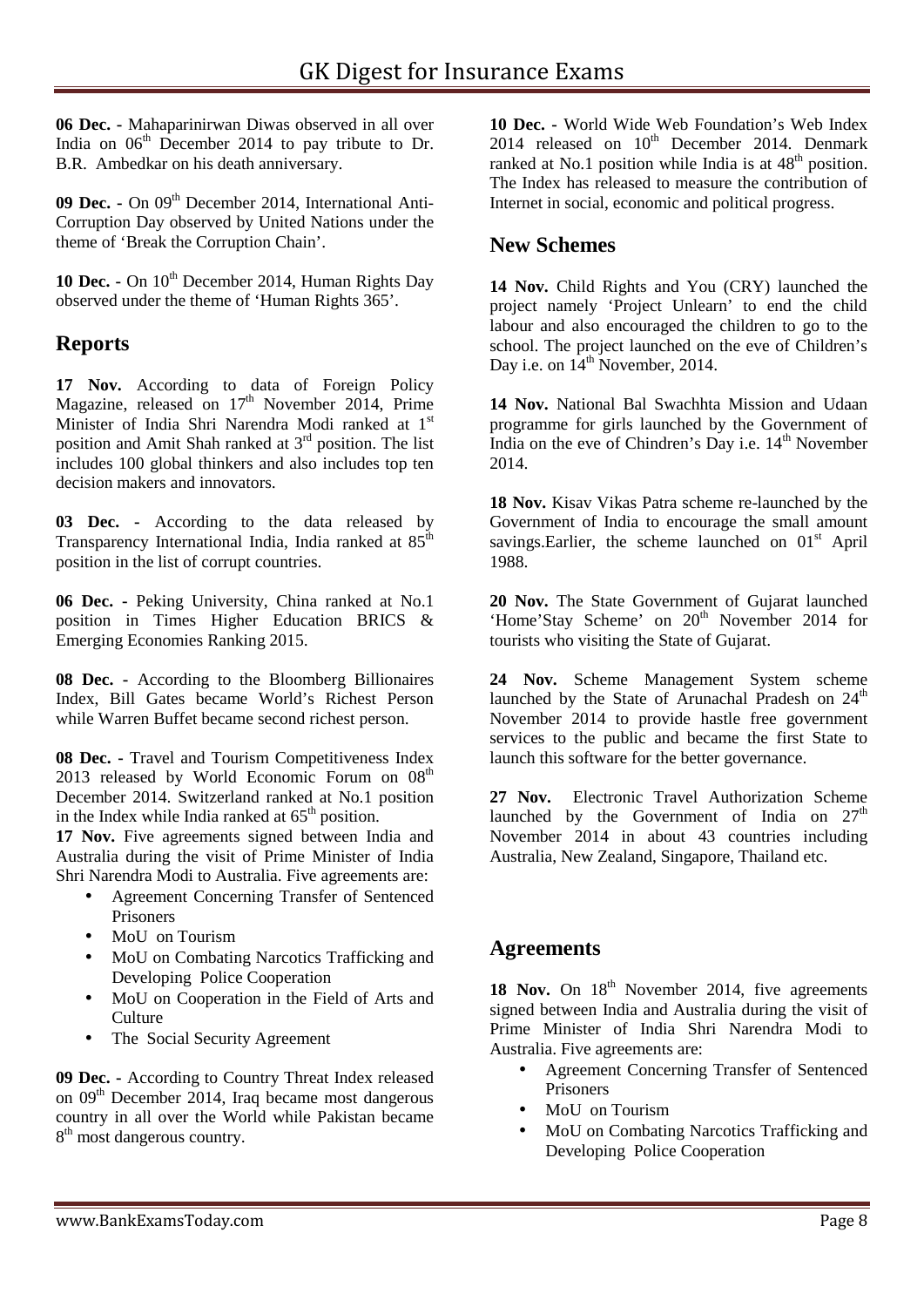- MoU on Cooperation in the Field of Arts and Culture
- The Social Security Agreement

**25 Nov.** Total 10 agreements signed between India and Nepal during the Prime Minister's visit to Nepal on 25<sup>th</sup> November 2014. The agreements are:

- Agreement of Motor Vehicle
- Agreement on extending Line-of-Credit of \$1bn by India
- MoU on Nepal Police Academy
- MoU on PDA for ARUN- III
- MoU on Tourism
- MoU on traditional medicines
- MoU on youth exchange
- Twin city agreement between Ayodhya and Janakpur
- Twin city agreement between Kathmandu and Varanasi
- Twin city agreement between Lumbini and Bodh Gaya

**28 Nov.** India signed MoU for cooperation in Oil and Gas Sector with Mozambique on  $28<sup>th</sup>$  November 2014 for the next five years.

**02 Dec. -** India signed an agreement with China and became the partner of a project to build the Thirty Meter Telescope (TMT) in Hawaii. India will spend on the project of about Rs.1299.8 Crore.

**04 Dec. -** India and Japan signed an agreement to cooperate in Cyber Security and Green ICT on  $04<sup>th</sup>$ December 2014. Total five projects signed i.e.

- CIT Application for Social and Economic Challenges
- Cyber Security Cooperation
- Green ICT
- ICT for Disaster Management
- Project for detecting symptoms and quick response to cyber attacks

## **Awards and Books**

**14 Nov.** Gandhian Philosophy and Public Service Broadcasting Award for the year 2014, won by Radio Kashmir Jammu for the programme 'Jeevan Rekha'.

**14 Nov.** The book namely 'Truth Always Prevails' written by Sadruddin Hashwani, released.

**14 Nov.** Gandhian Philosophy and Public Service Broadcasting Award for the year 2014, won by Radio Kashmir Jammu on  $14<sup>th</sup>$  November 2014 for the programme 'Jeevan Rekha'.

15 Nov. On 15<sup>th</sup> November 2014, Custodian of the Year 2014 Award won by Deutsche Bank. The award ceremony held in London and was organized by Incisive Media Group.

**16 Nov.** The biography titled 'My Name is Abu Salem' written by S. Hussain Zaidi released on  $16<sup>th</sup>$ November 2014.

**18 Nov.** Dilip Vengsarkar (full name Dilip Balwant Vengsarkar), former Cricketer of India selected for C.K. Nayudu Lifetime Achievement Award for the year 2014.

**18 Nov.** Pandit Jasraj conferred with Sumitra Charat Ram Award for the year 2014 on 18<sup>th</sup> November 2014 for his lifetime achievement. He is the founder of Shriram Bharatiya Kala Kendra which was established in the year 1952.

**18 Nov.** The book namely 'Truth Always Prevails' written by Sadruddin Hashwani, released on 18<sup>th</sup> November 2014.

18 Nov. On 18<sup>th</sup> November 2014, 1<sup>st</sup> State Bravrey Award of the State of Assam given to Gunjan Sarma. Gunjan Sarma saved the life of 10 children who were taken hostage by a gunman in the year 2013.

19 Nov. 1<sup>st</sup> State Bravrey Award of the State of Assam given to Gunjan Sarma. Gunjan Sarma saved the life of 10 children who were taken hostage by a gunman in the year 2013.

**19 Nov.** Indian Space Research Organisation selected for Indira Gandhi Prize for Peace, Disarmament and Development for the year 2014.

**19 Nov.** Neha Gupta, Indian-American won International Children's Peace Prize for the year 2014. He received the award for providing help to the orphans in India.

19 Nov. On 19<sup>th</sup> November 2014, Dilip Vengsarkar (full name Dilip Balwant Vengsarkar), former Cricketer of India selected for C.K. Nayudu Lifetime Achievement Award for the year 2014.

**19 Nov.** Neha Gupta, Indian-American won International Children's Peace Prize for the year 2014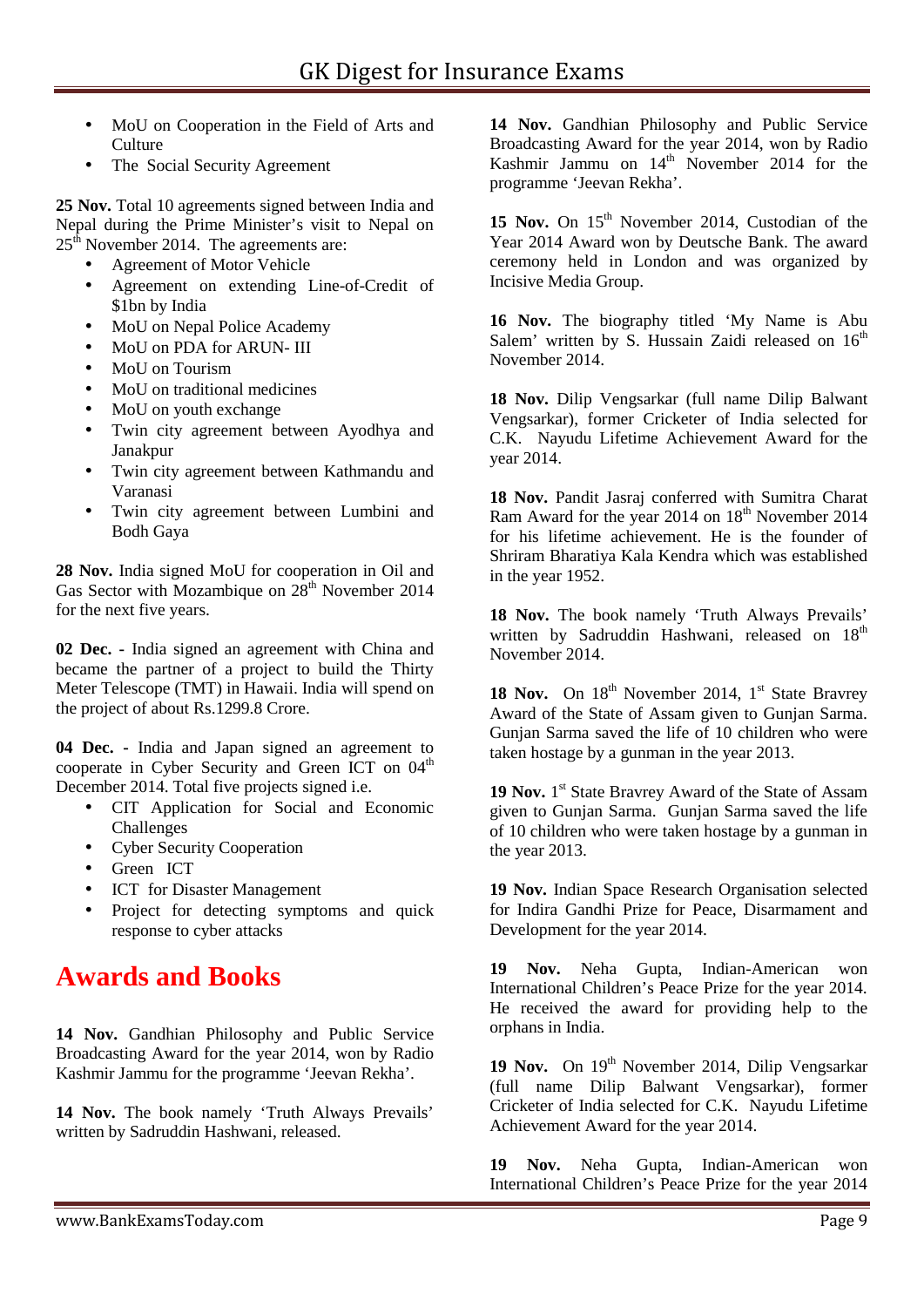on 19<sup>th</sup> November 2014. He received the award for providing help to the orphans in India.

20 Nov. On 20<sup>th</sup> November 2014, Indian Space Research Organisation selected for Indira Gandhi Prize for Peace, Disarmament and Development for the year 2014.

**20 Nov.** The book titled Your Dreams are Mine Now: She Showed him What Love Was, released on  $20<sup>th</sup>$ November 2014 and authored by Ravinder Singh.

21 Nov. On 21<sup>st</sup> November 2014, Deutsche Bank Urban Age Award for the year 2014 won by 'Chintan' which is the non-government organization.

**23 Nov.** The book titled Black Tornado: The Three Sieges of Mumbai  $26/11$ , released on  $23<sup>rd</sup>$  November 2014. The author of the book is Sandeep Unnithan.

**30 Nov. -** Leviathan, the film of Russia won Golden Peacock Award for Best Film at International Film Festival of India on  $30<sup>th</sup>$  November 2014.

**30 Nov. -** Wong Kar-Wai of Hongkong won Lifetime Achievement Award in International Film Festival of India.

**01 Dec. -** Duncan Campbell of Ireland won Turner Prize for the year 2014 for the video call 'It For Others', the video reflects on African art.

**04 Dec. -** The Book namely 'Prince of Gujarat: The Extraordinary Story of Prince Gopaldas Desai' written by Rajmohan Gandhi, released. Gopaldas Ambaidas Desai also called as Darbar Gopaldas Desai.

**03 Dec. -** Azim Premji, Chairman of Wipro awarded with Swiss Ambassador's Award on 03<sup>rd</sup> December 2014.

**09 Dec. -** Fidel Alejandro Castro Ruz, former Prime Minister of Cuba awarded with Confucius Peace Prize for the year  $2014$  on  $09<sup>th</sup>$  December 2014 for eliminating nuclear war. Fidel Alejandro Castro Ruz was remained the Prime Minister of Cuba during the period 1959 to 1976.

**12 Dec. -** Kailash Satyarthi of India and Malala Yousafzai of Pakistan received Noble Peace Prize for the year 2014, ceremony held in Oslo, Norway. Malala Yousafzai became the youngest ever to receive the Noble Prize. She is just 17 years old.

**12 Dec. -** The book namely 'Born Again on the Mountain' released on  $12<sup>th</sup>$  December 2014 by the Prime Minister of India Shri Narendra Modi. The book wrote about Arunima Sinha, the first Indian Woman to climb Mount Everest.

## **Deaths**

**13 Nov.** Chandrasekhar P. Sant, President of the Sports Journalists Association of Mumbai, died on 13<sup>th</sup> November 2014.

**13 Nov.** Alexander Grothendieck, the famous Mathematician, died on  $13<sup>th</sup>$  November 2014. He received the Fields Medal in the year 1966.

**19 Nov.** Rudraiya Chockalingam, the famous Tamil film Director, died on  $19<sup>th</sup>$  November 2014.

**19 Nov.** Mike Nicholas, Oscar Award Winner, died on 19<sup>th</sup> November 2014. He was famous comedian and theatre director. He was also awarded with Emmy, Grammy and Tony Awards. He won total about 10 times Tony Award, the awards has given in the field of excellence in theatre.

**23 Nov.** Raghuvir Nevrekar, the senior Actor and Director of Marathi films, died on 23<sup>rd</sup> November 2014.

**24 Nov.** Murli Deora, former Union Minister and Congress leader, died on  $24<sup>th</sup>$  November 2014 after a prolonged illness.

**25 Nov.** Sitara Devi, legendrary Kathak Danseuse, died on 25<sup>th</sup> November 2014. She was awarded with Sangeet Natak Akademi Award, Padma Shri and Kalidas Samman etc.

**26 Nov.** Tapan Raychaudhuri, the famous historian of modern India's social and economic history, died on 26th November 2014. He was awarded with Watumull Prize by American Historical Association jointly with Irfan Habib and was also awarded with India's 3<sup>rd</sup> highest civilian honour i.e. Padma Bhushan.

**27 Nov.** Phil Hughes went in a critical condition and went into coma struck after the injry on his head at Sydney Cricket Ground on  $25<sup>th</sup>$  November 2014. Ultimately, he died on  $27<sup>th</sup>$  November 2014.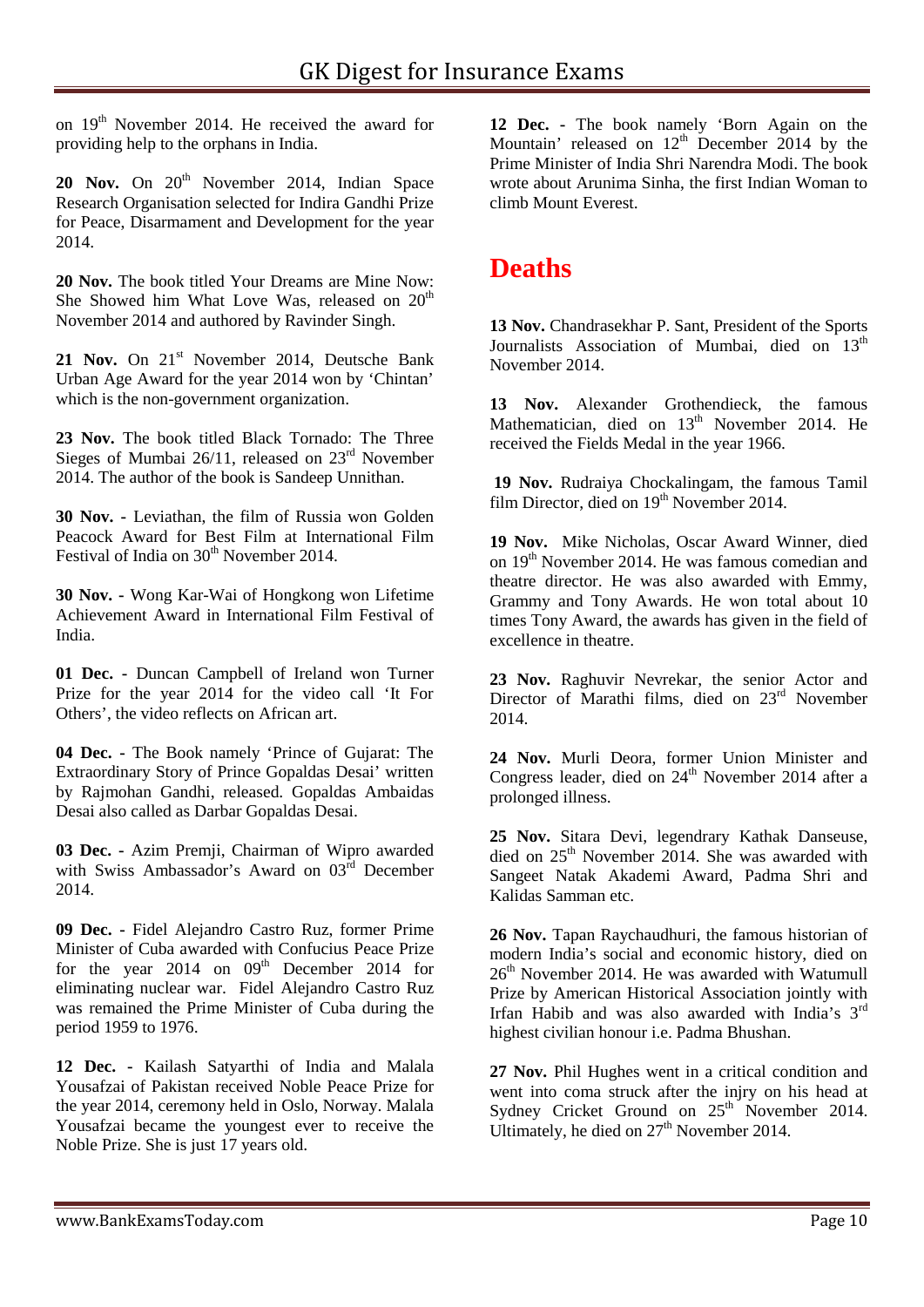27 Nov. On 27<sup>th</sup> November 2014, Phyllis Dorothy James from Britain, died. She was known for her series of detective novels. She was awarded with Diamond Dagger Award in the year 1987 and she was also received the Medal of Honour for Literature in the year 2005.

**28 Nov.** Roberto Gomez Bolanos (Chespirito), the iconic comedian of Mexico, died on  $28<sup>th</sup>$  November 2014 at the age of 85. He wrote many more television episodes and theatre productions.

**02 Dec. -** Deven Verma, the bollywood actor and comedian, died on  $02<sup>nd</sup>$  December 2014. His famous bollywood movies were Khatta Meetha, Angoor, Andaz Apna Apna etc. He had won 3 Filmfare Awards.

**02 Dec. -** Abdul Rahman Antulay, former Chief Minister of Maharashtra, died on 02<sup>nd</sup> December 2014. He was first and the only Muslim Chief Minister of Maharashtra.

**04 Dec. -** Vaidyanathapura Rama Krishna Iyer, former Judge of Supreme Court of India, died on  $04<sup>th</sup>$  December 2014. He was awarded with Padma Vibhushan.

**05 Dec. -** Queen Fabiola, the former Queen of Belgium, died on  $05<sup>th</sup>$  December 2014. She was  $5<sup>th</sup>$ Queen of Belgium and remained Queen of Belgium for 33 years i.e. from the year 1960 to 1993.

**08 Dec. -** Nedanuri Krishnamurthy, the famous Carnatic Vocalist, died on  $08<sup>th</sup>$  December 2014. He was awarded with National Artiste Award in the year 2004, National Eminence Award in the year 2006 and many more awards during various years.

**07 Dec. -** Grihanandan Singh, former Hockey Olympian, died on  $07<sup>th</sup>$  December 2014. He won two time Olympic Gold Medals in Hockey.

**08 Dec. -** Piratla Venkateswarlu, famous Journalist, died on 08<sup>th</sup> December 2014. He began his carrier with Rashtriya Swayamsevak Sangh (RSS) worker. He was also the National Secretary of Akhil Bharatiya Vidyarthi Parishad.

# **Event Location** Pan American Games 2015 Toronto, Canada Special Olympics World Summer Games Los Angeles, USA AFC Asian Cup 2015 Australia ICC Cricket World Cup 2015 Australia, New Zealand International Golf Championship 2015 Perth, Australia Junior Figure Skating World Championship Tallinn, Estonia FIFA Women's World Cup 2015 Canada Australian Open (Tennis) Melbourne, Australia Skiing World Championship United States of America French Open (Tennis) Paris, France South-East Asian Games Singapore

## INTERNATIONAL SPORTS EVENTS 2015

www.BankExamsToday.com **Page 11**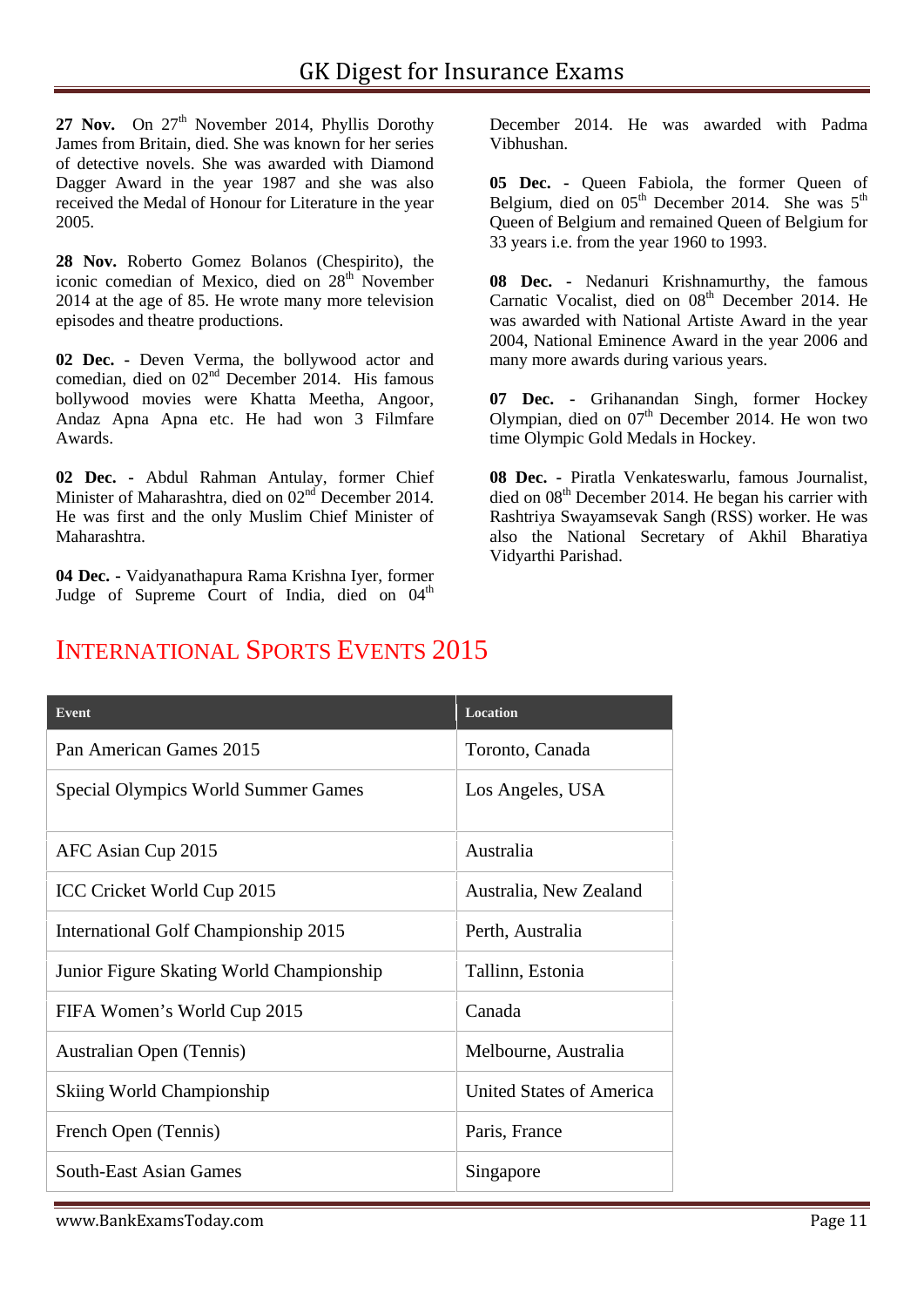| European Games                                | Baku, Azerbaijan   |
|-----------------------------------------------|--------------------|
| US Open (Golf)                                | Washington, USA    |
| Wimbledon (Tennis)                            | London, England    |
| World Swimming Championship                   | Kazan, Russia      |
| World Championship (Gymnastics)               | Glasgow, UK        |
| <b>IWF World Championship (Weightlifting)</b> | Houston, USA       |
| European Judo Championship 2015               | Glasgow            |
| IBSA World Games 2015                         | Seoul, South Korea |

## INTERNATIONAL SPORTS EVENTS 2014

| Event                                 | <b>Location</b>      |
|---------------------------------------|----------------------|
| FINA World Swimming Championship      | Doha, Qatar          |
| FIH Champions Trophy for Men (Hockey) | India                |
| Asian Games                           | Incheon, South Korea |
| Commonwealth Games                    | Glasgow, Scotland    |
| Winter Olympics                       | Sochi, Russia        |
| FIBA World Championship (Basketball)  | Spain                |
| FIFA World Cup 2014                   | <b>Brazil</b>        |
| World Junior Ice Hockey Championship  | Sweden               |

## Important Sports Events in 2013-14

- 1. 68th Santosh trophy Mizoram won from Railways
- 2. Ranji trophy Karnataka from Maharashtra
- 3. Irani trophy 2014 Karnataka
- 4. Hero world league hockey Netherlands from News Zealand. India at 6th position
- 5. Hero honda hockey India league Ranchi rhinos from Delhi waveriders
- 6. 75th National table tennis championship : Sunil Shetty Men's single : Ankita Das Women's single
- 7. 4th Pearls world cup kabbadi India from Pakistan
- 8. Champion league T-20 Mumbai from Rajasthan
- 9. Sultan of Johar Cup hockey tournament (U-21) India won from Malaysia
- 10. 27th Sultan Azlan Shah cup (Hockey) Australia from Malaysia
- 11. Asia cup (Hockey) 2013 Srilanka from India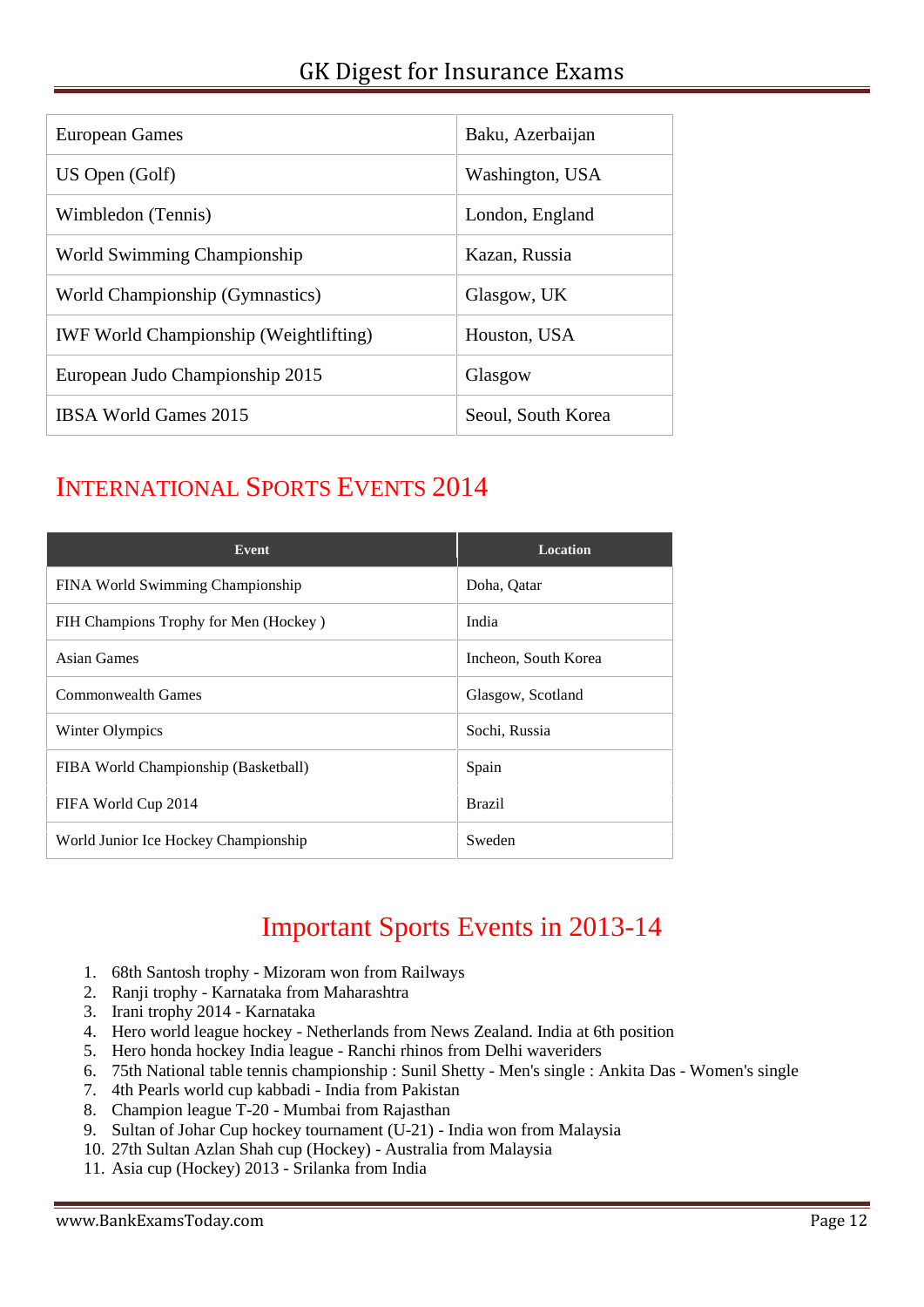- 12. Vijaya hazare trophy Karnataka from Railway
- 13. 12th Asia Cup 2014 Srilanka from Pakistan

## International Organizations and their Heads

| <b>Organizations</b>                                     | Head                      |
|----------------------------------------------------------|---------------------------|
| <b>International Atomic Energy Agency</b>                | Yukiya Amano              |
| <b>United Nations</b>                                    | Ban Ki Moon               |
|                                                          |                           |
| United Nations Children's Fund (UNICEF)                  | <b>Anthony Lake</b>       |
| United Nations Educational, Scientific and Cultural      | Irina Bokova              |
| Organization (UNESCO)                                    |                           |
| Arab League                                              | Nabil Elaraby             |
| Association of Southeast Asian Nations (ASEAN)           | Le Luong Minh             |
| European Union (EU)                                      | Herman Van Rompuy         |
| Group of Eight (G8)                                      | David Cameron             |
| North Atlantic Treaty Organisation                       | Anders Fogh Rasmussen     |
| South Asian Association for Regional Cooperation         | <b>Ahmed Saleem</b>       |
| World Trade Organization (WTO)                           | Roberto Azevêdo           |
| <b>Asian Development Bank</b>                            | Takehikonakao             |
| <b>International Monetary Fund</b>                       | Christine Lagarde         |
| <b>World Bank</b>                                        | Jim Yong Kim              |
| Fédération Internationale de Football Association (FIFA) | Sepp Blatter              |
| International Cricket Council (ICC)                      | N. Srinivasan             |
| International Olympic Committee (IOC                     | <b>Thomas Bach</b>        |
| Organization of Petroleum Exporting Countries (OPEC)     | <b>Edmund Daukoru</b>     |
| World Intellectual Property Organization (WIPO)          | Francis Gurry             |
| World Food Programme (WFP)                               | <b>Josette Sheeran</b>    |
| World Health Organization (WHO)                          | Margaret Chan             |
| <b>Commonwealth of Nations</b>                           | <b>Oueen Elizabeth II</b> |
| Non-Aligned Movement (NAM)                               | Mahmoud Ahmadinejad       |
| Organisation for Economic Co-operation and               | José Ángel Gurría         |
| Development (OECD)                                       |                           |
| Asian Football Confederation (AFC)                       | Zhang Jilong              |
| International Paralympic Committee (IPC)                 | Philip Craven             |

## List of Important Days for Banking Exams

| <b>List of important Days</b> |             |
|-------------------------------|-------------|
| April Fools Day               | April 1     |
| Australia Day                 | January 26  |
| Bangladesh Independence Day   | March 26    |
|                               |             |
| <b>Black Day</b>              | April 14    |
| Boxing Day                    | December 26 |
| Central Excise Day            | February 24 |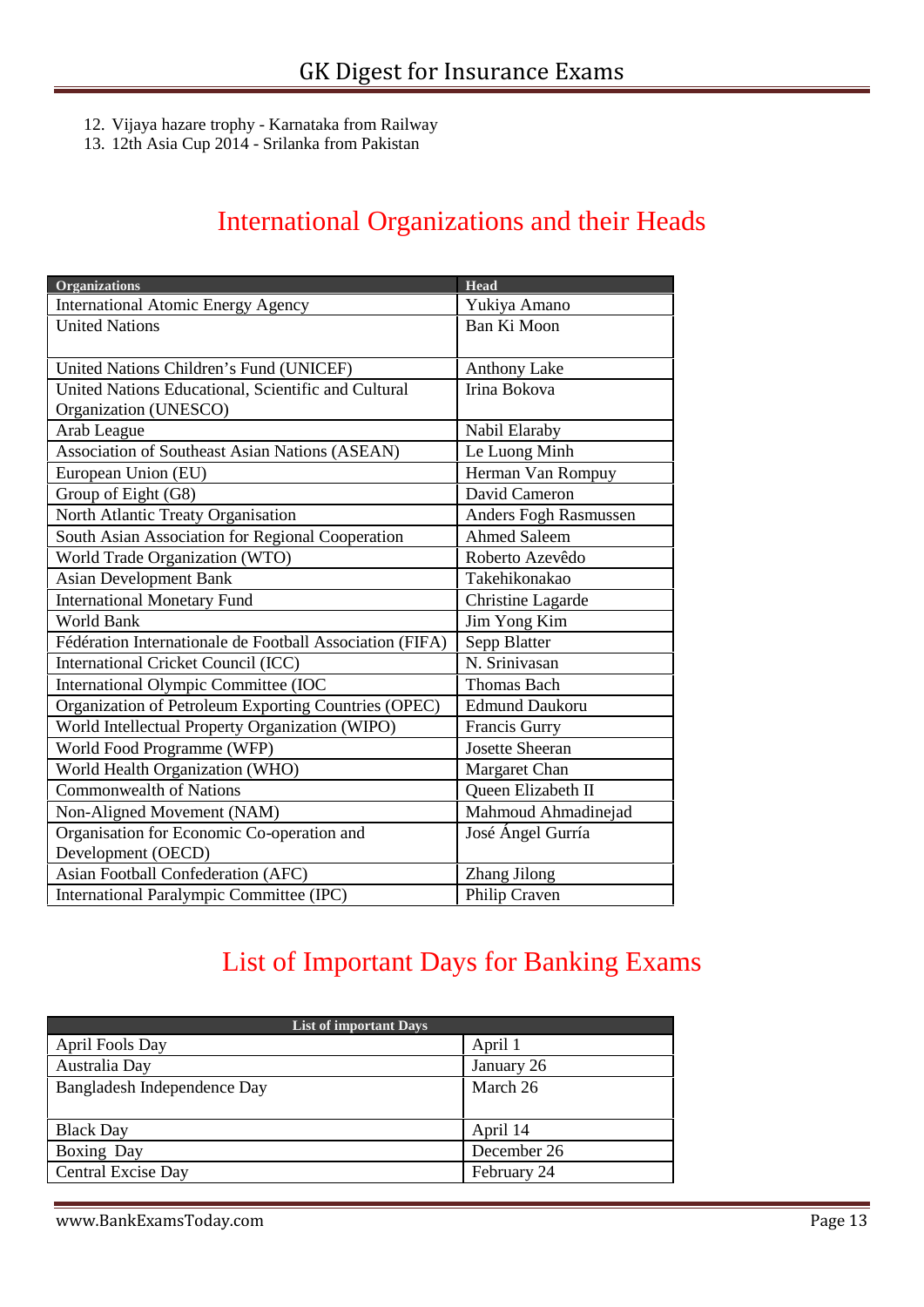| Christmas Day                                         | December 25                     |
|-------------------------------------------------------|---------------------------------|
| Coal Miners Day                                       | May 4                           |
| Coconut Day                                           | September 2                     |
| Commonwealth Day                                      | 2 <sup>nd</sup> Monday of March |
| Darwin Day                                            | February 12                     |
| Day of Dialogue                                       | April 15                        |
| Day of Silence                                        | April 15                        |
| Desh Prem Divas                                       | January 23                      |
| Doctor's Day                                          | July 1                          |
| Earth Day                                             | April 22                        |
| Foursquare Day                                        | April 16                        |
| Global Handwashing Day                                | October 15                      |
| Hiroshima Day                                         | August 6                        |
| Hug Day                                               | February 13                     |
| Human Rights Day                                      | December 10                     |
| Indian Air Force Day                                  | October 8                       |
| <b>Indian Army Day</b>                                | January 15                      |
| <b>Indian Navy Day</b>                                | December 4                      |
| Indian Republic Day                                   | January 26                      |
| International Day against Drug Abuse and Illicit      | June 26                         |
| Trafficking                                           |                                 |
| <b>International Day for Biological Diversity</b>     | May 22                          |
| International Day for the Elimination of Racial       | March 21                        |
| Discrimination                                        |                                 |
| International Day of Families                         | May 15                          |
| International Day of Non-Violence                     | October 2                       |
| International Day of Zero Tolerance to Female Genital | February 6                      |
| Mutilation                                            |                                 |
| International Men's Day                               | November 19                     |
| <b>International Mother Language Day</b>              | February 21                     |
| <b>International Nurses Day</b>                       | May 12                          |
| <b>International Tiger Day</b>                        | July 29                         |
| International Women's Day                             | March 8                         |
| International Worker's Day                            | May 1                           |
| <b>International Youth Day</b>                        | August 12                       |
| Kisan Divas                                           | December 23                     |
| Legal Services Day                                    | November 9                      |
| May Day                                               | May 1                           |
| Mother' Day                                           | $2nd$ Sunday of May             |
| Myanmar Independence Day                              | January 4                       |
| National Children's Day                               | November 14                     |
| National Engineer's Day                               | September 15                    |
|                                                       |                                 |
| National Hug Day                                      | January 21<br>October 10        |
| <b>National Post Day</b>                              |                                 |
| <b>National Science Day</b>                           | February 28                     |
| National Sports Day                                   | August 29                       |
| National Teacher's Day                                | September 5                     |
| National Technology Day                               | May 11                          |
| National Voter's Day                                  | January 25                      |
| National Youth Day                                    | January 12                      |
| Non-resident Indian Day                               | January 9                       |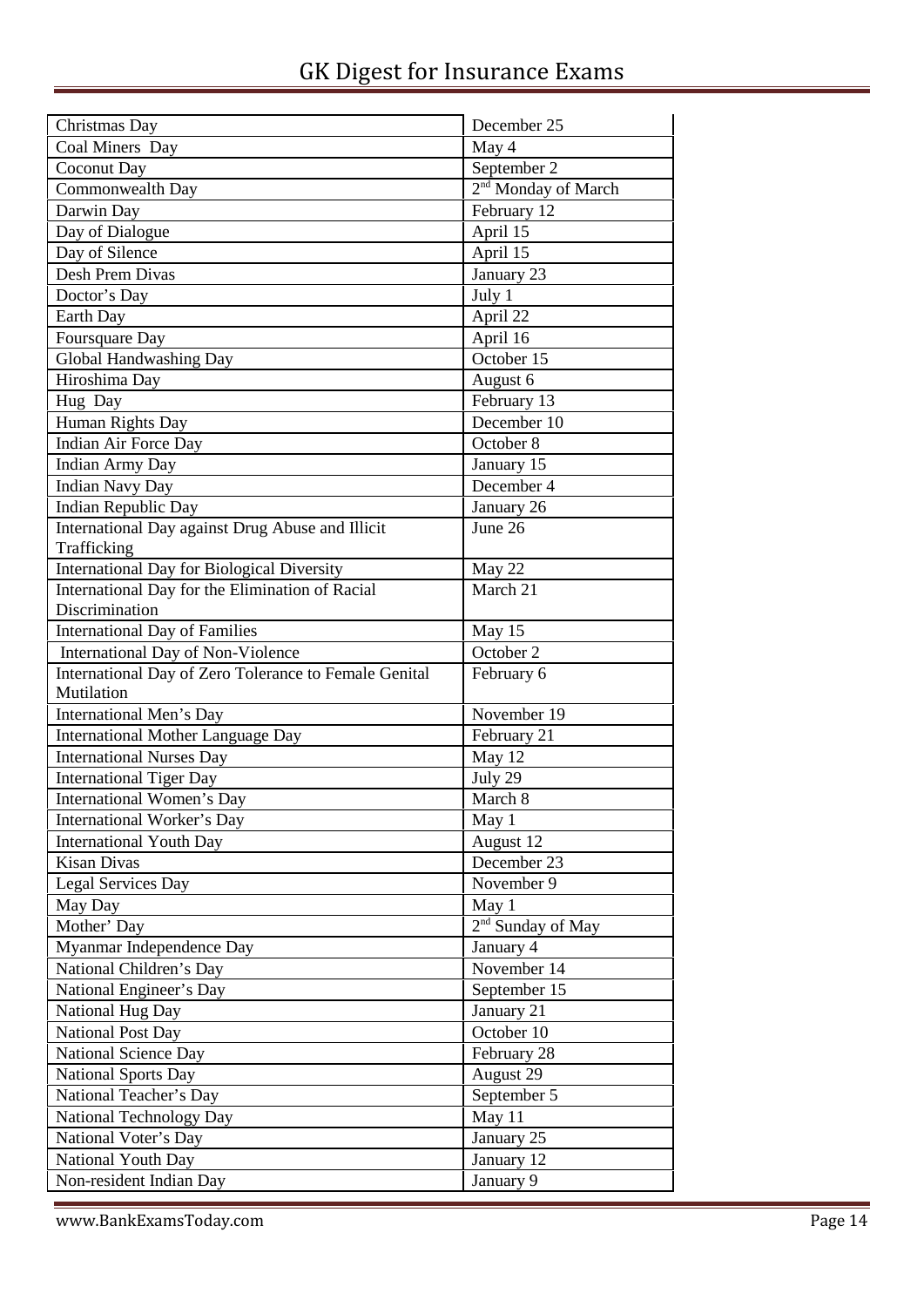| Patriot Day                                      | September 11                        |
|--------------------------------------------------|-------------------------------------|
| Photography Day                                  | August19                            |
| Purple Day                                       | March 26                            |
| Quit India Day, Nagasaki Day                     | August 9                            |
| Rare Disease Day                                 | February 28                         |
| Sri Lanka Independence Day                       | February 4                          |
| Street Children's Day                            | January 31                          |
| <b>Thinking Day</b>                              | February 22                         |
| <b>Towel Day</b>                                 | May 25                              |
| United Nations International Day of Persons with | December 3                          |
| Disabilities                                     |                                     |
| Valentine's Day                                  | February 14                         |
| White Day                                        | March 14                            |
| World AIDS Day                                   | December 1                          |
| World Animal Day                                 | October 4                           |
| World Autism Awareness Day                       | April 2                             |
| World Blood Donor Day                            | June 14                             |
| World Book Day                                   | April 23                            |
| <b>World Cancer Day</b>                          | February 4                          |
| <b>World Diabetes Day</b>                        | November 14                         |
| World Disabled Day                               | March 15                            |
| World Down Syndrome Day                          | March 21                            |
| World Environment Day                            | June 5                              |
| World Food Day                                   | October 16                          |
| World Habitat Day                                | October 3                           |
| World Health Day                                 | April 7                             |
| World Hemophilia Day                             | April 17                            |
| World Heritage Day                               | April 18                            |
| World Information Society Day                    | May 17                              |
| World Intellectual Property Day                  | April 26                            |
| World Laughter Day                               | First Sunday of May                 |
| World Literacy Day                               | September 8                         |
| World Malaria Day                                | April 25                            |
| World Marriage Day                               | 2 <sup>nd</sup> Sunday of February  |
| World Mental Health Day                          | October 10                          |
| World Meterological Day                          | March 23                            |
| World Music Day                                  | June 21                             |
| World No Tobacco Day                             | May 31                              |
| World Oceans Day                                 | June 8                              |
| World Ozone Day                                  | September 16                        |
| <b>World Poetry Day</b>                          | March 21                            |
| <b>World Population Day</b>                      | July 11                             |
| World Post Office Day                            | October 9                           |
| World Press Freedom Day, World Asthma Day        | May 3                               |
| World Red Cross Day                              | May 8                               |
| World Refugee Day                                | June 20                             |
| World Senior Citizen's Day                       | August 8                            |
| World Sight Day                                  | 2 <sup>nd</sup> Thursday of October |
| World Sparrow Day                                | March 20                            |
| World Telecommunication Day                      | May 17                              |
| World Toilet Day                                 | November 19                         |

www.BankExamsToday.com Page 15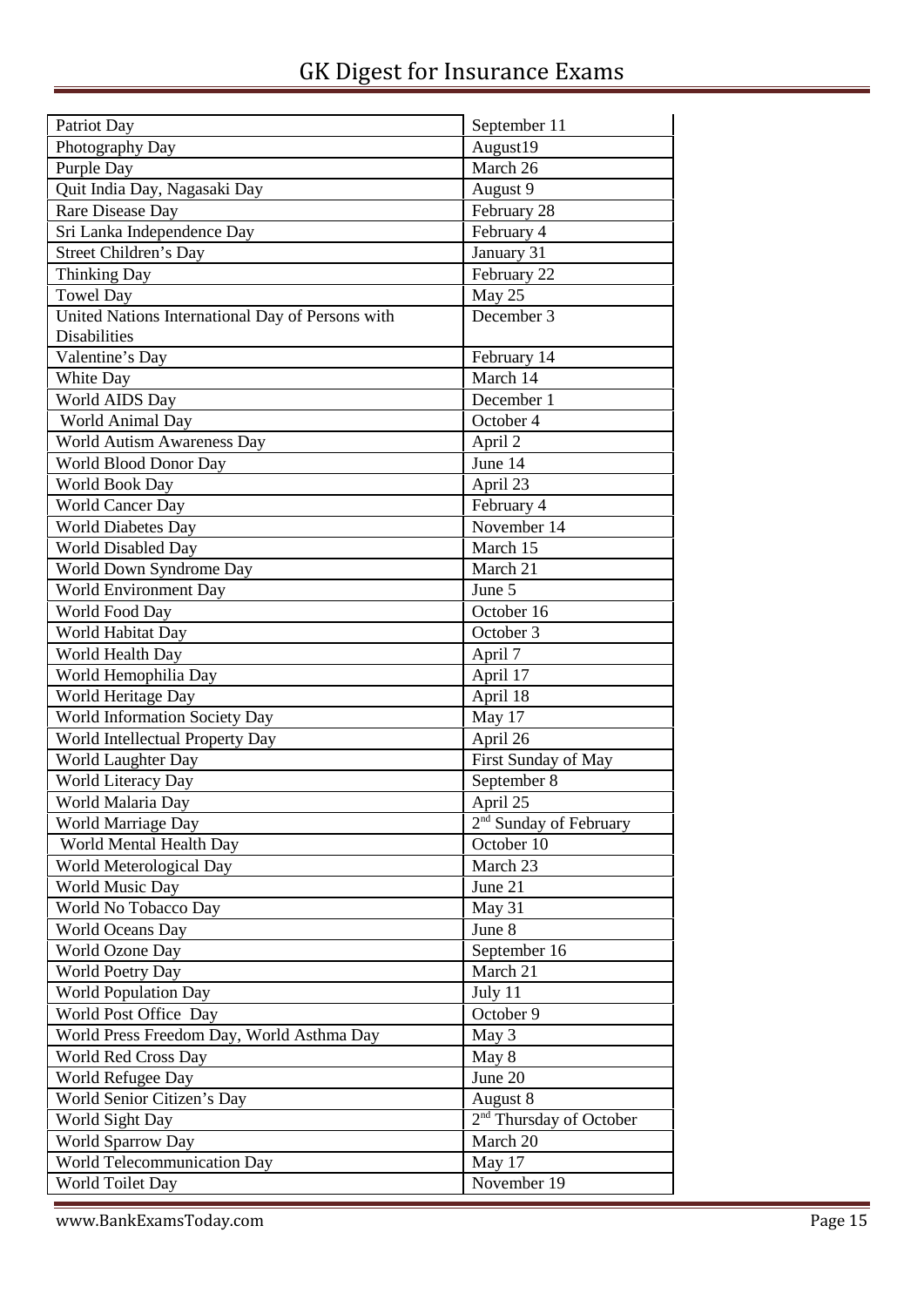| World Tourism Day      | September 27 |
|------------------------|--------------|
| World Tuberculosis Day | March 24     |
| World Vegetarian Day   | October 1    |
| World Water Day        | March 22     |

## Full Forms of Financial Terms

Important financial terms for banking exams :-

| <b>Term</b>    | <b>Full form</b>                                      |  |
|----------------|-------------------------------------------------------|--|
| EFFC A/c       | <b>Exchange Earner Foreign Currency Account</b>       |  |
| <b>LRS</b>     | <b>Liberalised Remittance Scheme</b>                  |  |
| <b>NIM</b>     | Net Interest Margin                                   |  |
| <b>LIBOR</b>   | Bank<br>Offered<br>London<br>Rate<br>Inter            |  |
|                |                                                       |  |
| <b>MIBOR</b>   | Mumbai Inter Bank offered Rate                        |  |
| <b>IBRD</b>    | International Bank for Reconstruction & Development   |  |
| <b>MLAT</b>    | Mutual Legal Assistance Treaty (SAARC)                |  |
| <b>NACP</b>    | <b>National Aids Control Programme</b>                |  |
| <b>CDM</b>     | <b>Clean Development Mechanism</b>                    |  |
| <b>CRAR</b>    | Capital to Risk Weighted Assets Ratio                 |  |
| <b>GPRS</b>    | <b>General Packet Radio Service</b>                   |  |
| <b>CDMA</b>    | <b>Code Division Multiple Access</b>                  |  |
| <b>GSM</b>     | <b>Global Services for Mobile</b>                     |  |
| <b>BIMSTEC</b> | Bay of Bengal Initiative for Multi Sectoral Technical |  |
|                | & Economic Cooperation                                |  |
| <b>CTT</b>     | <b>Commodity Transaction Tax</b>                      |  |
| <b>NAPCC</b>   | National Action Plan for Climate Change               |  |
| <b>UNFCCC</b>  | <b>U N Framework Convention on Climate Change</b>     |  |
| <b>NEFT</b>    | <b>National Electronic Fund Transfer</b>              |  |
| <b>FIH</b>     | <b>International Hockey Federation</b>                |  |
| <b>FIFA</b>    | Federation<br>Association<br>International<br>of      |  |
|                | Football/Federation Internationale<br>Football<br>de  |  |
|                | <b>Association (French acronym)</b>                   |  |
| <b>FSLRC</b>   | <b>Financial Sector Legislative Reform Commission</b> |  |
| NDM-1          | New Delhi Metallo Beta Lactamese-1                    |  |
| <b>CER</b>     | <b>Certified Emmission Reductions</b>                 |  |
| <b>NPCI</b>    | National Payment Corporation of India                 |  |
| <b>IFSC</b>    | <b>Indian Financial Services Code</b>                 |  |
| <b>MICR</b>    | <b>Magnetic Ink Character Recognition</b>             |  |
| <b>CBD</b>     | <b>Convention on Biological Diversity</b>             |  |
| <b>COP</b>     | <b>Conference of Parties</b>                          |  |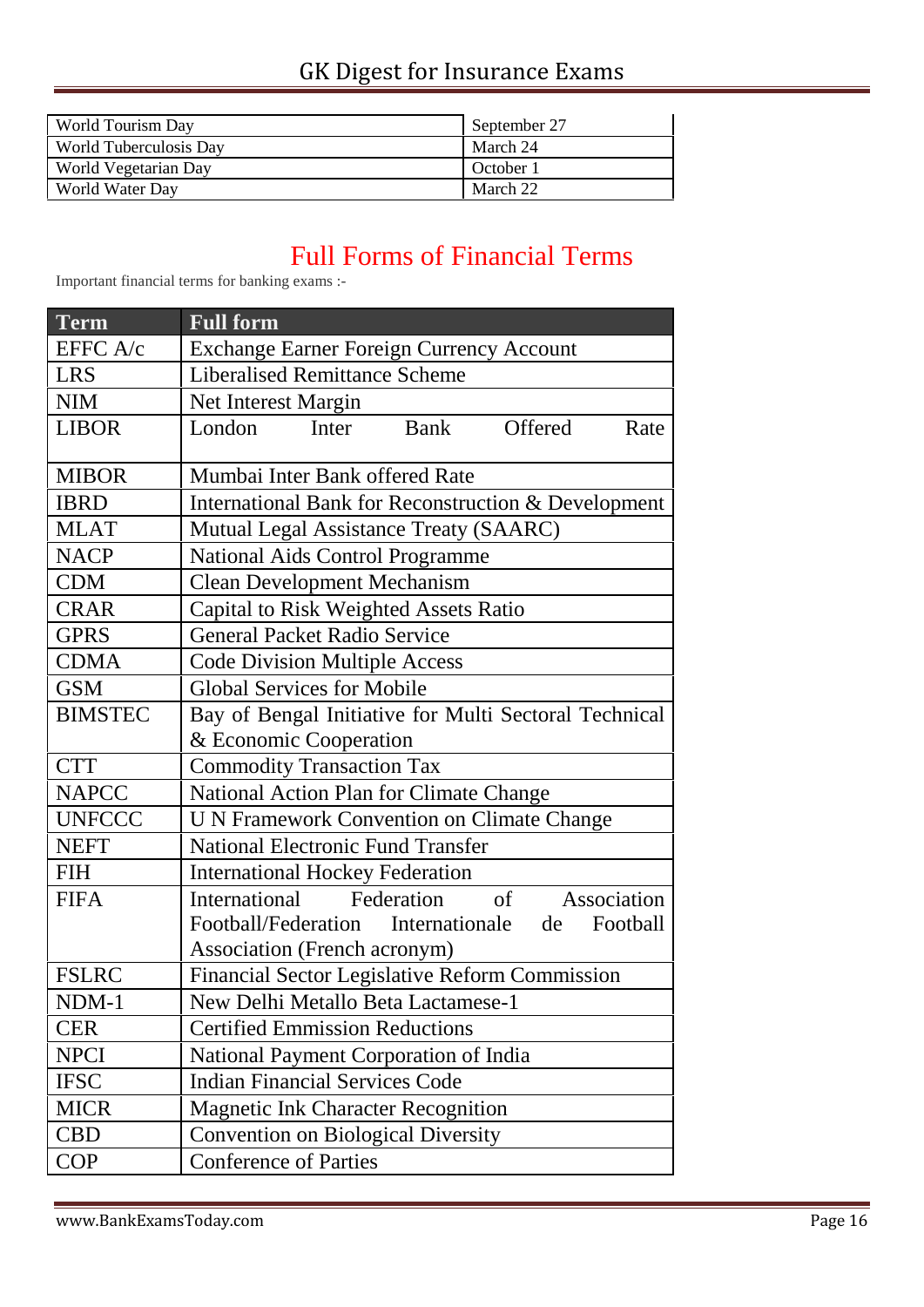| <b>ABS</b>     | Access, Benefit & Sharing                             |  |
|----------------|-------------------------------------------------------|--|
| <b>NFS</b>     | <b>National Financial Switch</b>                      |  |
| <b>CSE</b>     | Centre for Science & Environment                      |  |
| <b>MFI</b>     | <b>Micro Finance Institution</b>                      |  |
| QFI            | <b>Qualified Foreign Individuals</b>                  |  |
| <b>NAMICA</b>  | Nag Missile Carrier                                   |  |
| <b>NCHER</b>   | National Commission for Higher Education<br>$\&$      |  |
|                | Research                                              |  |
| <b>CCEA</b>    | <b>Cabinet Committee on Economic Affairs</b>          |  |
| <b>PTC</b>     | Pass Through Certificate                              |  |
| <b>CAMELS</b>  | Capital Assets Management Earnings Liquidity          |  |
|                | <b>Systems</b>                                        |  |
| <b>SECC</b>    | Socio Economic & Caste Census                         |  |
| <b>FCEB</b>    | Foreign Currency Exchangeable Bonds                   |  |
| <b>NELP</b>    | New Exploration Licencing policy                      |  |
| <b>FIPB</b>    | Foreign Investment Promotion Board                    |  |
| <b>ITER</b>    | <b>International Thermonuclear Experiment Reactor</b> |  |
| <b>INDU</b>    | Indian National Defence University (Gurgaon,          |  |
|                | Haryana)                                              |  |
| <b>MCX</b>     | <b>Multi Commodity Exchange</b>                       |  |
| <b>BAFTA</b>   | British Academy Film & Television Awards              |  |
| <b>NIA</b>     | <b>National Investigation Agency</b>                  |  |
| <b>CENVAT</b>  | <b>Central Value Added Tax</b>                        |  |
| $\mathbf{IIP}$ | <b>Index of Industrial Production</b>                 |  |
| <b>SPV</b>     | <b>Special Purpose Vehicle</b>                        |  |
| <b>IMPS</b>    | <b>Interbank Mobile Payment Service</b>               |  |
| <b>OMO</b>     | <b>Open Market Operation</b>                          |  |
| <b>GAAR</b>    | General Anti Avoidance Rule                           |  |
| FCNR(B)        | Foreign Currency Non Resident Bank                    |  |
| <b>MNP</b>     | <b>Mobile Number Portability</b>                      |  |
| <b>WIMAX</b>   | Worldwide Interoperability of Microwave Access        |  |
| <b>NCTC</b>    | <b>National Counter Terrorism Centre</b>              |  |
| <b>XBRL</b>    | <b>Extensible Business Reporting Language</b>         |  |
| <b>SACOSAN</b> | South Asian Conference on Sanitation                  |  |
| <b>IMEI</b>    | <b>International Mobile Equipment Identity</b>        |  |
| <b>UNICEF</b>  | UN International Children Emergency Fund              |  |
| <b>OIC</b>     | Organisation of Islamic Conference                    |  |
| GCC            | <b>Gulf Cooperation Council</b>                       |  |
| <b>SIM</b>     | <b>Subscriber Identity Modules</b>                    |  |
| <b>NADA</b>    | National Anti Doping Agency                           |  |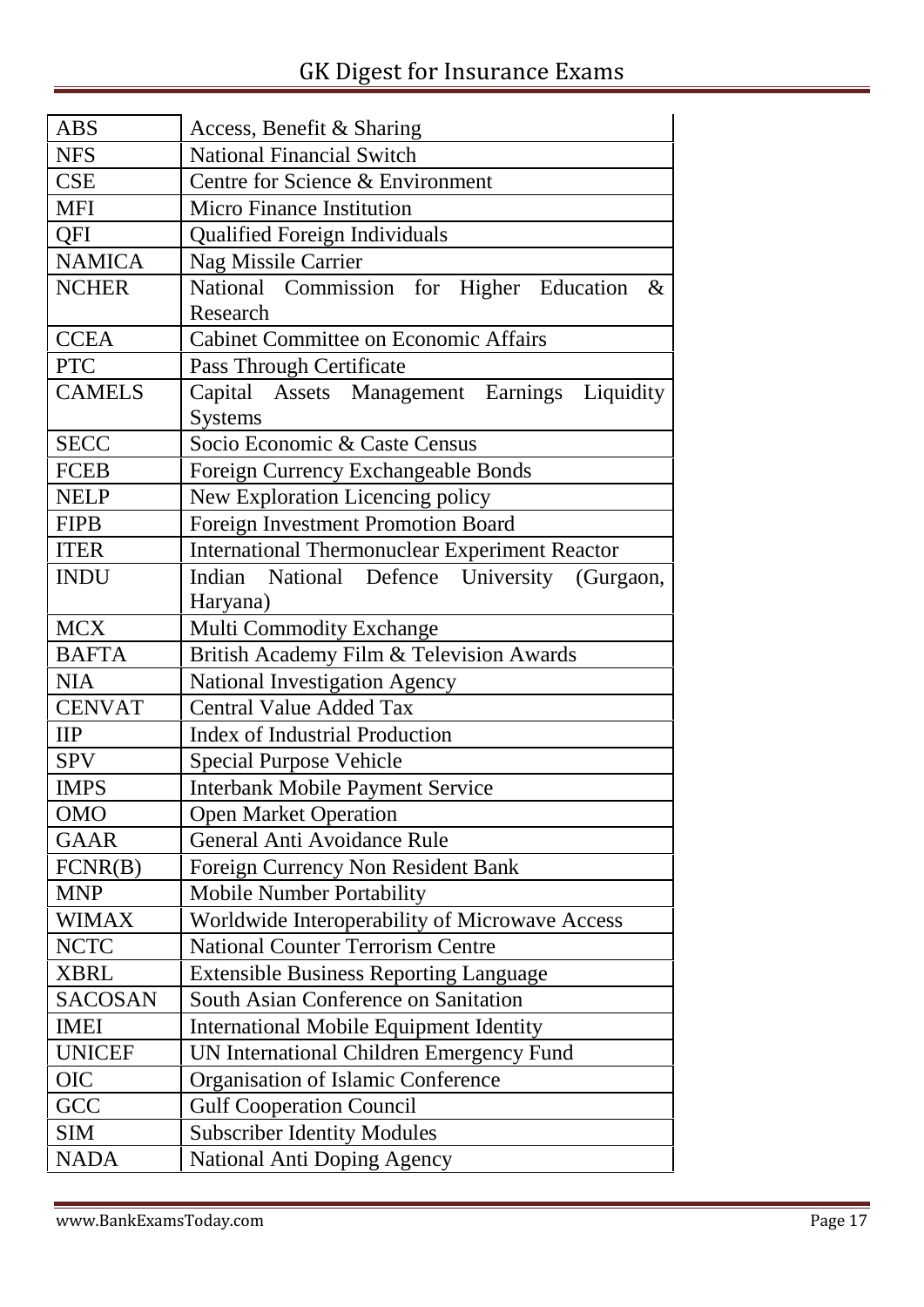| <b>CASA</b> | Current Account, Saving Account          |
|-------------|------------------------------------------|
| <b>CERN</b> | European Centre for Nuclear Research     |
| I CBDR      | Common but differentiated responsibility |

## Movie Awards in 2014

Various Movie awards held in 2014, very important for all banking and competitive exams

#### 61ST NATIONAL FILM AWARDS

| <b>Award</b>                                         | Winner                          |
|------------------------------------------------------|---------------------------------|
| Best popular film providing   Bhaag Milkha Bhaag     |                                 |
| wholesome entertainment                              |                                 |
| Nargis Dutt Award (National   Thalaimuraigal (Tamil) |                                 |
| Integration Award)                                   |                                 |
| <b>Best Actor</b>                                    | Raj Kumar Rao (for Shahid) and  |
|                                                      | Venjaramoodu<br>Suraj           |
|                                                      | (Peraiyathavar - Malyalam film) |
|                                                      |                                 |
| <b>Best Actress</b>                                  | Geetanjali Thapa (for Liar's    |
|                                                      | Dice)                           |
| Best Film (Hindi)                                    | <b>Jolly LLB</b>                |
| <b>Best Director</b>                                 | Hansal Mehta (for Shahid)       |
| Non feature film on social issues                    | Gulabi Gang<br>(Hindi-          |
|                                                      | Bundelkhand)                    |
| Non feature film                                     | Rangbhoomi (Hindi)              |
| Best book on cinema                                  | Cinema Ga Cinema written by     |
|                                                      | Nandagopal (in Telugu)          |
| Best children film                                   | Kaphal (Hindi)                  |
| Best English film                                    | The Coffinmaker                 |

#### 86TH ACADEMY AWARDS (OSCARS)

| Award                      | <b>Winner</b>                          |
|----------------------------|----------------------------------------|
| Best picture               | 12 years a slave                       |
| <b>Best Actor</b>          | Matthew McConaughe for movie           |
|                            | Dallas Buyers Club                     |
| <b>Best Actress</b>        | <b>Cate Blanchett for Blue Jasmine</b> |
| <b>Best Director</b>       | <b>Alfonso Cuaron for Gravity</b>      |
| Best Foreign Language film | The Great Beauty (Italian)             |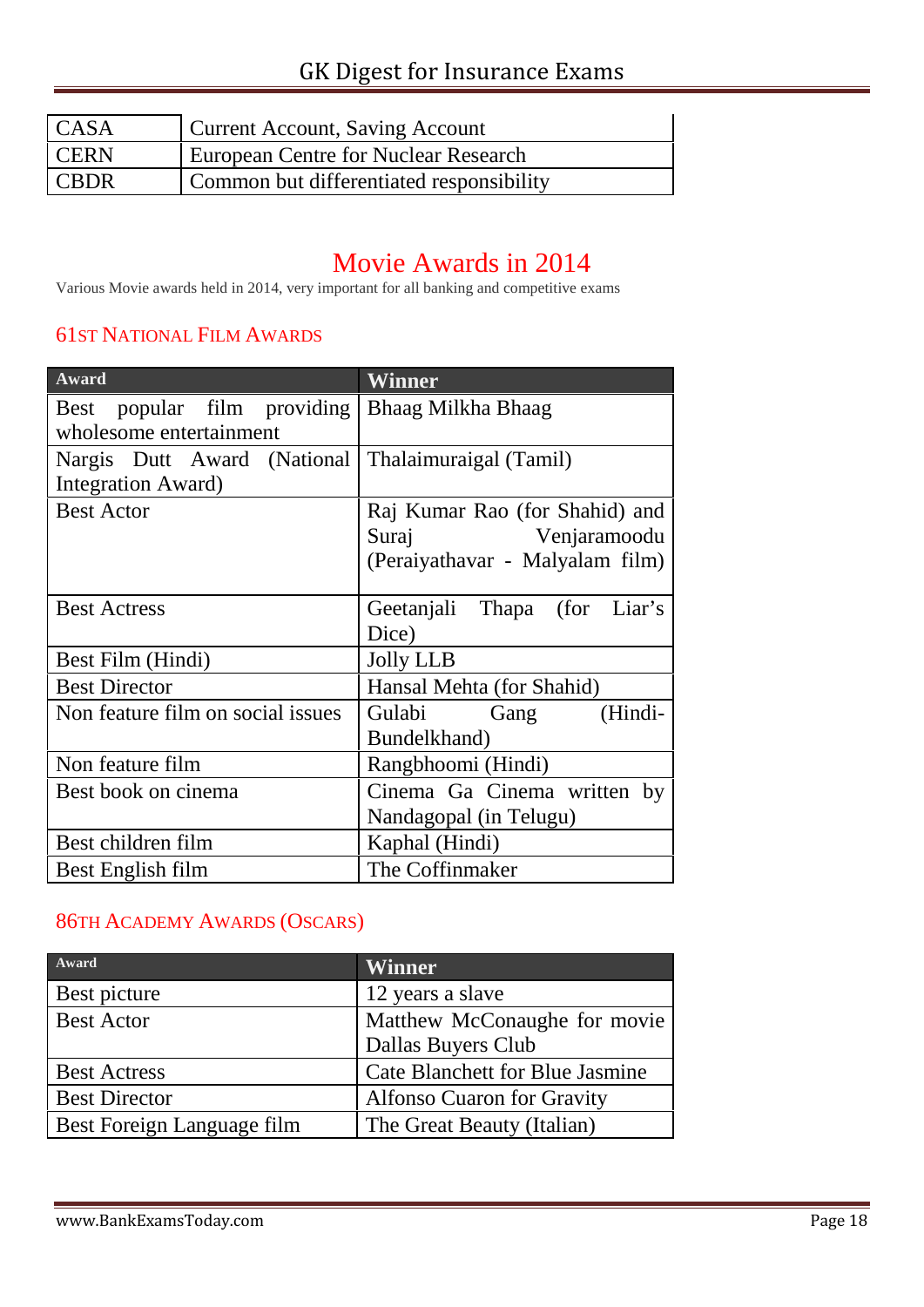#### 15TH IIFA (INTERNATIONAL INDIAN FILM ACADEMY) AWARD: (MACAU)

| Award                     | <b>Winner</b>                |
|---------------------------|------------------------------|
| Best film                 | Viacom 18 motion<br>pictures |
|                           | Bhaag Milkha Bhaag           |
| <b>Best Actor</b>         | Farhan Akhtar                |
| <b>Best Actress</b>       | Deepika Padukone             |
| <b>Best Director</b>      | Rakeysh Omprakash Mehra      |
| Most popular              | all time John Travolta       |
| international star        |                              |
| Performance in comic role | Arshad Warsi in Jolly LLB    |
| Entertainment of the year | Deepika Padukone             |
| Life Time Achievement     | Shatrughan Sinha             |

#### 59TH FILMFARE AWARDS

| Award                       | <b>Winner</b>          |
|-----------------------------|------------------------|
| Best film                   | Bhaag Milkha Bhaag     |
| <b>Best Actor</b>           | Farhan Akhtar (BMB)    |
| <b>Best Actress</b>         | Deepika Padukone       |
| <b>Best Director</b>        | Rakesh Omprakash Mehra |
| Life Time Achievement Award | Tanuja                 |

#### 56TH GRAMMY AWARDS

| Award                     | Winner                                                                                                                                           |
|---------------------------|--------------------------------------------------------------------------------------------------------------------------------------------------|
| Song of the year          | Royals by Joel Little and Lorde                                                                                                                  |
| Album of the year         | Daft Punk win 4 awards                                                                                                                           |
| Best pop solo performance | Royals by Lorde Biggest winner<br>with 4 awards best new artists<br>and most of the grammy rap<br>categories won by Macklemore<br>and Ryan Lewis |

#### 71ST GOLDEN GLOBE AWARDS

| Award                          | <b>Winner</b>                   |
|--------------------------------|---------------------------------|
| Best Actor (in motion picture) | Leonardo Dicaprio (for film The |
|                                | Wolf of Wall Street)            |
| <b>Best Actress</b>            | Cate Blanchett (Blue Jasmine)   |
| <b>Best Director</b>           | Alfonso Cuaran (Gravity)        |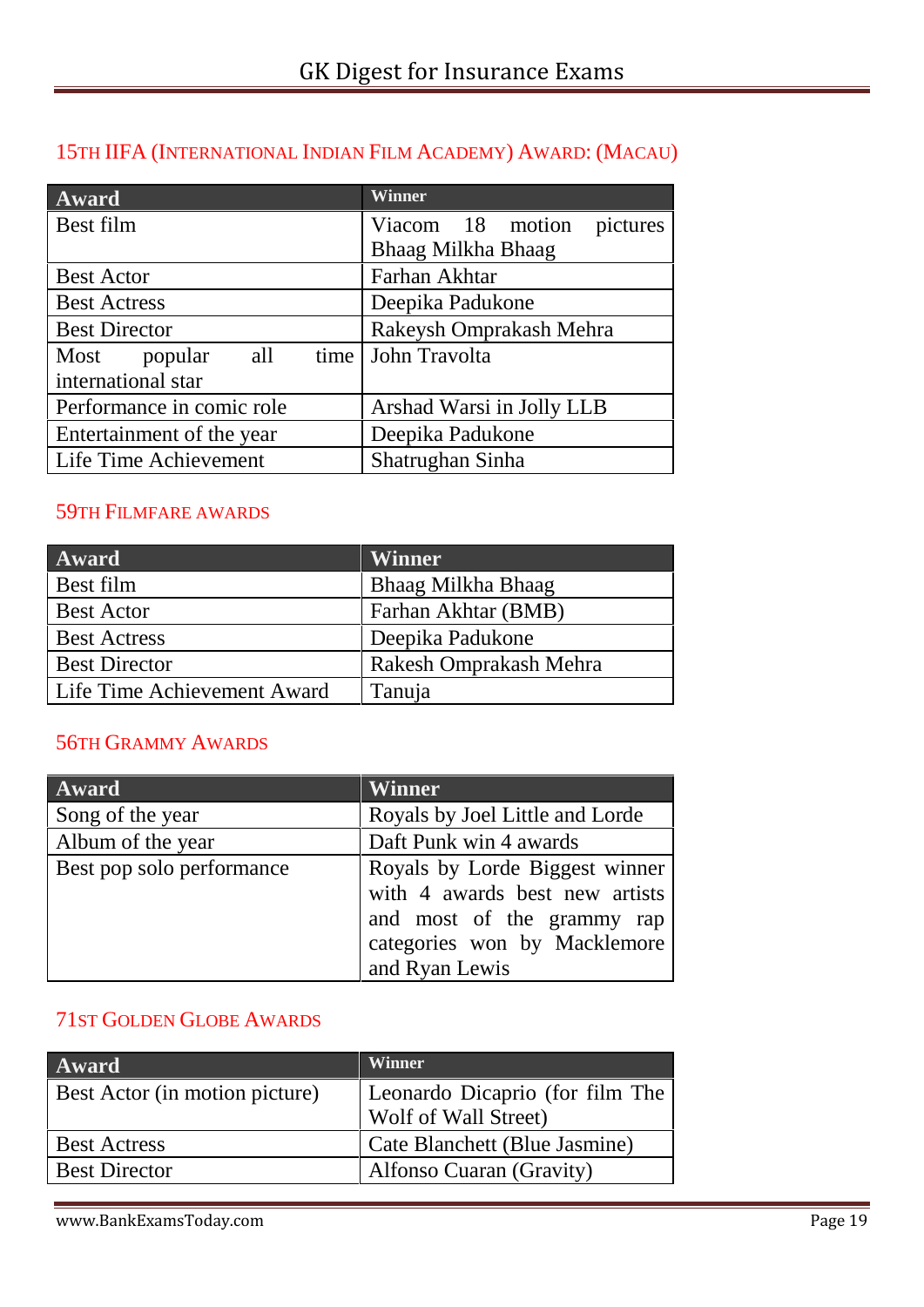| Best motion picture (Comedy or America Hustle<br>musical) |                  |
|-----------------------------------------------------------|------------------|
| Best motion picture drama                                 | 12 years a slave |

#### 44TH INTERNATIONAL FILM FESTIVAL OF INDIA (IIFI)

| <b>Award</b>                      | Winner                          |
|-----------------------------------|---------------------------------|
|                                   | Beatriz's War (Co-Directors:    |
| Golden Peacock                    | Luigi Acquisto and Netu Reis's) |
| <b>Silver Peacock</b>             |                                 |
| The Best Director                 | Kaushik Ganguly for Bengali     |
|                                   | film "Apur Panchali"            |
| <b>Special Jury Award</b>         | Thou Gild's (a Turkish film)    |
| <b>Best Actor</b>                 | Alon Moni Aboutboul for<br>an   |
|                                   | Israeli Move 'A Palace<br>in    |
|                                   | Heaven'                         |
| <b>Best Actress</b>               | Boczarska Magdalina for Polish  |
|                                   | Movie in Hiding                 |
| <b>Special Centenary Award</b>    | Bengali film 'Maaghe Dhaka      |
|                                   | Tara' directed by Kamleshwar    |
|                                   | Mukherjee                       |
| Life Time Achievement Award       | Jiri Menzel                     |
| Centenary Award for the Indian    | Waheeda Rehman                  |
| Film Personality of the year 2013 |                                 |
| was given to                      |                                 |
| The Chief Guest of the closing    | Michelle Yeoh                   |
| ceremony was                      |                                 |

## Awards and Honours in India – 2014

Awards and honours awarded in in India in the year 2014. It's very important for bank exams.

| Award                           | Awardee                        |  |
|---------------------------------|--------------------------------|--|
| Ambassador of<br>Goodwill       | Saina<br>Nehwal<br>M.S.<br>and |  |
| Award                           | Swaminathan                    |  |
| World Food Prize 2014           | Sanjaya Rajaram (India         |  |
|                                 | born Mexican scientist)        |  |
| <b>Jnanpith Award (Highest)</b> | Kedar Nath Singh (Hindi Poet)  |  |
| Literary) 50th Jnanpith Award   |                                |  |
| 2013                            |                                |  |
| $49th$ Jnanpith Award 2012      | Mr.Ravuri Bharadwaja (Telugu)  |  |

www.BankExamsToday.com example and the state of the page 20 Page 20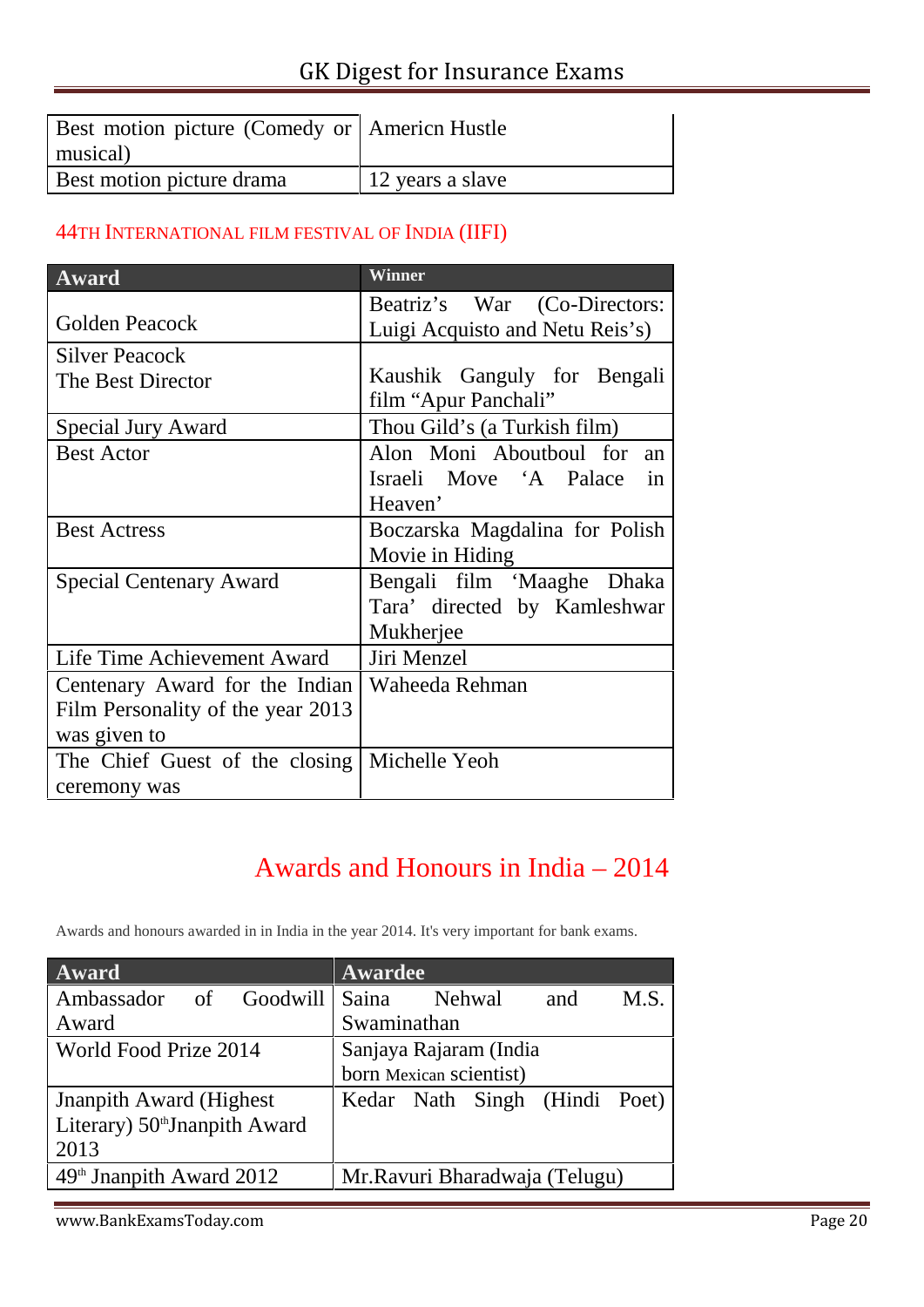| 48 <sup>th</sup> Jnanpith Award 2011     | Ms.Pratibha Ray (1 <sup>st</sup> Oriya Woman<br>writer)                                     |
|------------------------------------------|---------------------------------------------------------------------------------------------|
| 47 <sup>th</sup> Jnanpith Award 2010     | Chandrasekhar Kambara (Kanada<br>writer)                                                    |
| Moorti Devi Award 2013                   | C.Radhakrishnana<br>(Malayalam<br>writer) for the Novel Theekkadal<br>Katanhu Thirumadhuram |
| Moorti Devi Award 2012                   | Haraprasad Das for novel Vamsha                                                             |
| 21 <sup>st</sup> Rajiv Gandhi National   | Ustad Amjad Ali Khan the Sarod                                                              |
| Sadbhavana Award 2013                    | Maestro, Mr. Khan is also the winner<br>of Padam Vibhushan in 2001                          |
| Indian Car of the year 2014              | Hyundai Grand i10                                                                           |
| Indian Car of the year 2013              | <b>Renault Duster</b>                                                                       |
| Indian Motorcycle of the year<br>2014    | Royal Enfield Continental GT                                                                |
| Indian Motorcycle of the year<br>2013    | KTM Duke 200                                                                                |
| <b>Booker Prize 2013</b>                 | <b>Ms. Eleanor Catton</b>                                                                   |
| <b>Booker Prize 2012</b>                 | <b>Ms.Hilary Mantel</b>                                                                     |
| International<br>Man<br>Booker<br>2013   | Ms.Lydia Davis                                                                              |
| International<br>Man<br>Booker<br>2011   | Phillip Roth                                                                                |
| Service<br>Public<br><b>UN</b>           | and<br>Village Industry<br>Cottage                                                          |
| <b>Commission Award 2013</b>             | Department<br><b>MP</b><br>of<br>for                                                        |
|                                          | their initiation for Swaviamban<br>and                                                      |
|                                          | <b>Grameen Haat</b>                                                                         |
| Dadasaheb<br>Phalke<br>Award             | Mr. Gulzar (original name                                                                   |
| 2013                                     | Sampooran Singh Kalra)                                                                      |
| Dadasaheb<br>Phalke<br>Award<br>2012     | Mr.Pran                                                                                     |
| 98 <sup>th</sup> Pulitzer Prize          | Washington Post<br>for Public<br>and                                                        |
|                                          | Guardian                                                                                    |
| Poetry<br>Pulitzer<br>Prize<br>in        | Vijay Seshadri                                                                              |
| Category                                 |                                                                                             |
| Templeton Prize 2014                     | <b>Tomas Halik</b>                                                                          |
| Templeton Prize 2013                     | Archbishop Desmond Tutu                                                                     |
| Templeton Prize 2012                     | Mr.Dalai Lama                                                                               |
| 23 <sup>rd</sup> Saraswati Samman (2013) | Govind Mishra (Hindu Author) for<br>Dhool paudho par                                        |
| 22 <sup>nd</sup> Saraswati Samman (2012) | Ms.Sugatha<br>Kumari<br>for<br>Poetry                                                       |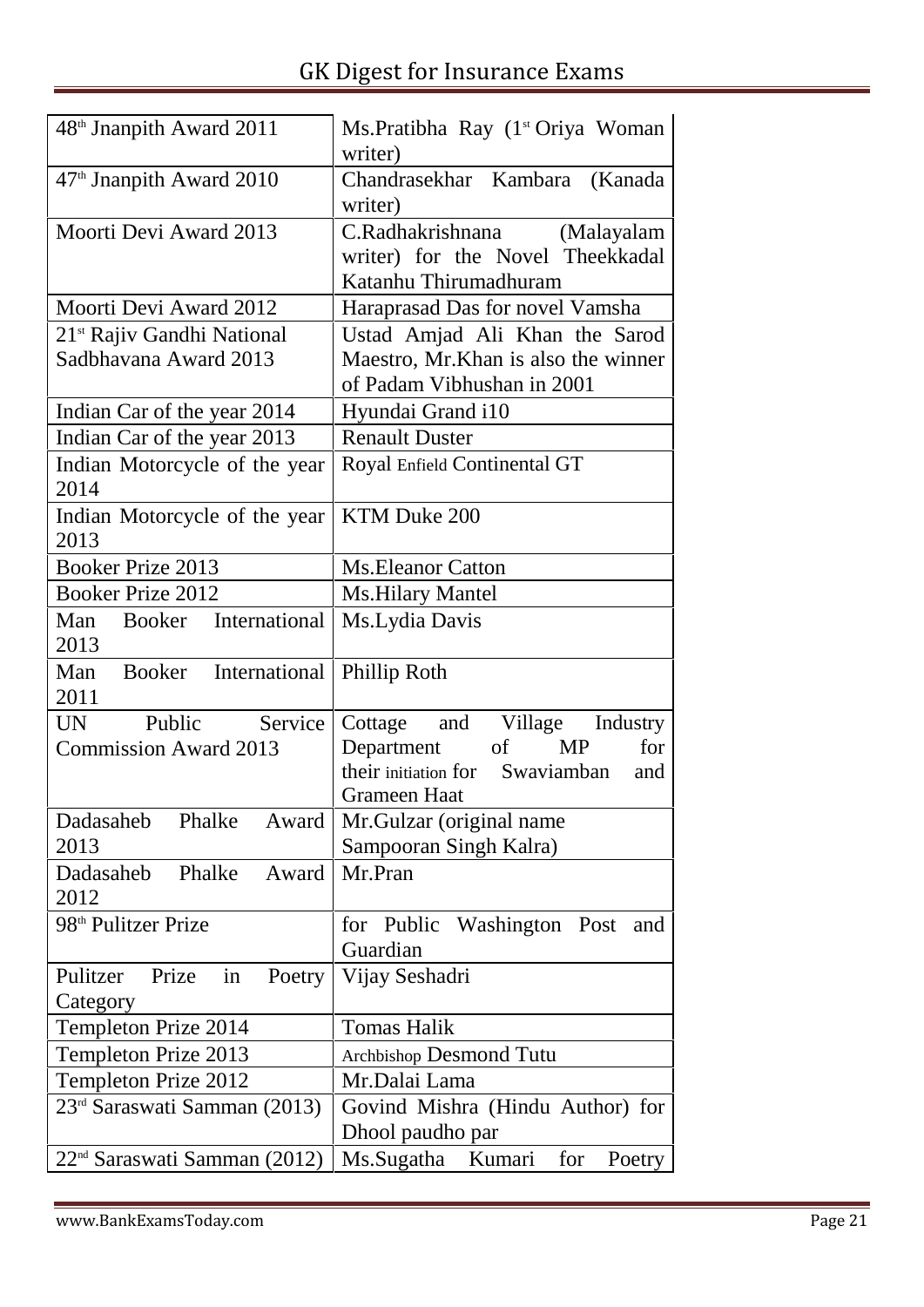|                            | Collection "Manalezhuthu"          |
|----------------------------|------------------------------------|
| Vyas Samman 2013           | Mr. Vishwanath<br>Tripathi<br>for  |
|                            | Vyomkesh Darvesh a biography of    |
|                            | noted Hindi scholar Acharya Hajari |
|                            | Prasad Dwivedi                     |
| Vyas samman 2012           | Dr.Narender Kohli for Na Bhoota    |
|                            | Na Bhavishyati (Hindi novel)       |
| Kalidas Samman 2012        | Anupam Kher                        |
| Kalidas Samman 2011        | C.V. Chandrashekhar                |
| Gandhi Peace Award 2013    | Chandi Prasad Bhatt a pioneer of   |
|                            | Chipko Movement<br>and             |
|                            | environmentalist                   |
| International Gandhi Award | Dr. Vijay Kumar vinayak Dongre     |
| 2013                       | and prof. Guocheng Zhang           |
| Rajeev Gandhi Khel Ratna   | Mr.Ronjon Sodhi (for shooting in   |
| 2013                       | Double Trap)                       |

# **LIC Insurance Plans**

As individuals it is inherent to differ. Each individual's insurance needs and requirements are different from that of the others. LIC's Insurance Plans are policies that talk to you individually and give you the most suitable options that can fit your requirement.

#### **Endowment Plan**

Single Premium Endowment Plan New Endowment Plan New Jeevan Anand LIC's Jeevan Rakshak LIC's Limited Premium Endowment Plan

#### **Money Back Plans**

LIC's NEW MONEY BACK PLAN-20 YEARS LIC's NEW MONEY BACK PLAN-25 YEARS LIC's NEW BIMA BACHAT

#### **Term Assurance Plans**

LIC's Anmol Jeevan II LIC'sAmulya Jeevan II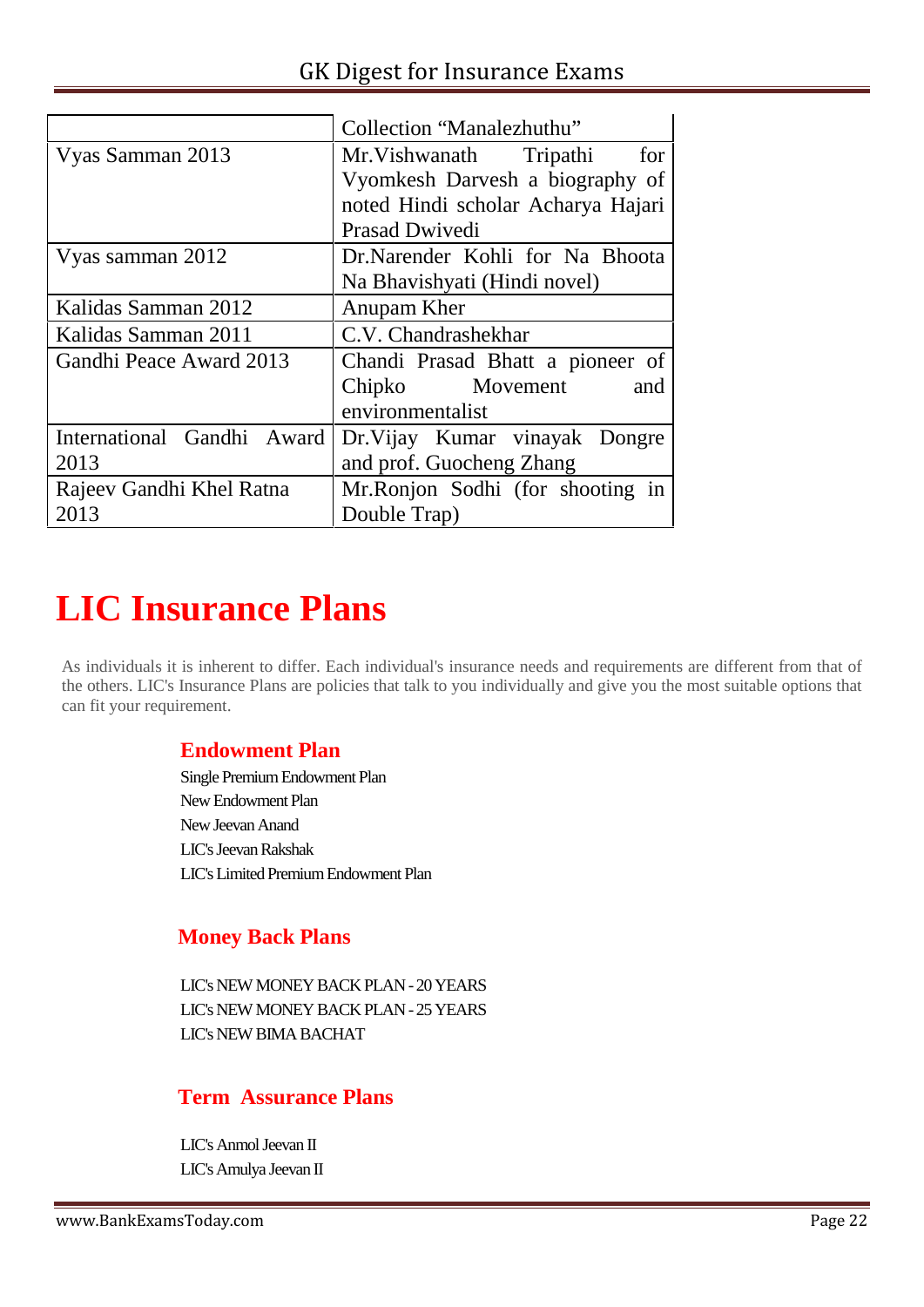LIC's e-Term LIC's NEW TERM ASSURANCE RIDER-(UIN: 512B210V01)

#### **Pension Plans**

Jeevan Akshay-VI LIC's New Jeevan Nidhi VARISHTHA PENSION BIMA YOJANA

#### **Micro Insurance Plans**

LICs NewJeevan Mangal Micro - Insurance Forms

#### **Group Scheme**

LIC's New Group Leave Encashment Plan LIC's New Group Superannuation Cash Accumulation Plan LIC's NEW ONE YEAR RENEWABLE GROUP TERM ASSURANCE PLAN I LIC's NEW ONE YEAR RENEWABLE GROUPTERM ASSURANCE PLAN II LIC's New Group Gratuity Cash Accumulation Plan

## **Social Security Scheme**

Aam Admi Bima Yojana

## **Withdrawn Plans**

| Jeevan Nischay                        | Market Plus I                                            |
|---------------------------------------|----------------------------------------------------------|
| <b>Wealth Plus</b>                    | <b>Profit Plus</b>                                       |
| Jeevan Aastha                         | Money Plus-I                                             |
| Jeevan Varsha                         | Child Fortune Plus                                       |
| <b>Fortune Plus</b>                   | Jeevan Saathi Plus                                       |
| Health Plus                           | Samridhi Plus                                            |
| Pension Plus                          | Jeevan Nidhi                                             |
| New Jeevan Dhara-I                    | New Jeevan Suraksha-I                                    |
| Jeevan Vriddhi                        | Jeevan Vaibhav (Single Premium Endowment Assurance Plan) |
| Jeevan Sugam                          | Two Year Temporary Assurance Policy                      |
| <b>Mortgage Redemption</b>            | Flexi Plus                                               |
| CDA Endowment Vesting At 21           | CDA Endowment Vesting At 18                              |
| The Whole Life Policy-Limited Payment | <b>Health Protection Plus</b>                            |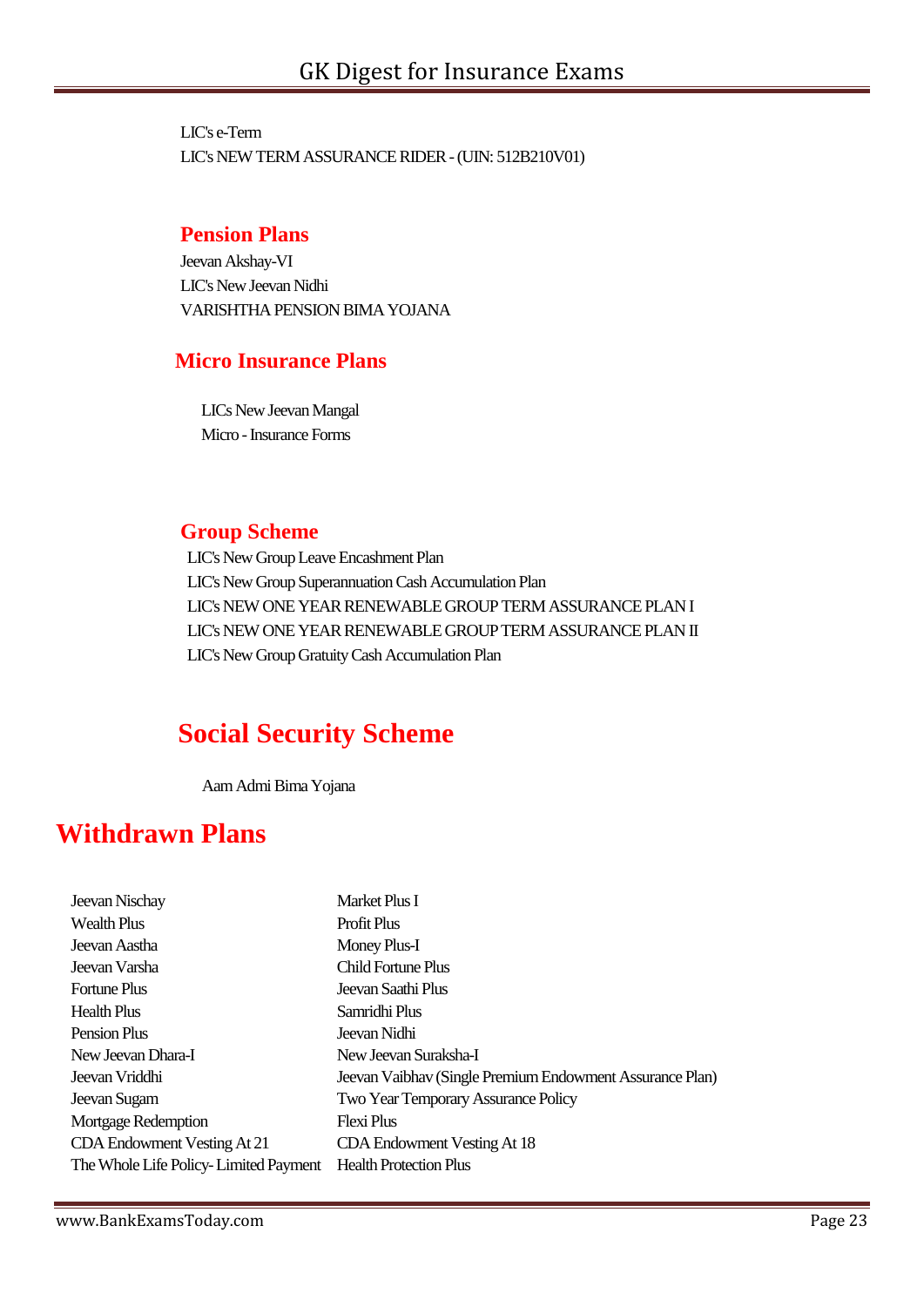Jeevan Arogya Bima Account 1 The Whole Life Policy Bima Account 2 Jeevan Pramukh Jeevan Mitra(Double Cover Endowment Plan) Anmol Jeevan-I New Jeevan Nidhi Jeevan Amrit Jeevan Surabhi-25 Years Jeevan Bharthi-I Jeevan Surabhi-20 Years The Money Back Policy-25 Years Jeevan Mitra(Triple Cover Endowment Plan) Jeevan Surabhi-15 Years The Whole Life Policy-Single Premium Jeevan Anurag Komal Jeevan Child Career Plan Child Future Plan Jeevan Kishore Jeevan Chhaya Marriage Endowment **Educational Annuity Plan** Jeevan Saathi Jeevan Shree-I Jeevan Anand Bima Bachat Jeevan Aadhar Jeevan Vishwas Endowment Plus New Bima Gold Bima Nivesh 2005 Jeevan Saral Jeevan Deep Jeevan Mangal Jeevan Madhur Jeevan Mangal Amulya Jeevan-I LIC's Jeevan Shagun

# Jeevan Ankur The Endowment Assurance Policy-Limited Payment New Janaraksha Plan The Money Back Policy - 20 Years Jeevan Tarang The Endowment Assurance Policy

## **Health Plans**

#### LIC's JEEVAN AROGYA

## **RBI – History and Functions**

RBI is the formidable institution that holds our country's banking/economy/industry sectors all together and geared towards growth and development – let me correct myself – 'sustainable' growth and development, as our current Guv'nor so aptly puts it!

#### **1. BRIEF INTRODUCTION AND HISTORY:**

- RBI as India's central bank was conceptualized and **put forward by the Hilton Young Committee in 1926 -27**.
- In 1933, based on Hilton Young Committee's Reports and further improvinh upon it, the 'Central Banking' Investigation Committee's' report was presented and passed in the assembly.
- 1934, saw the **Reserve Bank Of India Act, 1934 being passed**.
- **1935, April 1st, RBI started its operations**, with its head quarter in **Calcutta**.
- 2 years later, in 1937, the Headquarter was permanently shifted to Bombay, (now Mumbai), where it still exists. (all of this happened during the British Rule!)
- **RBI was nationalized in 1949**, 2 years after Independence; the **Governor at the time was C. D.**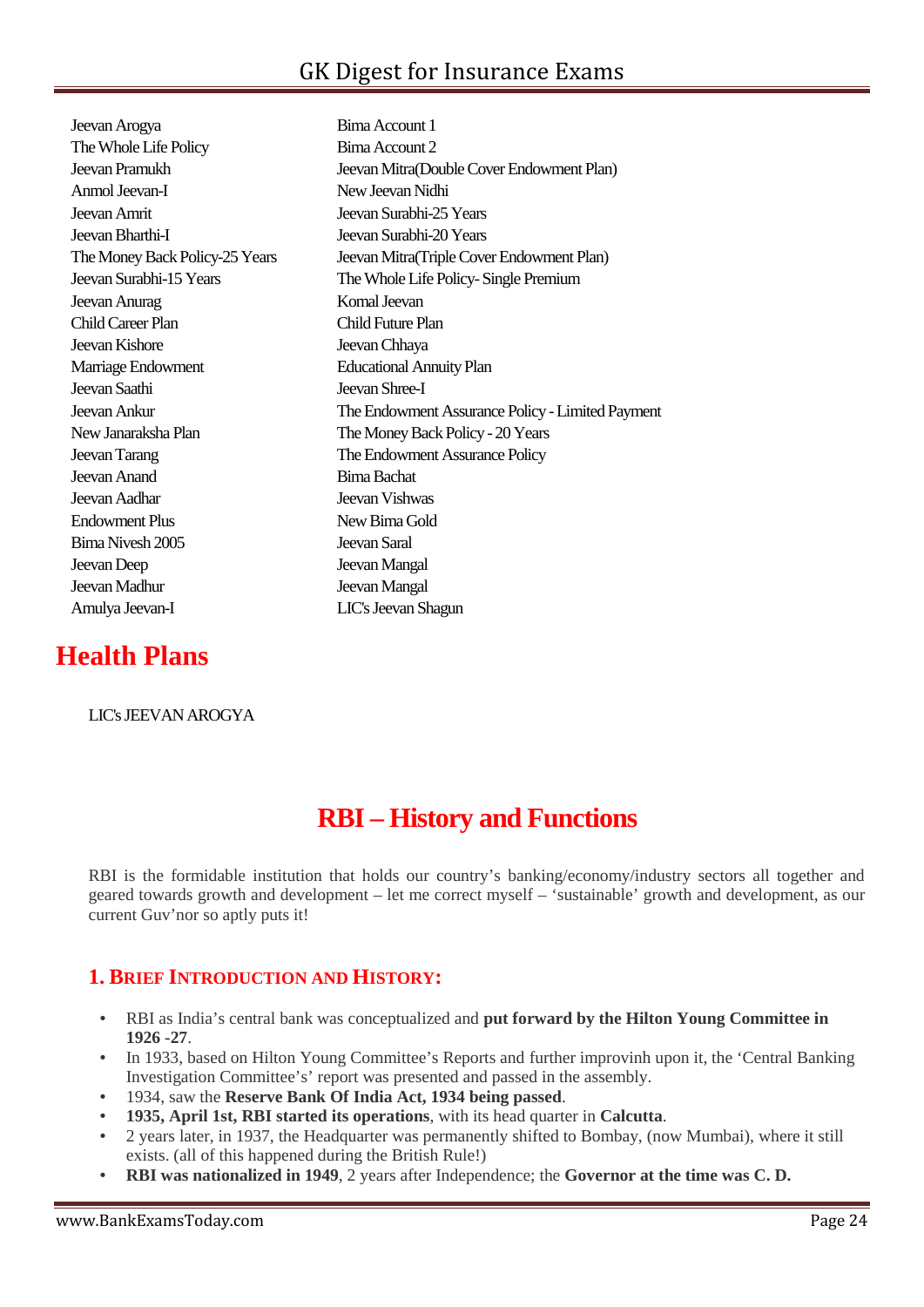#### **Deshmukh**.

In 1985 RBI celebrated 50 years of its existence; 75 years in 2010 and 100 years in 2035!

#### **2. Role as Central Bank – What does RBI do?**

- RBI is the **Government's banker** and performs banking functions for the central and the state governments.
- RBI is also the **Banker of the Banks** it maintains operational banking accounts of all scheduled banks.
- It is the **regulator and supervisor** of the country's financial system;
- and sets benchmarks and regulations for the proper operation of the country's banking and financial sector.
- RBI is the **Issuer of Currency** it issues bank notes and exchanges or destroys currency notes and coins not fit for circulation.
- RBI is instrumental in formulating, implementing and monitoring the country's monetary policies; 'monetary policies' are set of policies formulated by the central bank to attempt to control the economy, the money supply and ultimately inflation.
- Through the provisions of the Foreign Exchange Management Act, 1999, RBI**regulates and facilitates external trade** and promotes development and maintenance of foreign exchange market in India – through which India maintains its forex reserves.
- RBI's monetary policies are **instrumental in maintaining price stability** in the economy RBI has battled inflationary trends in the Indian Economy. (We'll cover it in another discussion!)
- It also acts as an **advisor to the Government of India** from economic point of view.
- It is the like the **'Godfather' of the public's money**, (albeit the sinister intentions! RBI is all good!) of the entire banking system and hence the protector of common public's deposits, the influence behind loan rates, the policy maker for financial inclusion, the inflation checker etc

#### **3. THE GOVERNOR, THE DEPUTIES AND THE BOARD:**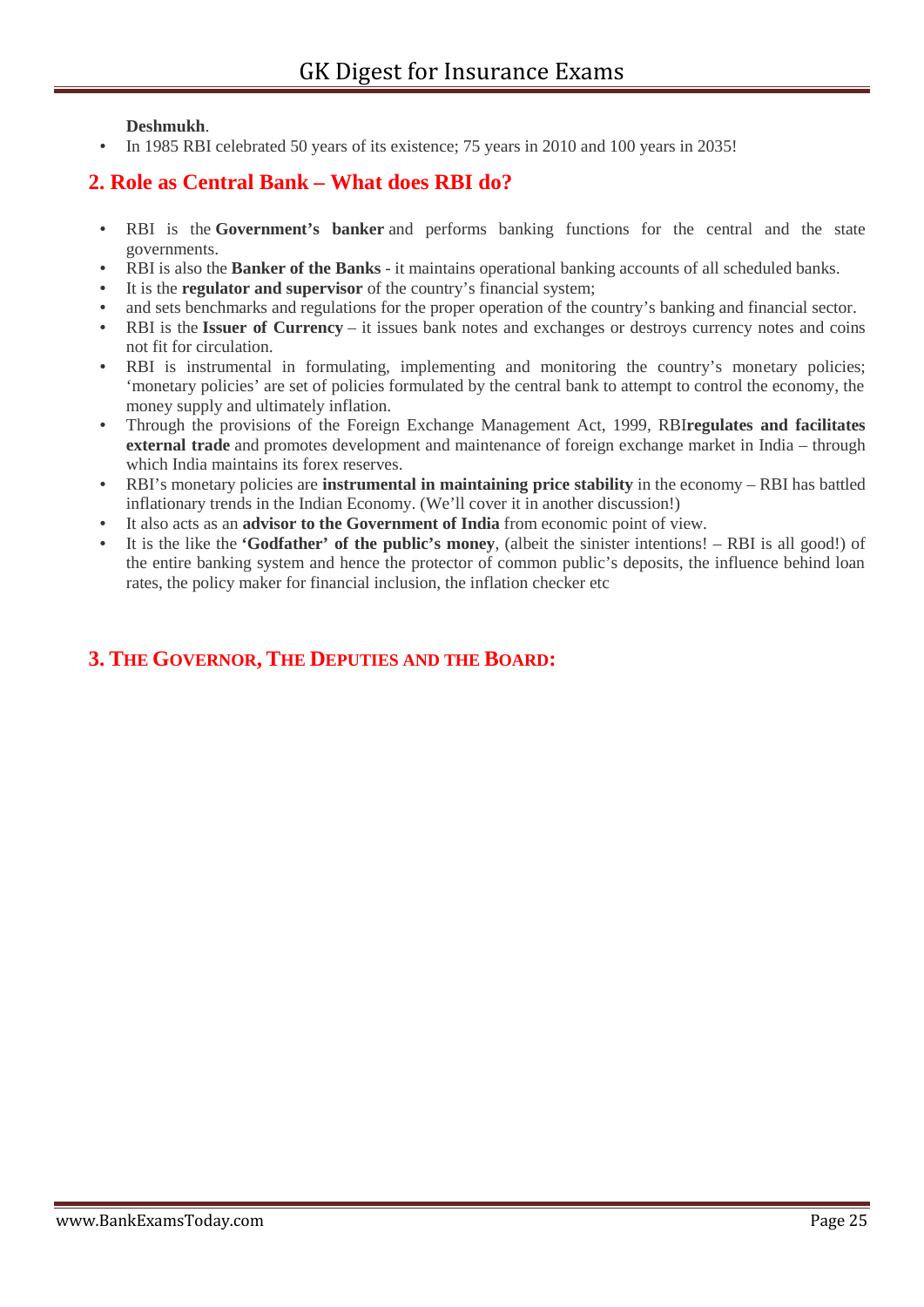#### GK Digest for Insurance Exams



#### **4. TRIVIA:**

- The first Governor of RBI was Sir Osborne Smith (under the British Government); first Indian Governor is Sir C. D. Deshmukh. Raghuram Rajan is the 23rd Governor (current Guv'nor) and ex- PM Manmohan Singh was the 15th Governor!
- The Banking Ombudsman Scheme 2006, has been formulated by RBI for the effective addressal of customer complaints; the Banking Ombudsman Act, 2005.
- RBI prints notes through, the **Bharatita Reserve Bank Note Mudran Private Limited and Security Printing and Minting Corporation of India Limited** – a wholly owned company of the Government of India.
- RBI decides the design of currency notes and coins.
- RBI's logo/emblem/seal is of a **palm tree and a tiger**.
- RBI has started publishing bi-monthly policy updates since April 2014; it's latest was in September 2014 being the 4th bi-monthly update.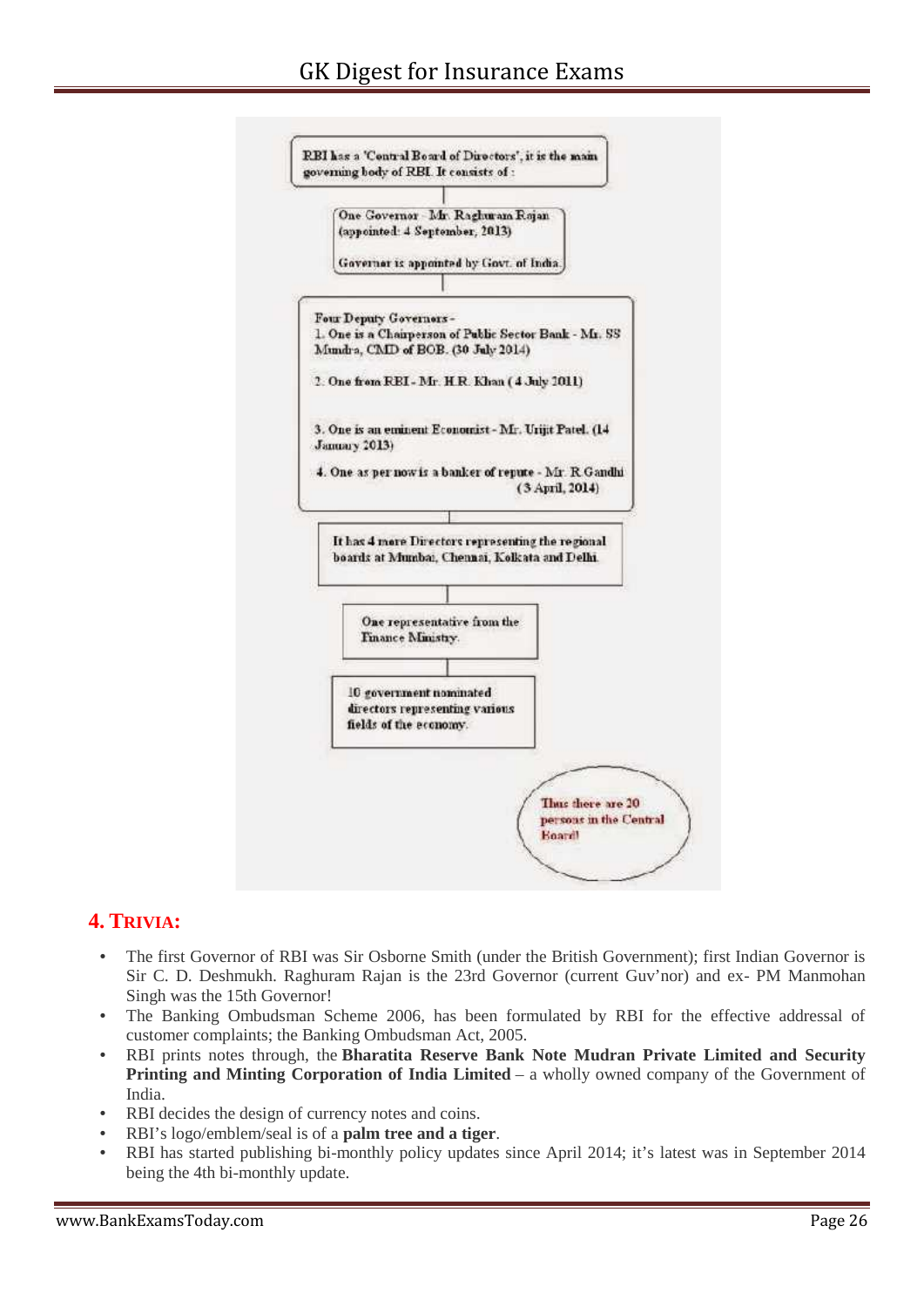- RBI is a member of the **Asian Clearing Union.**
- It is also a member of the **Alliance For Financial Inclusion**.
- RBI was conceptualized as per the vision envisaged by **Dr. B. R. Ambedkar** in his book "The Problem of the Rupee – Its origin and its solution".
- RBI has served as the **central banks of Burma and Pakistan** for brief period of time.
- RBI has a site named 'paisaboltahai'! launched in 2012 to make the masses aware of the features of currency notes to make them vigilant and an aid in the fight against counterfeit notes.
- RBI is currently withdrawing all the pre-2005 notes from the system as a measure to combat the twin maladies of counterfeit notes and black money.

## **Powers and functions of IRDA -**

Issue to the applicant a certificate of registration, renew, modify, withdraw, suspend or cancel such registration;

- 1. protection of the interests of the policy holders in matters concerning assigning of policy, nomination by policy holders, insurable interest, settlement of insurance claim, surrender value of policy and other terms and conditions of contracts of insurance;
- 2. specifying requisite qualifications, code of conduct and practical training for intermediary or insurance intermediaries and agents
- 3. specifying the code of conduct for surveyors and loss assessors;
- 4. promoting efficiency in the conduct of insurance business;
- 5. promoting and regulating professional organisations connected with the insurance and re-insurance business;
- 6. levying fees and other charges for carrying out the purposes of this Act;
- 7. calling for information from, undertaking inspection of, conducting enquiries and investigations including audit of the insurers, intermediaries, insurance intermediaries and other organisations connected with the insurance business;
- 8. control and regulation of the rates, advantages, terms and conditions that may be offered by insurers in respect of general insurance business not so controlled and regulated by the Tariff Advisory Committee under section 64U of the Insurance Act, 1938 (4 of 1938);
- 9. specifying the form and manner in which books of account shall be maintained and statement of accounts shall be rendered by insurers and other insurance intermediaries;
- 10. regulating investment of funds by insurance companies;
- 11. regulating maintenance of margin of solvency;
- 12. adjudication of disputes between insurers and intermediaries or insurance intermediaries;
- 13. supervising the functioning of the Tariff Advisory Committee;
- 14. specifying the percentage of premium income of the insurer to finance schemes for promoting and regulating professional organisations referred to in clause (f);
- 15. specifying the percentage of life insurance business and general insurance business to be undertaken by the insurer in the rural or social sector; and
- 16. exercising such other powers as may be prescribed

## Principles of Insurance

- 1. Utmost Good Faith
- 2. Insurable Interest
- 3. Principle of Indemnity
- 4. Principle of Contribution
- 5. Principle of Subrogation
- 6. Principle of loss Minimization
- 7. Principle of 'CAUSA PROXIMA'

#### **Utmost Good Faith**

- Both the parties i.e. insured and the insurer should a good faith towards each other.
- The insurer must provide the insured complete, correct and clear information of subject matter.
- The insurer must provide the insured complete, correct and clear information regarding terms and conditions of the contract.
- This principle is applicable to all contracts of insurance i.e. life, fire and marine insurance.

#### **Insurable Interest**

- The insured must have insurable interest in the subject matter of insurance.
- In life insurance it refers to the life insured.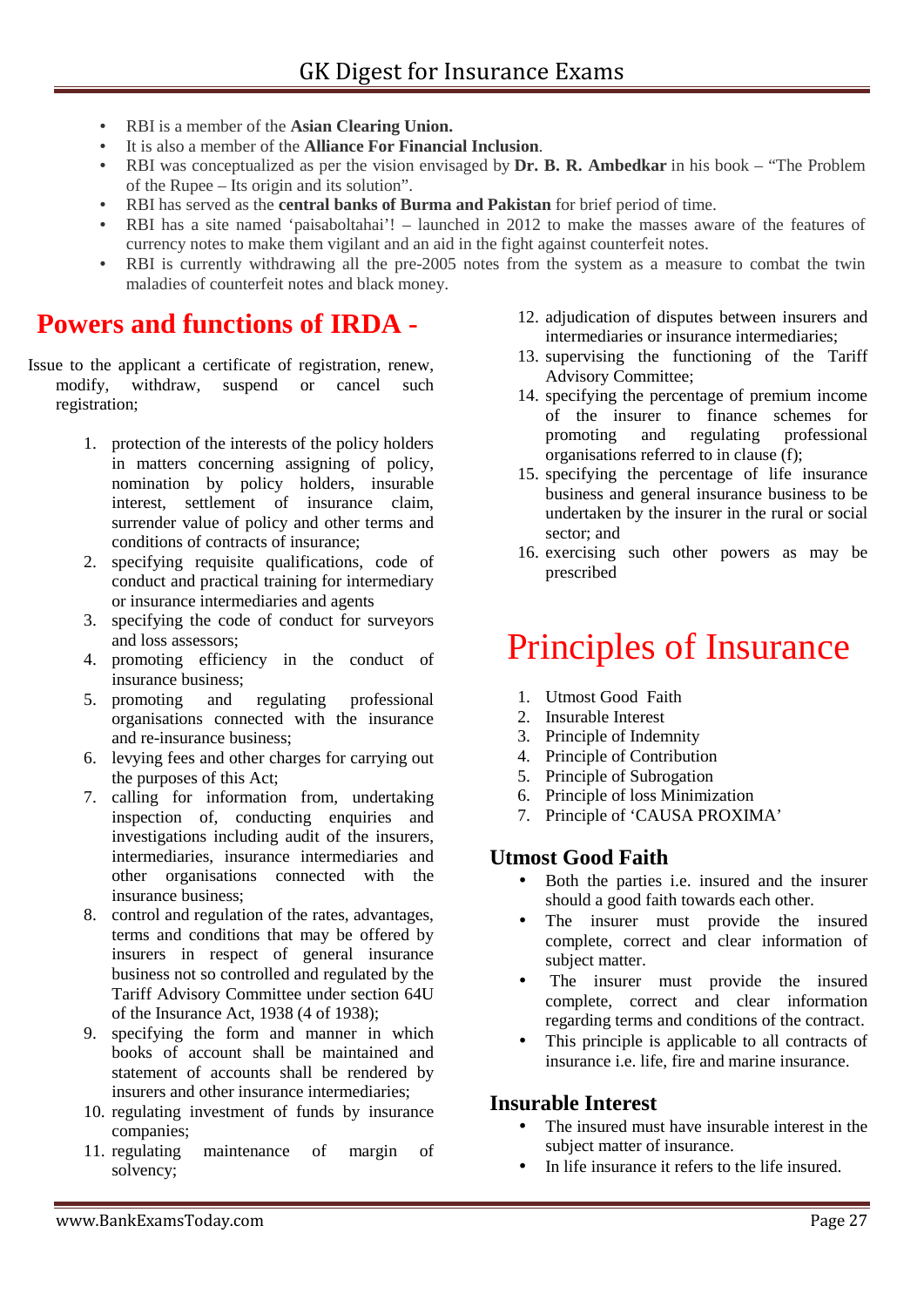- In marine insurance it is enough if the insurable interest exits only at the time of occurrence of the loss.
- In fire and general insurance it must be present at the time of taking policy and also at the time of the occurrence of loss.
- The owner of the party is said to have insurable interest as long as he is the owner of it.
- It is applicable to all contracts of insurance.

#### **Principle of Indemnity**

- Indemnityh means a guarantee or assurance to put the insured in t he same position in which he was immediately prior to the happening of the uncertain event. The insurer undertakes to make good loss.
- It is applicable to fire, marine and other general insurance.
- Under this the insurer agrees to compensate the insured for the actual loss suffered.

#### **Principle of Contribution**

- The principle is a corollary of the principle of indemnity.
- It is applicable to all contracts of indemnity.
- Under this principle the insured can claim the compensation only to the extent of actual loss either from any one insurer or all the insurers.

#### **Principle of Subrogation**

- As per this principle after the insured is compensated for the loss due to damage to property insured, then the right of ownership of such property passes on to the insurer.
- This principle is corollary of the principle of indemnity and is applicable to all contracts of indemnity.

#### **Principle of loss Minimization**

 Under this principle it is the duty of the insured to take all possible steps to minimize the loss to the insured property on the happening of uncertain event.

#### **Principle of 'CAUSA PROXIMA'**

- The loss of insurerd property can be caused by more than one cause in succession to another.
- The property may be insured against some causes and not against all causes.
- In such an instance, the proximate cause or nearest cause of loss is to be found out.
- If the proximate cause is the one which is insured against the insurance company is bound to pay the compensation and vice versa.

 $\bullet$  and  $\bullet$ 

## National Sports Awards 2014

These awards are announced every year on 29th August on the birthday of legendary hockey wizard Shri Dhyan Chand, which is observed as National Sports Day.

#### DHYAN CHAND AWARDS (FOR LIFETIME ACHIEVEMENT)

| <b>Name</b>          | <b>Discipline</b> |
|----------------------|-------------------|
| <b>Gurmail Singh</b> | Hockey            |
|                      |                   |
| K.P. Thakkar         | Swimming (Diving) |
| Zeeshan Ali          | Tennis            |

#### DRONACHARYA AWARDS (FOR COACHES)

| <b>Name</b>           | <b>Discipline</b>    |
|-----------------------|----------------------|
| <b>Mahabir Prasad</b> | Wrestling            |
| N. Lingappa           | Athletics – Lifetime |
| G. Manoharan          | Boxing – Lifetime    |
| Gurcharan Singh Gogi  | Judo – Lifetime      |
| Jose Jacob            | Rowing - Lifetime    |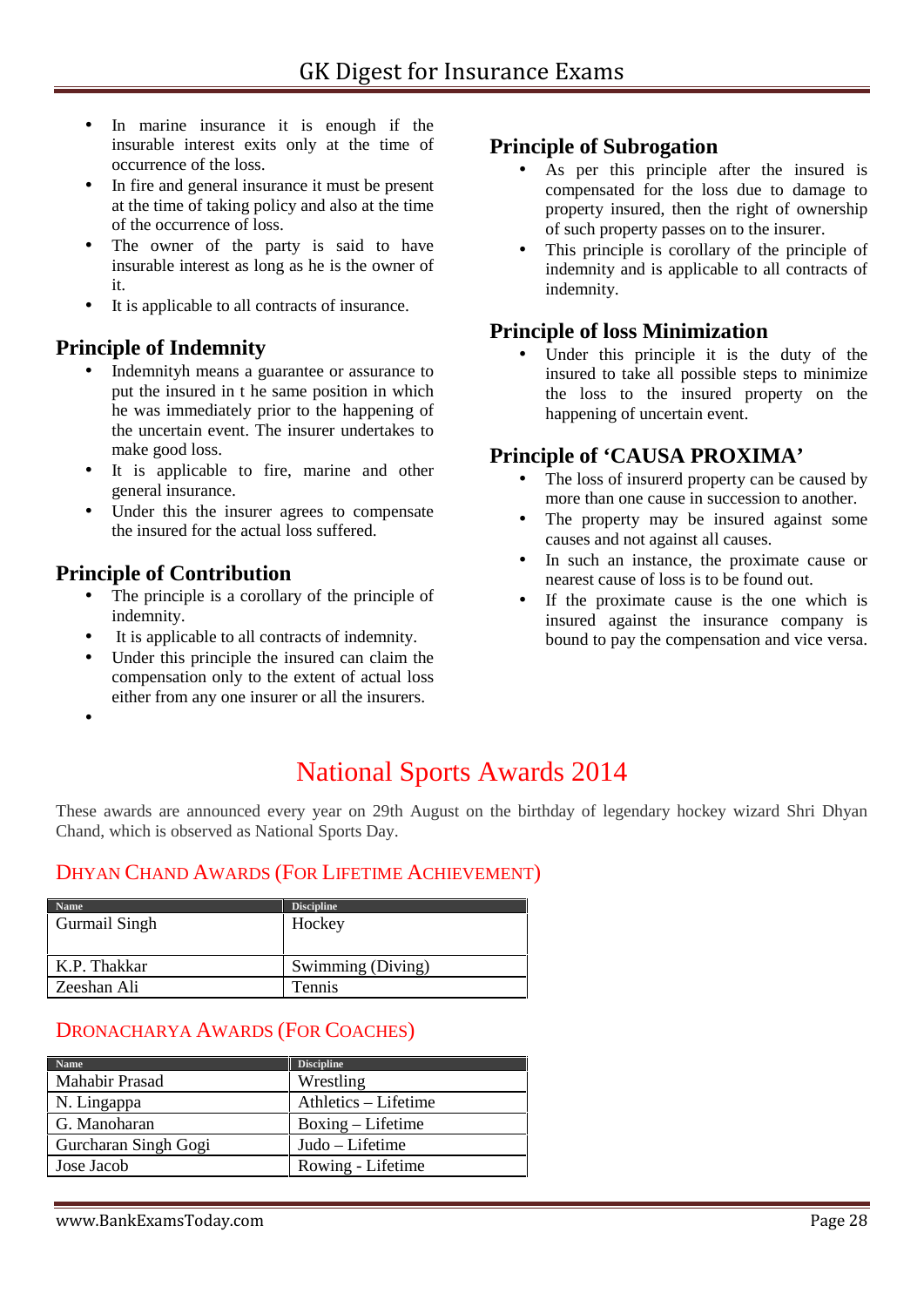#### ARJUNA AWARDS

| <b>Name</b>      | <b>Discipline</b> |
|------------------|-------------------|
| Abhishek Verma   | Archery           |
| Tintu Luka       | Athletics         |
| H.N. Girisha     | Para-Athletics    |
| V. Diju          | Badminton         |
| Geetu Anna Jose  | <b>Basketball</b> |
| Jai Bhagwan      | Boxing            |
| R. Ashwin        | Cricket           |
| Anirban Lahiri   | Golf              |
| Mamta Pujari     | Kabaddi           |
| Saji Thomas      | Rowing            |
| Heena Sidhu      | Shooting          |
| Anaka Alankamony | Squash            |
| Tom Joseph       | Volleyball        |
| Renu Bala Chanu  | Weightlifting     |
| Sunil Kumar Rana | Wrestling         |

#### TENZING NORGAY AWARDS 2013

| <b>Name</b>                                         | <b>Discipline</b>     |
|-----------------------------------------------------|-----------------------|
| Subedar Jagat Singh                                 | Land Adventure        |
| Passang Tenzing Sherpa                              | <b>Land Adventure</b> |
| <b>MWO</b> Surender Singh                           | Air Adventure         |
| Wing Commander (Retd.) Amit   Life Time Achievement |                       |
| Chowdhury                                           |                       |

## Functions of Life Insurance Corporation

The life insurance business was nationalised on 19th January, 1956 and the Life Insurance Corporation of India came into being on 1st September, 1956 to carry on life business in India with capital of Rs.5 crores contributed by the Central Government. The Corporation is a body corporate having perpetual succession with a common seal with powers to acquire, hold and dispose of property and may by its name sue and be sued.

The functions of the Corporation shall be to carry on and develop life insurance business to the best advantage of the community.

#### The Corporation shall have power –

(a) to carry on capital redemption business, annuity certain business or reinsurance business in so far as such reinsurance business relating to life insurance business;

(b) to invest the funds of the Corporation in such manner as the Corporation may think fit and to take all

such steps as may be necessary or expedient for the protection or realisation of any investment; including the taking over of and administering any property offered as security for the investment until a suitable opportunity arises for its disposal;

(c) to acquire, hold and dispose of any property for the purpose of its business;

(d) to transfer the whole or any part of the life insurance business carried on outside India to any other person or persons, if in the interest of the Corporation it is expedient so to do;

(e) to advance or lend money upon the security of any movable or immovable property or otherwise;

(f) to borrow or raise any money in such manner and upon such security as the Corporation may think fit;

(g) to carry on either by itself or through any subsidiary any other business in any case where such other business was being carried on by a subsidiary of an insurer whose controlled business has been transferred to and vested in the Corporation by this act; (h) to carry on any other business which may seem to the Corporation to be capable of being

conveniently carried on in connection with its business and calculated directly or indirectly to render profitable the business of the Corporation; and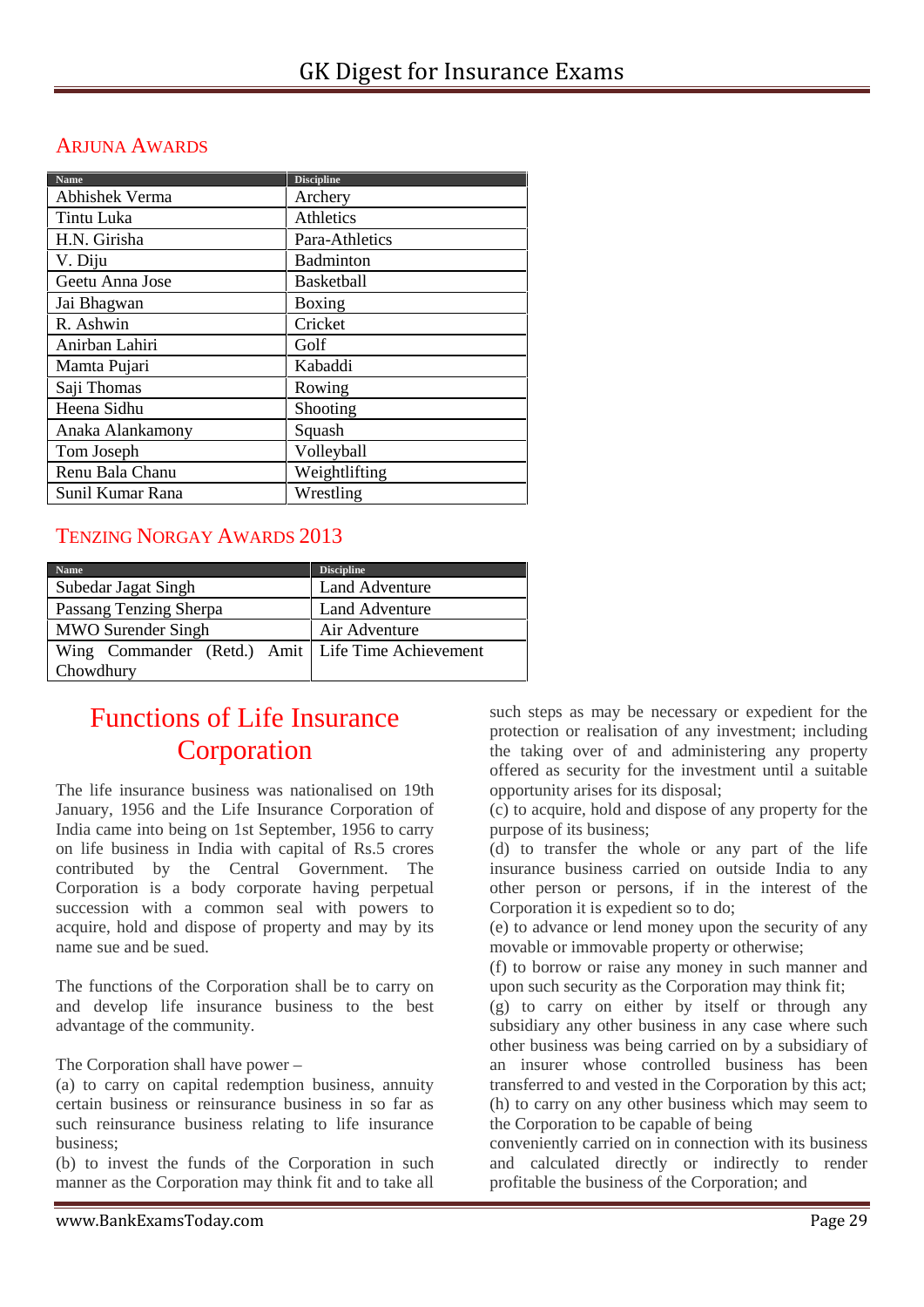(i) to do all such things as may be incidental or conducive to the proper exercise of any of the powers of the Corporation.

(j) In the discharge of any of its functions the Corporation shall act so far as may be on business principles.

## Popular Books and their Authors

| Book (year of launch)                                          | <b>Author</b>                        |                           |
|----------------------------------------------------------------|--------------------------------------|---------------------------|
| 2014 – The Election That Changed<br>India $(2014)$             | Rajdeep Sardesai                     | My<br>Soni                |
| A Bad Character (2014)                                         | Deepti Kapoor                        | Nare                      |
| A Stamp is Born (2014)                                         | C. R. Pakrashi                       | Biog                      |
|                                                                |                                      | <b>Not</b>                |
| An Uncertain Glory: India and its<br>Contradictions(2013)      | Amartya Sen &<br>Jean Dreze          | One                       |
| And Then One Day (2014)<br>(Autobiography)                     | Naseeruddin Shah                     | Play<br>(Aut              |
| Blood Feud: The Clintons vs. The<br>Obamas $(2014)$            | <b>Edward Klein</b>                  | Prer<br>of P              |
| Capital: A portrait of Twenty first<br>Century Delhi(2014)     | Rana Dasgupta                        | Refl                      |
| Courage and Conviction                                         | Gen. V. K. Singh                     | Stric<br>Gurs             |
| Crusader or Conspirator? -<br>Coalgate and other truths (2014) | P. C. Parakh (ex-<br>Coal Secretary) | The                       |
| Gandhi's Outstanding<br>Leadership (2014)                      | P. A. Nazarath                       | The<br>Man                |
| Gas Wars: Crony Capitalism and<br>the Ambanis                  | Pranajoy Guha<br>Thakurta, Subir     | The                       |
| $(2014)$ controversial book on gas<br>prices.                  | Ghosh, Jyotirmoy<br>Choudhuri        | The<br>liste              |
| Half Girlfriend (2014)                                         | Chetan Bhagat                        | The                       |
| Hard Choices (2014)<br>(Autobiography)                         | <b>Hillary Clinton</b>               | Elec                      |
| I am<br>Malala (2013) (Autobiography)                          | Malala Yousufzai                     | The<br>Nort<br><b>Boo</b> |
| India at Risk (2013)                                           | <b>Jaswant Singh</b>                 | The                       |
| Lowland - 2013 Booker Prize<br>Nominee (2013)                  | Jhumpa Lahiri                        | and                       |
| Munger through the Ages (2014)                                 | Devendra Prasad                      | The<br>Shao               |

|                                                                                           | Yadav                                               |
|-------------------------------------------------------------------------------------------|-----------------------------------------------------|
| My Years with Rajiv and<br>Sonia (2014)                                                   | R. D. Pradhan                                       |
| Narendra Modi: A Political<br>Biography (2014)                                            | Andy Marino                                         |
| Not Just an Accountant (2014)                                                             | Vinod Rai, ex-<br>CAG                               |
| One Life is not Enough (2014)                                                             | Natwar Singh                                        |
| Playing it My Way (2014)<br>(Autobiography)                                               | Sachin Tendulkar                                    |
| Prem Naam Hai Mera - (Biography<br>of Prem Chopra) (2014)                                 | Rakita Nanda                                        |
| Reflections on Contemporary India                                                         | <b>Shekhar Dutt</b>                                 |
| Strictly Personal, Manmohan and<br>Gursharan(2014)                                        | Daman Singh,<br>daughter of ex-PM<br>Manmohan Singh |
| The Accidental Prime Minister -<br>The Making and Unmaking of<br>Manmohan Singh (2014)    | Sanjaya Baru                                        |
| The Candidate (2014)                                                                      | Anirudh<br>Bhattacharya                             |
| The Lives of Others $(2014)$ –short-<br>listed for Booker 2014                            | Neel Mukherjee                                      |
| The Making of the Great Indian<br>Election $(2014)$                                       | S. Y. Quirashi, ex-<br>Election<br>Commissioner     |
| The Narrow Road to the Deep<br>North $(2014)$ – Winner of Man<br><b>Booker Prize 2014</b> | Richard Flanagan                                    |
| The Political Economy of Energy<br>and Growth(2014)                                       | Najeeb Jung                                         |
| The Substance and the<br>Shadow (2014) (Biography of Dilip                                | Uday Tara Nayar                                     |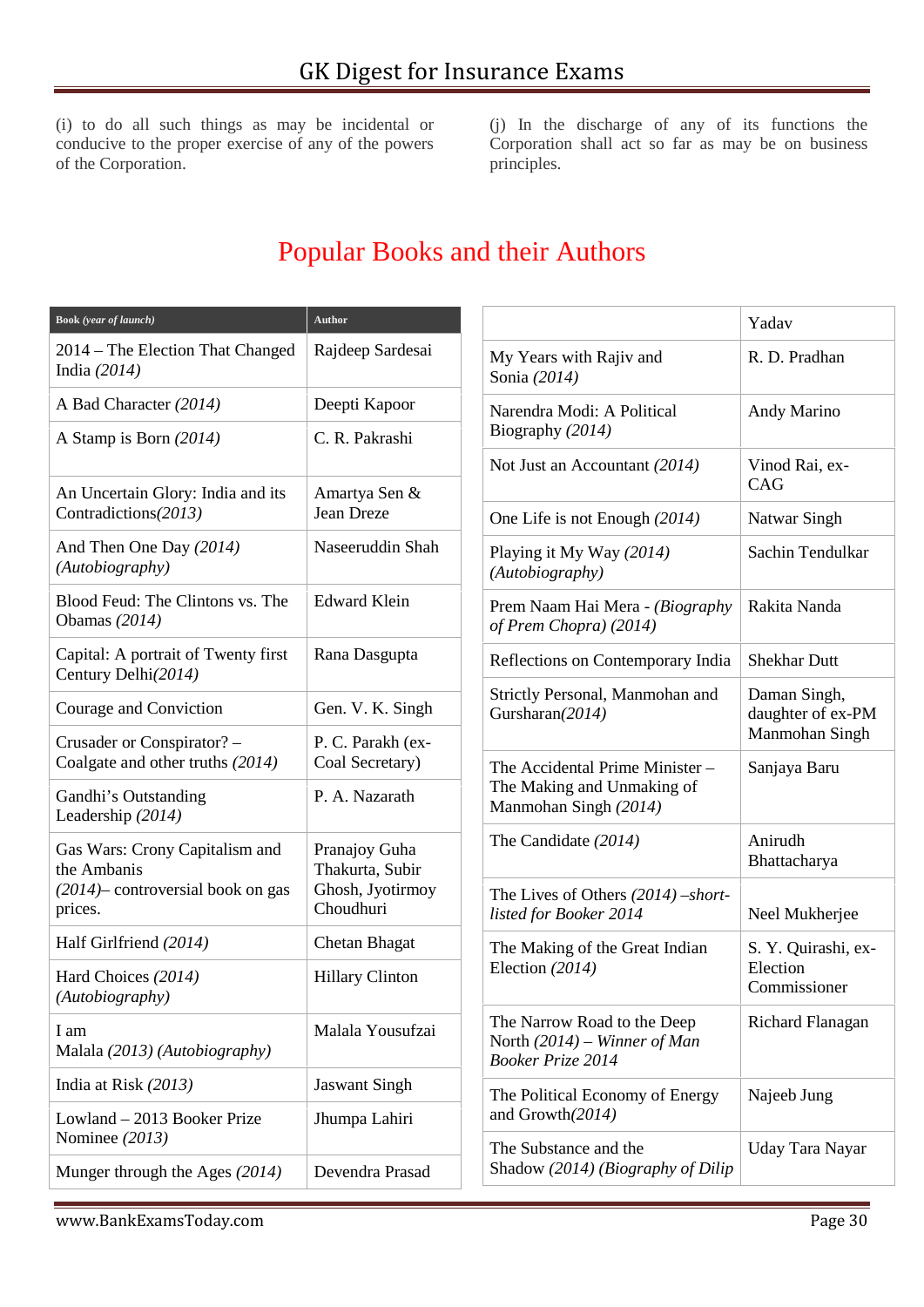| Kumar)                                                         |                | To Dad with Love (2014)               | Sunaina Roshan       |
|----------------------------------------------------------------|----------------|---------------------------------------|----------------------|
| The Test of My Life: From Cricket<br>to Cancer and Back (2013) | Yuvraj Singh   | Unbreakable (2014)<br>(Autobiography) | M. C. Mary Kom       |
| (Autobiography)                                                |                | Walking with Lions: Tales from        | <b>Jaswant Singh</b> |
| The Vijay Mallya Story (2014)                                  | K. Giriprakash | Diplomatic Past(2013)                 |                      |

## SPORT TERMS TABLE (IN ALPHABETICAL ORDER)

| <b>Athletics</b>                         | baton, bell lap, decathlon, discus, false start, field,<br>foul, hammer, heptathlon, high jump, hurdles,<br>javelin, lane, lap, long jump, marathon, middle-<br>distance, pole-vault, relay, record, shot put, sprint,<br>starting blocks, steeplechase, track, track and field,<br>triple jump, Cross Country, etc.                                                                                                  |  |
|------------------------------------------|-----------------------------------------------------------------------------------------------------------------------------------------------------------------------------------------------------------------------------------------------------------------------------------------------------------------------------------------------------------------------------------------------------------------------|--|
| <b>Badminton</b>                         | Alley, Back Alley, Backcourt, Balk, Baseline,<br>Carry, Center or Base Position, Center Line, Clear,<br>Court, Drive, Drop, Fault, Feint, Flick, Forecourt,<br>Hairpin Net Shot, Halfcourt Shot, Kill, Let, Long<br>Service Line, Match, Midcourt, Net Shot, Push<br>Shot, Racquet, Rally, Serve, Service Court, Short<br>Service Line, Shuttlecock, Smash, Wood Shot etc.                                            |  |
| <b>Baseball</b>                          | Pinching, Home run, Base runner, Throw,<br>Perfect game, Strike, Put out, etc.                                                                                                                                                                                                                                                                                                                                        |  |
| <b>Billiards</b>                         | Cue, cannon, baulk, pot scratch, long jenny,<br>short jenny, frame, spider, short and long rest,<br>in-off, etc.                                                                                                                                                                                                                                                                                                      |  |
| <b>Boxing</b>                            | Accidental Butt, Bleeder, Bolo Punch, Bout,<br>Brawler, Break, Buckle, Canvas, Card, Caught<br>Clinch, Corkscrew Punch, Cornerman,<br>Cold,<br>Counterpunch, Cross, Cutman, Dive, Eight Count,<br>Glass Jaw, Haymaker, Kidney Punch Liver Shot,<br>Low Blow, Mauler, Neutral Corner, Plodder, Ring<br>Generalship, Roughhousing, Southpaw,<br>Spar,<br>Stablemate, Technical Knockout, Walkout Bout,<br>Whiskers etc. |  |
| <b>Bridge</b>                            | Contract bridge, duplicate bridge, tricks, suite,<br>rubber, trump, grand slam, little slam, etc.                                                                                                                                                                                                                                                                                                                     |  |
| <b>Billiards &amp;</b><br><b>Snooker</b> | Pull, Cue, Hit, Object ball, Break shot, Scoring,<br>Cushion billiards, etc., etc.                                                                                                                                                                                                                                                                                                                                    |  |
| <b>Boxing</b>                            | Knock. out, Round, Ring Stoppage, Punch,<br>Upper-cut, Kidney punch, Timing, Foot work,<br>etc.                                                                                                                                                                                                                                                                                                                       |  |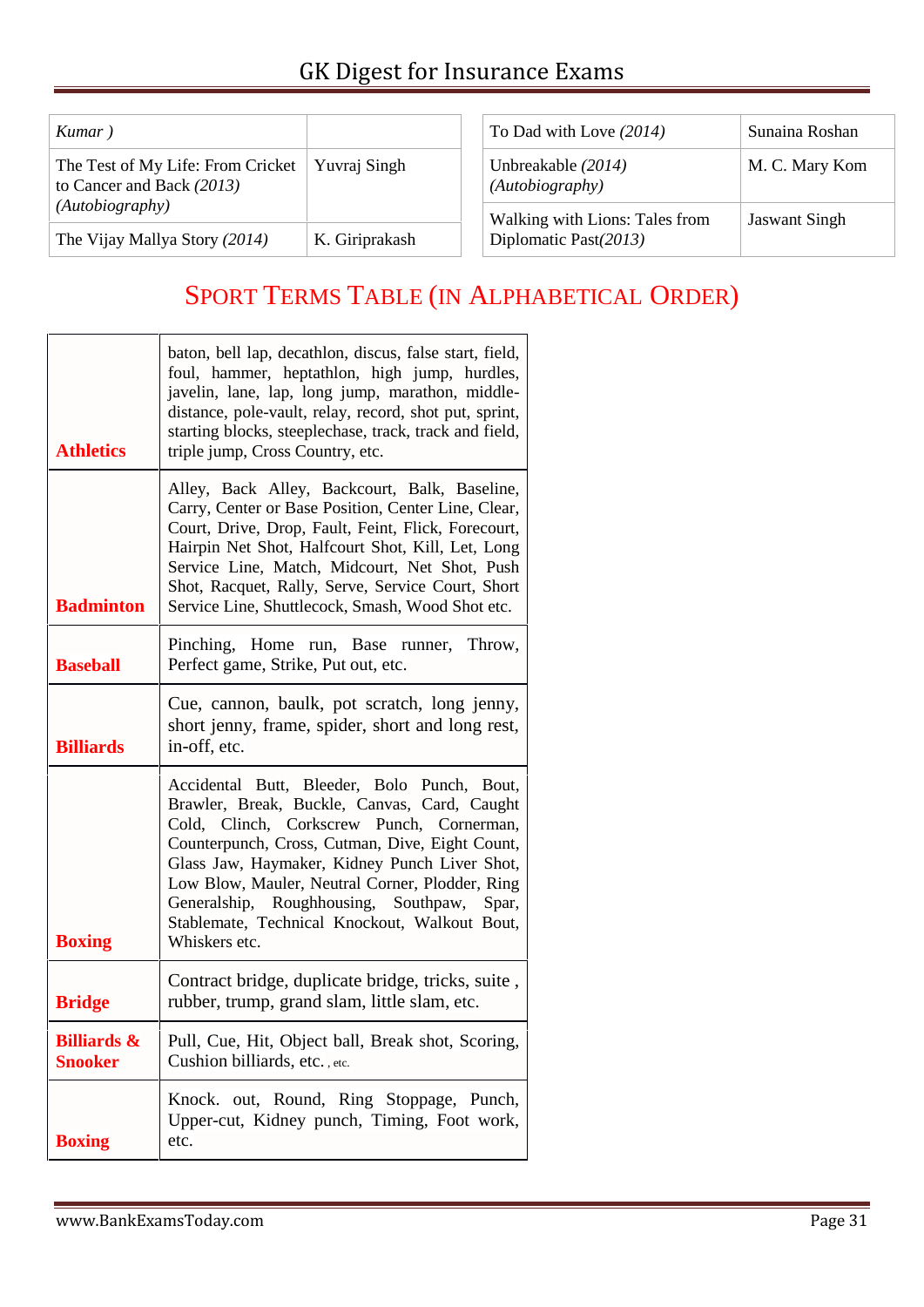| <b>Chess</b>                  | Gambit, stalemate, move,<br>resign,<br>checkmate, etc.                                                                                                                                                                                                                                                                                                                                                                                                                         |
|-------------------------------|--------------------------------------------------------------------------------------------------------------------------------------------------------------------------------------------------------------------------------------------------------------------------------------------------------------------------------------------------------------------------------------------------------------------------------------------------------------------------------|
| <b>Cricket</b>                | Hat-trick, maiden, follow-on, declare, bowled,<br>caught, run-out, leg before wicket(LBW),<br>stumped, striker, slips, gully, short leg, silly,<br>mid-on, point, cover, mid-off, bouncer,<br>beamer, googly, full toss, drive, cut, pull,<br>hook, flick, etc.                                                                                                                                                                                                                |
| <b>Cycling</b>                | Sprint, Time trial, Point race, Trackrace, etc.                                                                                                                                                                                                                                                                                                                                                                                                                                |
| <b>Football</b>               | Attacker, Back Heel, Back Pass, Ball Carrier,<br>Bending the Ball, Bicycle Kick, Center Spot,<br>Corner Flag, Corner Kick, Cross, Defender, Direct<br>Free Kick, Dribble, Far Post, FIFA, Futsal, Give<br>and Go, Goal Line, Goal Mouth, Goalkeeper,<br>Header, Indirect Free Kick, Inswinger, Kickoff,<br>Man to Man Marking, Midfielder, Nearpost,<br>Obstruction, Offside Trap, Offside, One-Touch<br>Pass, Penalty Spot, Red Card, Striker, Sweepe,<br>Tackle, Volley etc. |
| Golf                          | ace, albatross, double eagle, all square, approach<br>putt, apron, ball mark, ballooning, beach, birdie,<br>blind shot, bogey, bunker, caddy, chip, Claw grip,<br>condor, dogleg, dub, flag, Four-Ball, Mulligan, off<br>the deck, peg, sand trap, tee shot etc.                                                                                                                                                                                                               |
| <b>Gymnastics</b>             | Aerial, Back Handspring, Back Somersault,<br>Double Back, Double Twist, Flyaway, Front Hip<br>Pullover, Front Pike Somersault, Front Split,<br>Front Walkover, Gienger, Handstand, Hip<br>Circle, Miller, Pike, Rudi, Straddle, Swedish<br>Fall, Tsukahara, Tuck, Whip Back etc.                                                                                                                                                                                               |
| <b>Hockey</b>                 | Centre, defender, forward, half, penalty-stroke,<br>penalty corner, push-in, free-hit, striking circle<br>goal, goal-line, touch-line, goal keeper, off-<br>side, foul, stick, carry, dribble, tiebreaker,<br>trapping, etc.                                                                                                                                                                                                                                                   |
| <b>Horse</b><br><b>Racing</b> | Race course, steeplechase, bets, bookies,<br>jockey, punter, etc.                                                                                                                                                                                                                                                                                                                                                                                                              |
| <b>Judo</b>                   | Cocoa, Blue, white, Green belt, etc.                                                                                                                                                                                                                                                                                                                                                                                                                                           |
| Polo                          | Mallet, bunker, chukker, handicap, goal, sixty<br>yarder, etc.                                                                                                                                                                                                                                                                                                                                                                                                                 |
| <b>Shooting</b>               | Bag, bull's eye, marksmanship, plug, skeet,<br>etc.                                                                                                                                                                                                                                                                                                                                                                                                                            |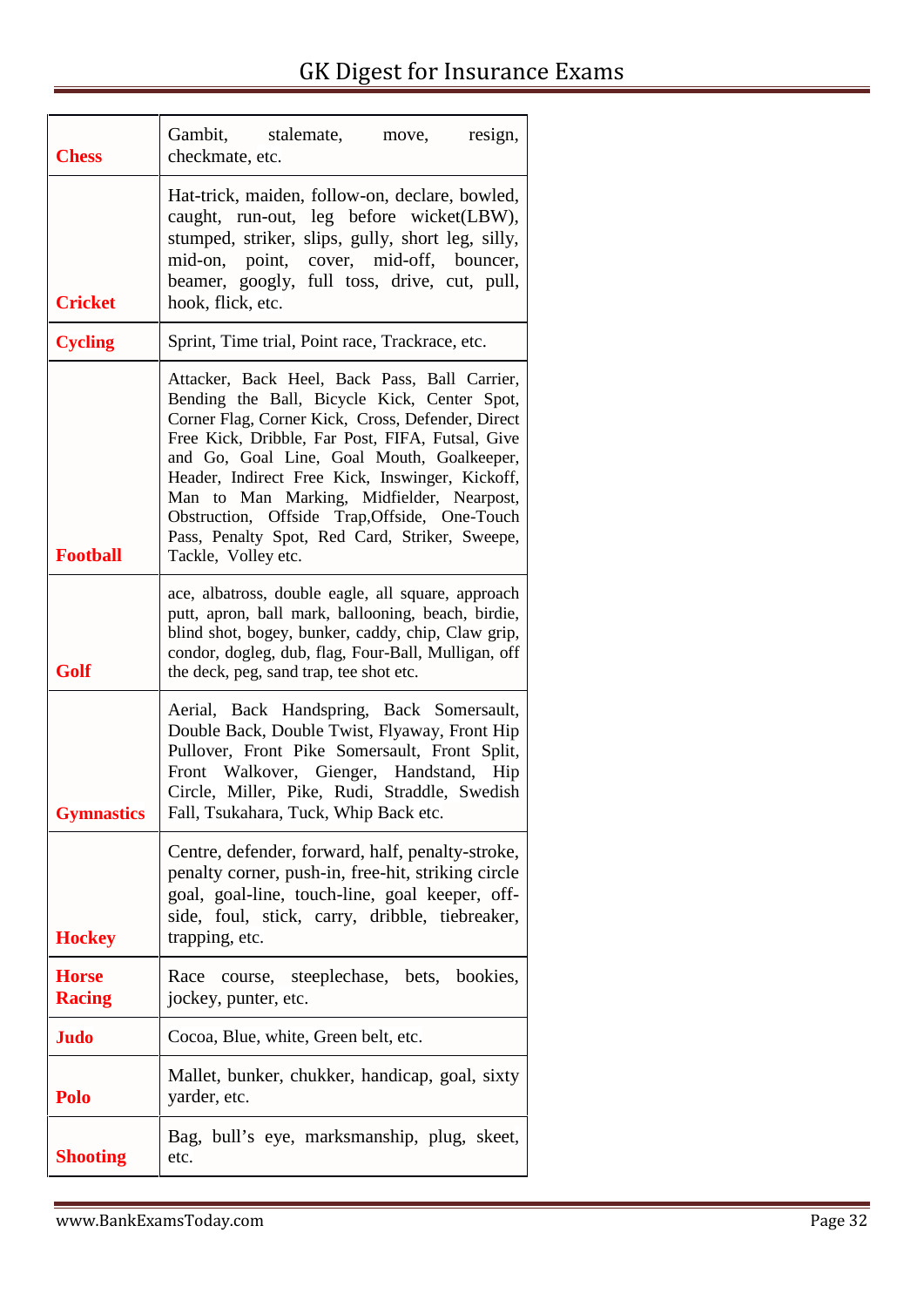| <b>Swimming</b>               | Add Up, Anchor, Approved Meet, Backstroke,<br>Banner, Beep, Bonus<br>Heat,<br>Bottom,<br>Breaststroke, Bull Pen, Bulletin, Cap, Car pool,<br>Cards, Check-In, Check-Out, Course, Dryland,<br>False Start, Freestyle, Gun Lap, Heats, Jump,<br>Lane Lines, Paddle, Parka, Pool, Pull Buoy,<br>Relays, Split, Stroke, Yardage etc.                                                                                                                                                                                                                                                                                                                                                                 |
|-------------------------------|--------------------------------------------------------------------------------------------------------------------------------------------------------------------------------------------------------------------------------------------------------------------------------------------------------------------------------------------------------------------------------------------------------------------------------------------------------------------------------------------------------------------------------------------------------------------------------------------------------------------------------------------------------------------------------------------------|
| <b>Table</b><br><b>Tennis</b> | Backhand, Backspin, Block, Chop, Closed, Dead<br>ball, Doubles, Drive, Drop shot, Expedite rule,<br>Forehand, Inverted, Let, Lob, Long pips, Loop,<br>Match, Medium-long, Open, Penhold, Pips-in,<br>Pips-out, Push, Receive, Seemiller, Serve, Set,<br>Shakehands, Short, Sidespin, Skunk, Smash,<br>Topspin etc.                                                                                                                                                                                                                                                                                                                                                                               |
| <b>Tennis</b>                 | smash, cross-court, passing shot, backhand,<br>forehand, slice, top-spin, serve, dropshot, lob,<br>down-the-line, deuce, tie-breaker, set, game,<br>grand slam, ace, volley, etc.                                                                                                                                                                                                                                                                                                                                                                                                                                                                                                                |
| Volleyball                    | Assist, Attack, Attack line, Back row attack,<br>Block, Block assist, Campfire defense, Carry,<br>Center line violation, Chester, Coach kill, Cover<br>the hitter, Cut shot, Deep dish, Dig, Facial, Fish,<br>Floater, Friendly fire, Free ball, Heat, Husband-<br>and-wife-play, Jedi defense, Joust, Jump serve,<br>Kill, Kong, Line shot, Lollipop, Mintonette,<br>Monument valley, Net violation, Paint brush,<br>Pancake, Pepper, Prince/Princess of whales, Quick<br>Rainbow, Red card, Redwood, Roof,<br>set,<br>Screening, Service ace, Set, Shank, Side out, Six-<br>pack, Sizzle the pits, Spike, Strong side, Stuff,<br>Tandem, Tip, Tool, Trap set, Tuna, Whale, Yellow<br>card etc. |
| Weight<br><b>Lifting</b>      | Bulking, bitch tits, shredded, Six pack, Feeling<br>the Burn, Power Rack, Smith Machine, Muscle<br>Memory, Pump and Toners, Cardio Bunny,<br>Plateau, Vascularity, Supersets, Drop Sets/Strip<br>Sets, Periodization, Pyramiding, Standard Plates<br>and Bars etc.                                                                                                                                                                                                                                                                                                                                                                                                                               |
| <b>Wrestling</b>              | Free style, Hal Nelson, Point, Heave, etc.                                                                                                                                                                                                                                                                                                                                                                                                                                                                                                                                                                                                                                                       |

## **A**

 **Accelerated death benefits** - A insurance policy with an accelerated death benefits provision will pay - under certain conditions -

all or part of the policy death benefits while the policyholder is still alive. These conditions include proof that the policyholder is terminally ill with a life expectancy of less than 12 months, has a specified lifethreatening disease or is in a long-term care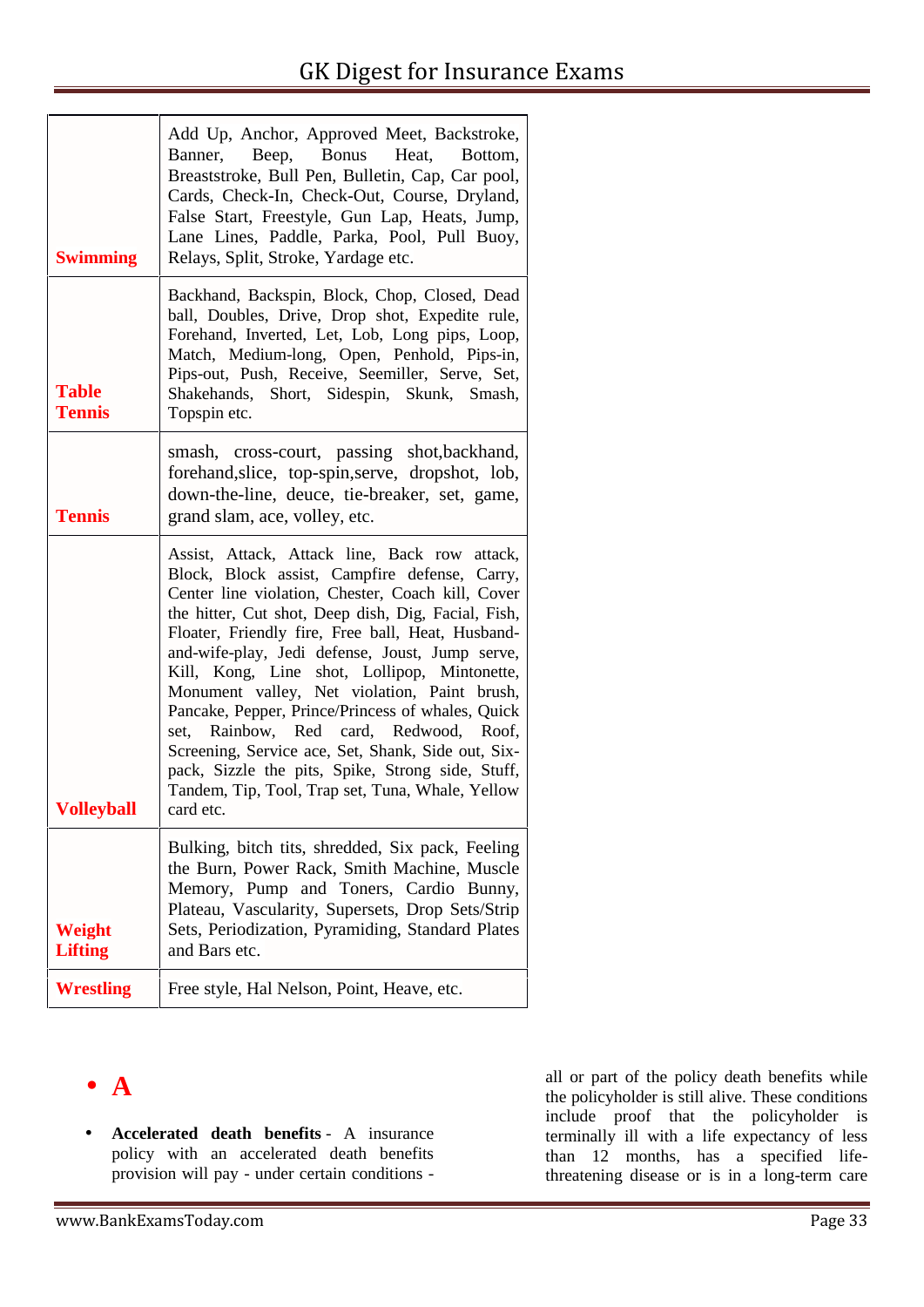facility such as a nursing home. For group term life policies or certificates, the amount of accelerated benefit is limited by law to the greatest of \$25,000 or 50 percent of the death benefit. By accepting an accelerated benefit payment, a person could be ruled ineligible for Medicaid or other government benefits. The proceeds may also be taxable.

- **Accident** An unforeseen, unintended event.
- **Accident-only policies -** Policies that pay only in cases arising from an accident or injury.
- **Accidental death benefits** If a life insurance policy includes an accidental death benefit, the cause of death will be examined to determine whether the insured´s death meets the policy´s definition of accidental.
- **Actual cash value (ACV)** The value of your property, based on the current cost to replace it minus depreciation. Also see "replacement cost."
- **Additional living expenses (ALE)** Reimburses the policyholder for the cost of temporary housing, food, and other essential living expenses, if the home is damaged by a covered peril that makes the home temporarily uninhabitable. Policies cap the amount of ALE payable to 20 percent of the policy's dwelling coverage.
- **Adjuster** An individual employed by an insurer to evaluate losses and settle policyholder claims. Also see "public insurance adjuster."
- **Administrative expense charge** An amount deducted, usually monthly, from the policy.
- **Agent** A person who sells insurance policies.
- **Annuitant** A person who receives the payments from an annuity during his or her lifetime.
- **Annuity** A contract in which the buyer deposits money with a life insurance company for investment. The contract provides for specific payments to be made at regular intervals for a fixed period or for life.
- **Annuity certain** An annuity that provides a benefit amount payable for a specified period of time regardless of whether the annuitant lives or dies.
- **Annuity period** The time span between the benefit payments made under an annuity contract.
- **Application** A form to be filled out with personal information that an insurance company will use to decide whether to issue a policy and how much to charge.
- **Appraisal** An evaluation of a home insurance property claim by an authorized person to determine property value or damaged property value. Many policies provide an "appraisal" process to resolve claim disputes. In this process, you and the insurance company hire separate damage appraisers. The two appraisers choose a third appraiser to act as an "umpire." The appraisers then review your claim, and the umpire rules on any disagreements. The umpire's decision is binding on you and the insurance company, but only for the loss amount. If there is a dispute over what is covered, you can still pursue a settlement of the coverage issue after the appraisal takes place. You are required to pay for your appraiser and half of the umpire's costs.
- **Assignment** The transfer of all or part of a policy owner´s legal title and rights to a policy to another person. It is possible to change this type of transfer at a later date.

### **B**

- **Benchmark rate(s)** -The rates set annually by the Commissioner of Insurance that rateregulated insurance companies use to reference their rates. Rate-regulated insurance companies filing rates within a range of 30 percent above or below the benchmarks may use them immediately upon filing without prior approval. A company that wants to set its rates outside this range must receive the Commissioner´s prior approval.
- **Beneficiary** The person, people, or entity designated to receive the death benefits from a life insurance policy or annuity contract.
- **Binder** A temporary insurance contract that provides proof of coverage until a permanent policy is issued.
- **Bodily injury (BI)** Physical injury to a person, including death.
- **C**
- **Cancellation** Termination of an insurance policy by the company or insured before the renewal date.
- **Capitation -** A system where an HMO pays a doctor or hospital a flat monthly fee for the care of each health plan member whether or not any services are delivered.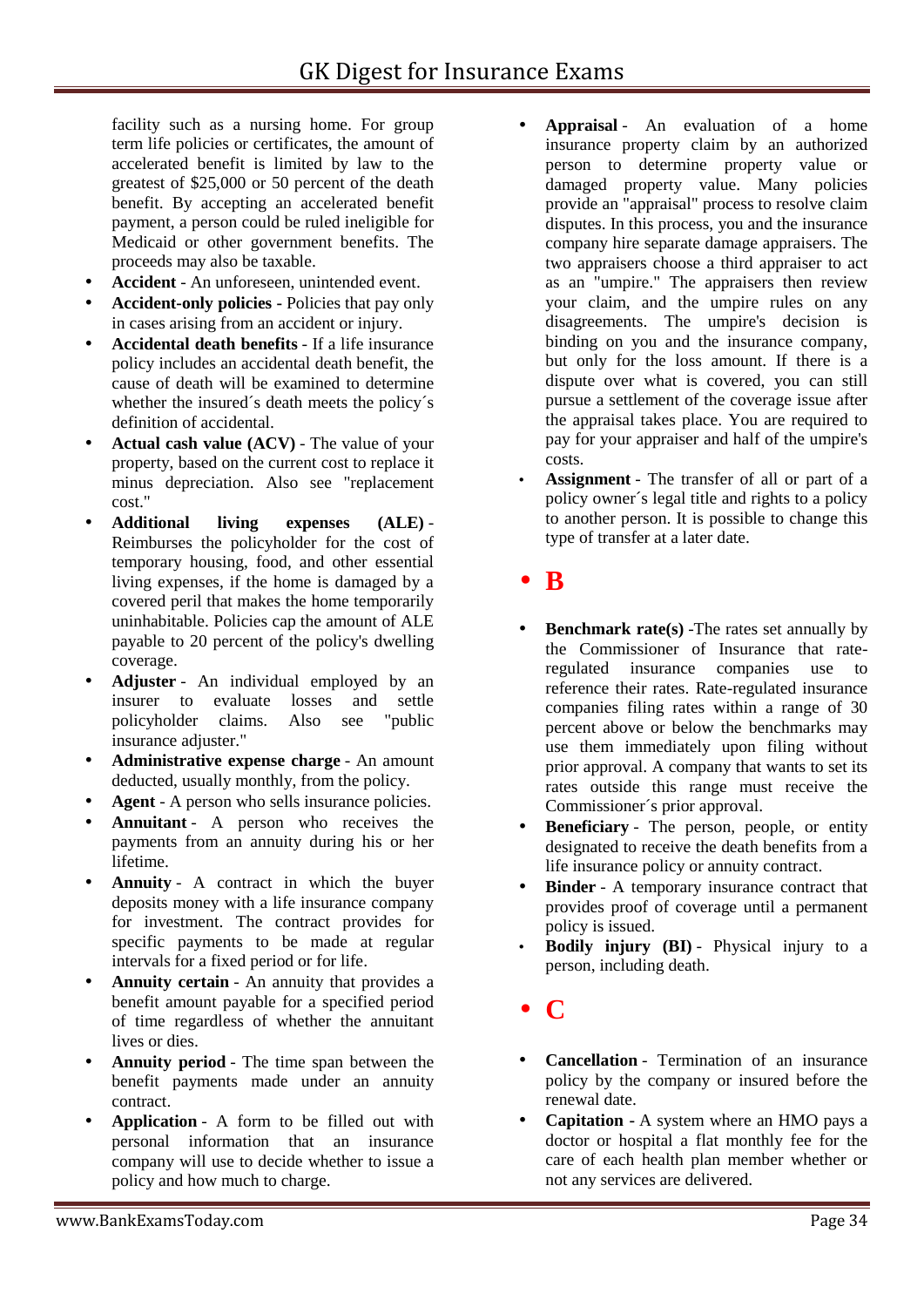- **Carrier -**A company or HMO that provides health care coverage.
- **Cash surrender option** Nonforfeiture option that specifies the policy owner can cancel the coverage and receive the entire net cash value in a lump sum.
- **Cash value** The amount of money the life insurance policy owner will receive as a refund if the policy owner cancels the coverage and returns the policy to the company. Also called "cash surrender value."
- **Certificates of coverage -** Printed material showing members of a group health benefit plan the benefits provided by the group master policy.
- **Churning** This can occur when an agent persuades a consumer to borrow against an existing life insurance policy to pay the premium on a new one.
- **Claim** A policyholder's request for reimbursement from an insurance company under a home insurance policy for a loss to property.
- **Claimant** A person who makes an insurance claim.
- **Closed practice -**A primary care physician who is not accepting new patients. Note: Even if your physician is on the HMO or PPO list, call to see if the practice is still open for accepting new HMO or PPO participants.
- **Coinsurance** The percentage of each health care bill a person must pay out of their own pocket. Non-covered charges and deductibles are in addition to this amount.
- **Coinsurance maximum** The most you will have to pay in coinsurance during a policy period (usually a year) before your health plan begins paying 100 percent of the cost of your covered health services. The coinsurance maximum generally does not apply to copayments or other expenses you might be required to pay.
- **Collision coverage** Pays for damage to a car without regard to who caused an accident. The company must pay for the repair or up to the actual cash value of the vehicle, minus the deductible.
- **Company profile** A summary of information about an insurance company, including its license status, financial data, complaint history, and a history of regulatory action.
- **Complaint** A written communication primarily expressing a grievance against an insurance company or agent.
- **Complaint history** Information collected or maintained by the Texas Department of Insurance (TDI) relating to the number of complaints received against a particular insurer, agent, or premium finance company and the disposition of the complaints.
- **Comprehensive coverage (physical damage other than collision)** - Pays for damage to or loss of your automobile from causes other than accidents. These include hail, vandalism, flood, fire, and theft.
- **Conditional receipt** A premium receipt given to an applicant that makes a life and health insurance policy effective only if or when a specified condition is met.
- **Consumer Choice plans -** Health care plans offered by carriers that do not include all of the state-mandated benefits. Consumer choice plans must provide members with a disclosure statement and a list describing the mandated benefits that are not covered.
- **Contestable period** A period of up to two years during which a life insurance company may deny payment of a claim because of suicide or a material misrepresentation on an application.
- **Contingent beneficiary** Another party or parties who will receive the life insurance proceeds if the primary beneficiary should predecease the person whose life is insured.
- **Contract** In most cases, an insurance policy. A policy is considered to be a contract between the insurance company and the policyholder.
- **Conversion privilege** The right to change (convert) insurance coverage from one type of policy to another. For example, the right to change from an individual term insurance policy to an individual whole life insurance policy.
- **Copayment -** The amount you must pay out of your own pocket when you receive medical care or a prescription drug. Copayments usually refer to set fees that HMOs charge to access health care services, but they also may apply to a PPO insurance contract.
- **Coordination of benefits -** A group plan provision that stipulates the primary carrier when you have more than one health plan. This ensures that payments made by the carriers do no exceed the cost of the services provided.
- **Credit life insurance** This is a special type of coverage usually designed to pay off a loan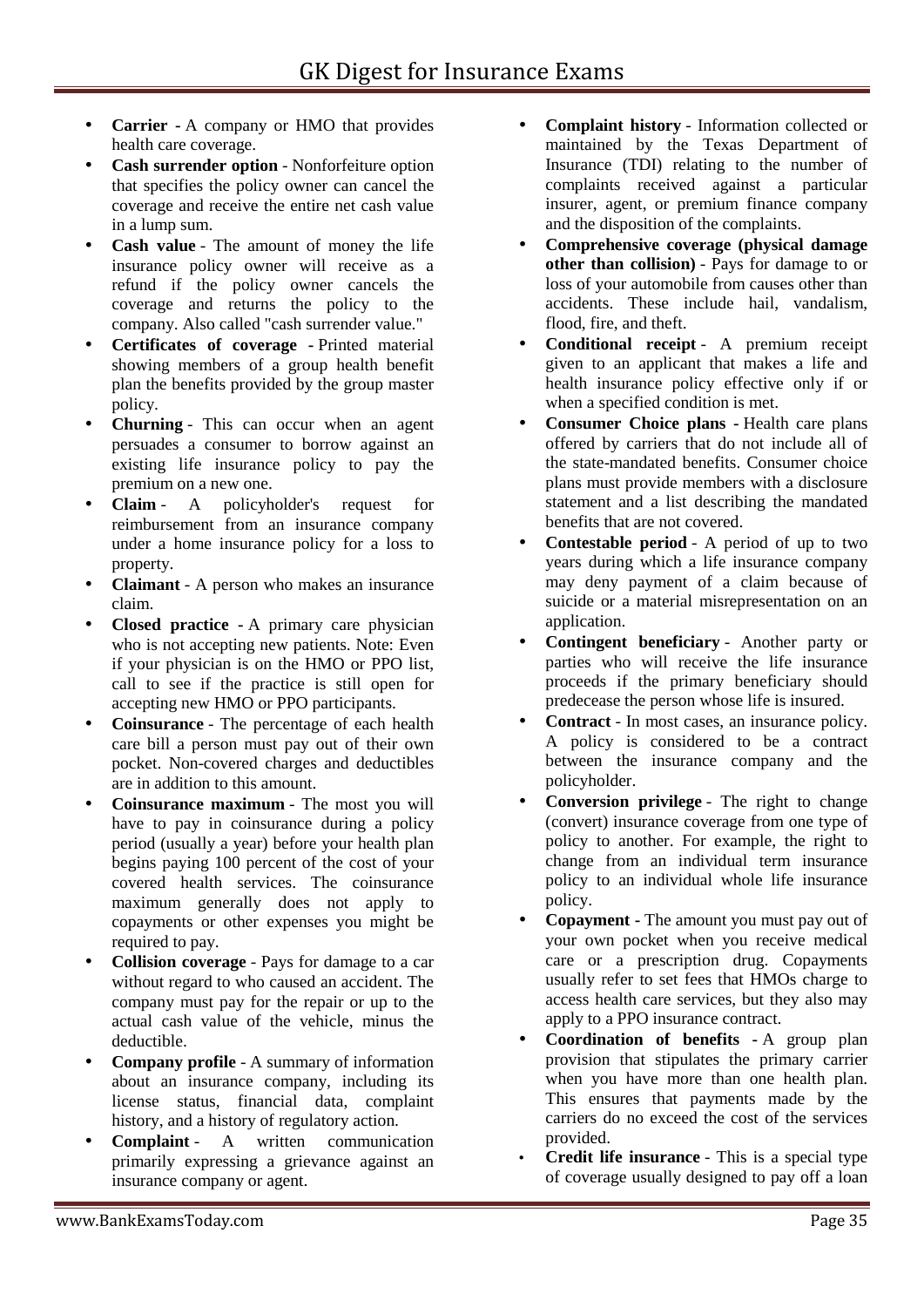or charge account balance if the policyholder dies. Some lenders or sellers may require credit life insurance before they will approve a loan. If credit life is required, the lender or seller cannot require the policyholder to purchase it from them or a particular insurance company. If the policyholder has an existing life policy, the creditor has to accept an assignment of benefits under their existing policy instead of requiring them to purchase a credit life policy. Credit life insurance premium rates for loans of 10 years or less are regulated by TDI, but premium rates for loans that are more than 10 years old are unregulated.

## **D**

- **Death benefit** Amount paid to the beneficiary upon the death of the insured.
- **Declarations page** The page in a policy that shows the name and address of the insurer, the period of time a policy is in force, the amount of the premium, and the amount of coverage.
- **Deductible** The amount the insured must pay in a loss before any payment is due from the company.
- **Deferred annuity** An annuity under which the annuity payment period is scheduled to begin at some future date.
- **Depreciation** Decrease in the value of property over time due to use or wear and tear.
- **Disability benefits -** Insurance company coverage that pays for lost wages when you are unable to work because of an illness or injury.
- **Dread disease policies -** Policies that pay only if you contract the illness specified in the policy. (Also called specified disease policies.)
- $\bullet$   $\mathbf{E}$
- **Earned premium** The portion of a policy premium that has been used to actually buy coverage, or that the insurance company has "earned." For instance, if a policyholder has a six-month policy that was paid for in advance, two months into the policy, there would be two months of earned premium. The remaining four months of premium is "unearned premium."
- **Effective date** The date on which an insurance policy becomes effective.
- **Eligible employee -** An employee who meets the eligibility requirements for coverage in a group plan. To be eligible to join a group plan, you usually must work full-time for at least 30 hours a week. Some group plans may require employees to be a certain pay grade or job classification to be eligible for coverage.
- **Emergency care -** Health care services provided in a hospital emergency facility or comparable facility to evaluate and stabilize sudden and severe medical conditions.
- **Endorsement** A written agreement attached to a policy expanding or limiting the benefits otherwise payable under the policy. Also called a "rider."
- **ERISA plan -** Health plans created under the Employee Retirement and Income Security Act (ERISA) of 1974. These plans are selffunded, which means that claims are paid strictly from employer contributions and employee premiums. ERISA plans are administered by the U.S. Department of Labor. (Also known as a self-funded plan.)
- **Escrow** Money placed in the hands of a third party until specified conditions are met.
- **Evidence of insurability** To qualify for a particular policy at a particular price, companies have the right to ask for information about health and lifestyle. An insurance company will use this information the evidence of insurability - in deciding if your application for insurance is acceptable and at what premium rate.
- **Exclusions or limitations -** Provisions that exclude or limit coverage of certain named diseases, medical conditions, or services, as well as some sicknesses or accidents that occur under specified circumstances.
- **Expiration date** The date on which an insurance policy expires.
- **Extended term insurance option** A policy provision that provides the option of continuing the existing amount of insurance as term insurance for as long a period of time as the contract's cash value will purchase.
- **F**
- Face value The initial amount of death benefit provided by the policy as shown on the face page of the contract. The actual death benefit may be higher or lower depending on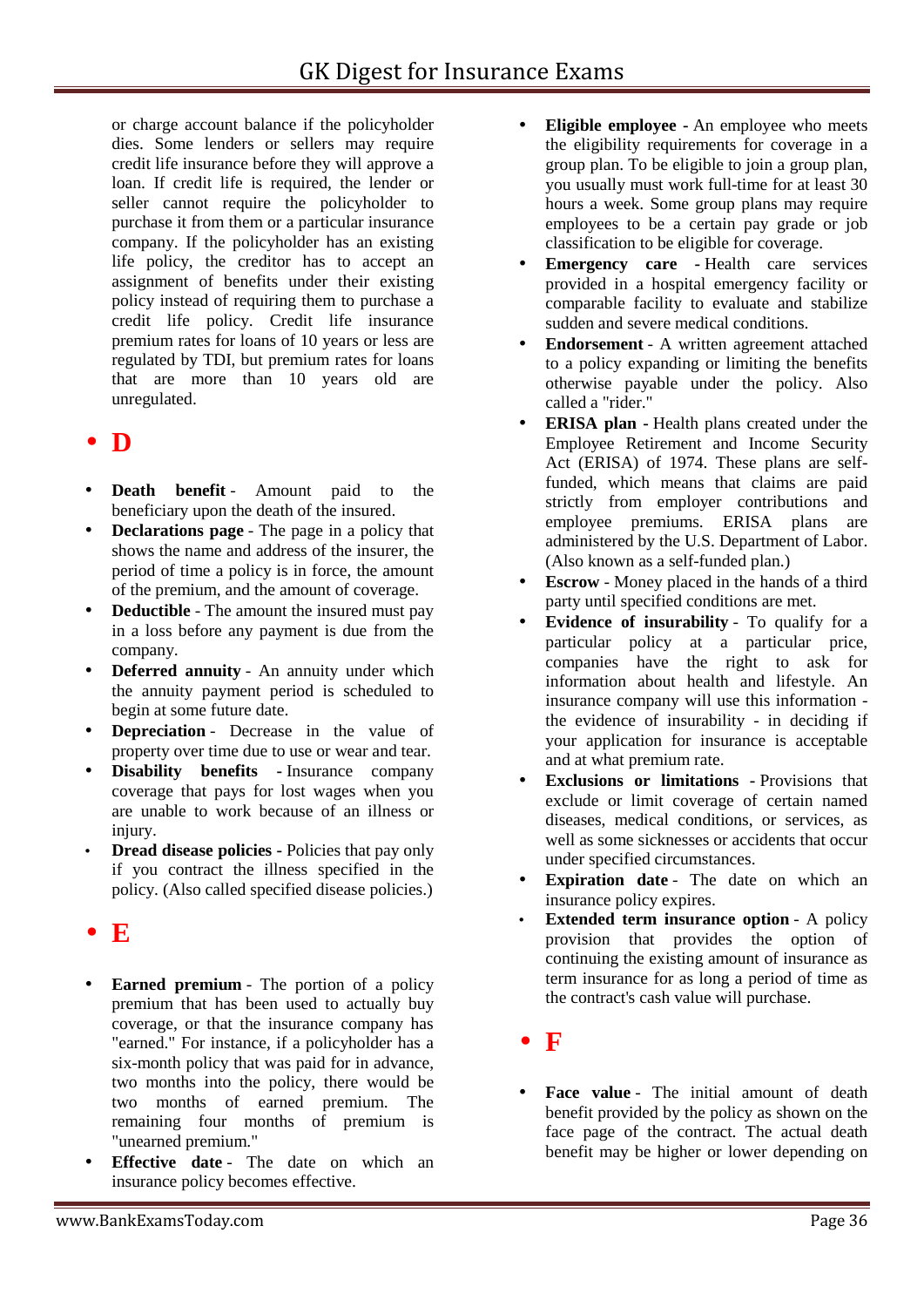the options selected, outstanding policy loans, or premium owed.

- **Fee for service -** A health plan that allows you to go to any physician or provider you choose, but requires that you pay for the services yourself and file claims for reimbursement. (Also known as an indemnity plan.)
- File and Use Residential property rates utilize a system called "file and use." Under this system, insurance companies file their rates with the TDI, but they do not need prior approval to implement new rates. If TDI determines that a company's rates are excessive, the company can be ordered to pay refunds to the policyholders it overcharged. Companies can appeal adverse rate decisions.
- **First-party claim** A claim filed by an insured against his or her own insurance policy.
- **Free examination period** Also known as "10-day free look" or "free look," it is the time period after a life insurance policy or an annuity is delivered during which the policy owner may review it and return it to the company for a full refund of the initial premium. Variable life policies are required to include a "free-look" provision. For other coverage, it is at the company´s option.

## **G**

- **Gap insurance** Insurance that pays the difference between the actual cash value of a vehicle and the amount still to be paid on the loan. Some gap policies may also cover the amount of the deductible.
- **Gatekeeper -** The physician selected by HMO members to serve as their personal doctor and provide all basic medical treatments and any referrals to medical specialists. Gatekeepers are prohibited in PPOs and other indemnity health plans. (Also known as a primary care physician.)
- **Grace period(s)** The time usually 31 days during which a policy remains in force after the premium is due but not paid. The policy lapses as of the day the premium was originally due unless the premium is paid before the end of the 31 days or the insured dies.
- **Grievance procedure -** The required appeal process an HMO provides for you to protest a decision regarding medical necessity or claim

payment. Insurance companies also may have grievance procedures.

- **Group life insurance** This type of life insurance provides coverage to a group of people under one contract. Most group contracts are sold to businesses that want to provide life insurance for their employees. Group life insurance can also be sold to associations to cover their members and to lending institutions to cover the amounts of their debtor loans. Most group policies are for term insurance. Generally, the business will be issued a master policy and each person in the group will receive a certificate of insurance.
- **Group of companies** Several insurance companies under common ownership and often common management.
- **Guaranteed renewable -** Policies that may not be non-renewed or canceled, except in certain cases. An insurer may cancel a guaranteed renewable policy for failure to pay premiums, fraud, or intentional material misrepresentation. It also may cancel your policy if the company formally leaves the individual or group health market.
- **H**
- **Health benefit plan** In most cases, health care services provided to employees by an employer. It can be an indemnity plan or an HMO plan.
- **Health care reimbursement accounts** Although not an insurance benefit, these accounts allow you to set aside pre-tax dollars to pay for medical care or medical costs not covered by your regular health benefit plan.
- **Health maintenance organization (HMO)** Managed care plans that provide health care services to their members through networks of doctors, hospitals, and other health care providers. HMOs are popular alternatives to traditional health care plans offered by insurance companies because they cover a wide variety of services, usually at a lower cost.
- **Home service life** A method of selling and servicing insurance, mostly life and health insurance, and does not identify the type or relative cost of the product that is sold. Some companies that market on a home service basis sell what is known as "industrial life insurance." These are most often low death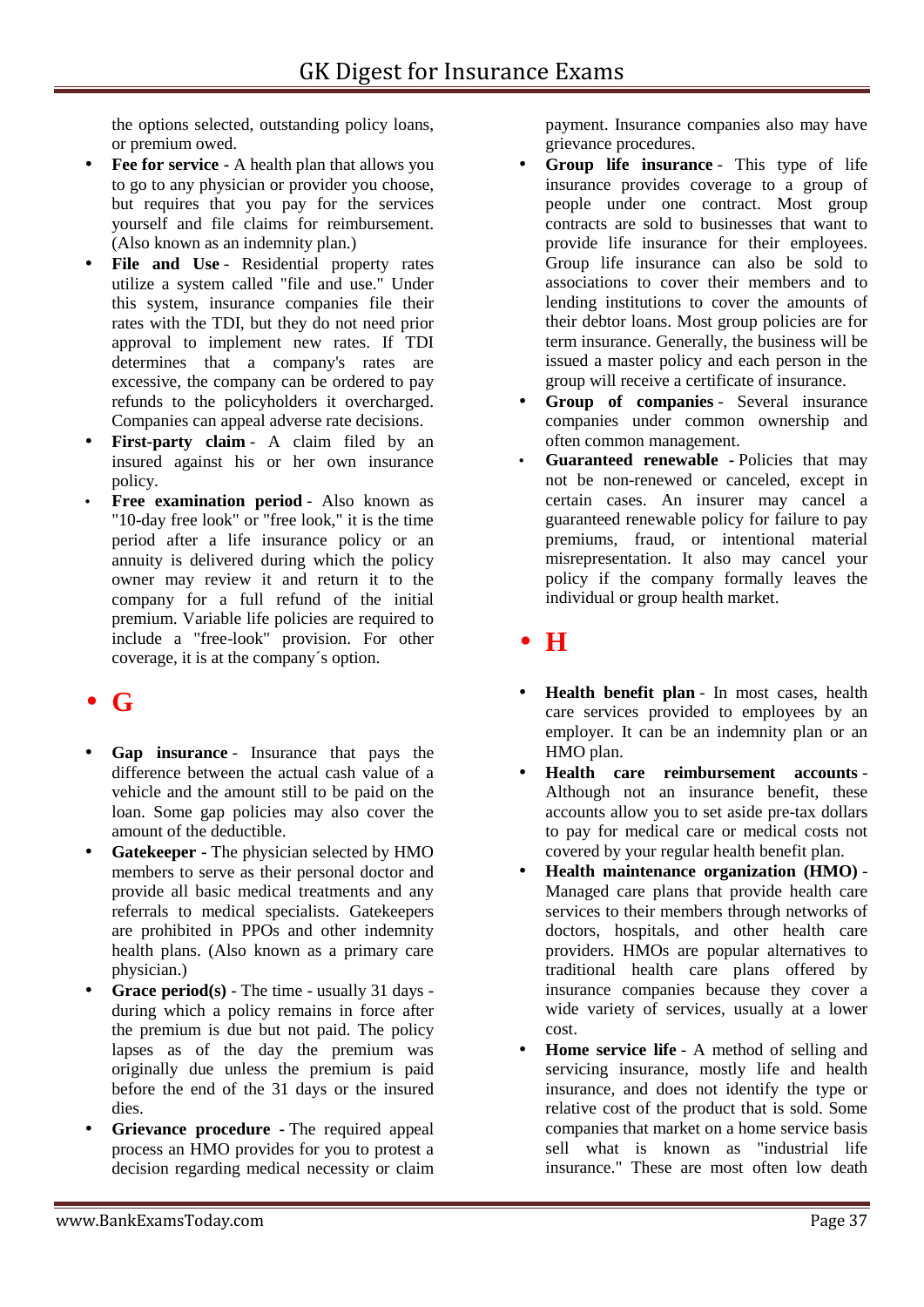benefit policies with face amounts that may vary from \$1,000 to \$5,000 and which accumulate cash values at a very low rate. They are intended primarily to cover the expenses of a last illness and burial. The relative cost of industrial life insurance is extremely high compared to some other cash value policies and term life insurance policies.

- **Hospital confinement policies -** Policies that pay a fixed amount each day you are in the hospital.
- **Hospital-surgical policies -** Insurance policies that cover hospital and surgical services.
- **I**
- **Incontestability** A provision that places a time limit - up to two years - on a life insurance company´s right to deny payment of a claim because of suicide or a material misrepresentation on your application.
- **Indemnity plan -** A health plan that allows you to go to any physician or provider you choose, but requires that you pay for the services yourself and file claims for reimbursement. (Also known as fee-for service.)
- **Independent adjuster** A person who charges a fee to an insurance company to adjust the company´s claim.
- **Independent Review Organization (IRO) -** If your health insurer or HMO declines to pay for health care you believe is medically necessary or appropriate, you may request that it contact TDI and request that an independent group (IRO) review the decision. An IRO review is not required for self-funded ERISA plans. Unless your condition is lifethreatening, you must complete the standard appeal process before requesting an IRO review. IROs are not affiliated with your health plan. The health plan must pay for treatment the IRO determines is necessary.
- **Indexed life insurance** A whole life plan of insurance that provides for the face amount of the policy and, correspondingly, the premium rate, to automatically increase every year based on an increase in the Consumer Price Index (CPI) or another index as defined in the policy.
- **Inflation protection** Automatically adjusts home insurance policy limits to account for

increases in the costs to repair or rebuild a property.

- **Inpatient medical care -** Medical and surgical care usually received in a hospital or skilled nursing home environment.
- **Insurable interest** Any financial interest a person has in the property or person insured. In life insurance, a person´s or party´s interest - financial or emotional - in the continuing life of the insured.
- **Insured** The person or organization covered by an insurance policy.
- **Insurer** The insurance company.
- **Interpleader** This is a procedure when conflicting claims are made on a life insurance policy by two or more people. Using this procedure the insurance company pays the policy proceeds to a court, stating the company cannot determine the correct party to whom the proceeds should be paid.
- **Irrevocable beneficiary** A named beneficiary whose rights to life insurance policy proceeds are vested and whose rights cannot be canceled by the policy owner unless the beneficiary consents.
- **J**
- **Justified complaint** A complaint that exposes an apparent violation of a policy provision, contract provision, rule, or statute; or which indicates a practice or service that a prudent layperson would regard as below customary business or medical standards.
- **K**
- **L**
- **Lapse** The termination of an insurance policy because a renewal premium is not paid by the end of the grace period.
- **Liability** Responsibility to another for one´s negligence that results in injury or damage.
- **Liability insurance** An auto insurance coverage that pays for injuries to the other party and damages to the other vehicle resulting from an accident the policyholder caused. It also pays if the accident was caused by someone covered by the policyholder's policy, including a driver operating the car with their permission.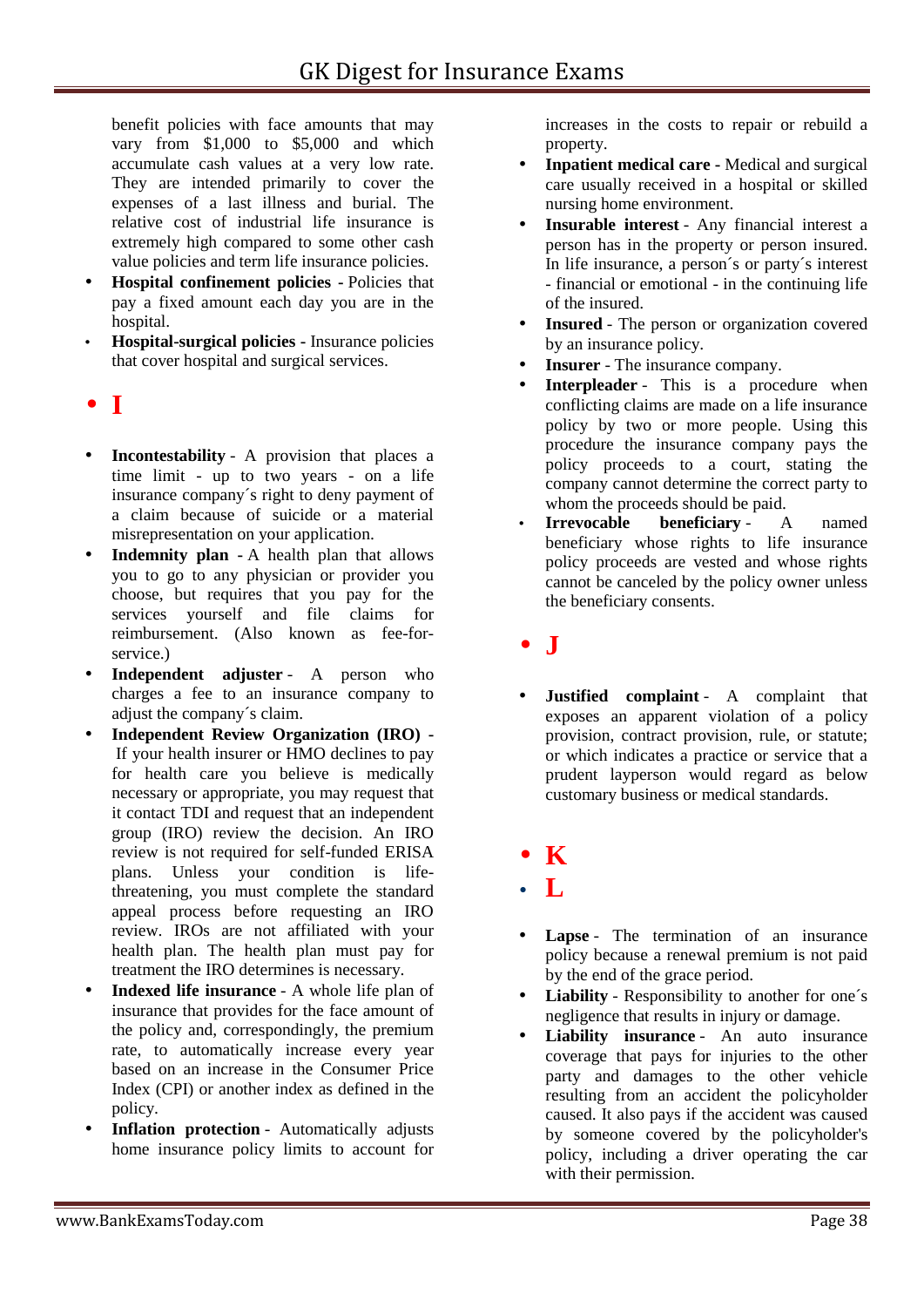- **Liability limits -** The maximum amount your liability policy will pay. Your policy must pay at least \$30,000 for each injured person, up to a total of \$60,000 per accident, and \$25,000 for property damage per accident. This basic coverage is called "30/60/25" coverage.
- **Liability coverage** Covers losses that an insured is legally liable. For homeowners insurance, for example, liability coverage protects the policyholder against financial loss if they are sued and found legally responsible for someone else's injury or property damage.
- **Lifetime maximum -**The total dollar amount a health care plan will pay over a policyholder´s lifetime.
- **Long-term care benefits -** Coverage that provides help for people when they are unable to care for themselves because of prolonged illness or disability. Benefits are triggered by specific findings of "cognitive impairment" or inability to perform certain actions known as "Activities of Daily Living." Benefits can range from help with daily activities while recuperating at home to skilled nursing care provided in a nursing home.
- **Loss** The amount an insurance company pays on a claim.
- **Loss of use** A provision in homeowners and renters insurance policies that reimburses policyholders for the additional costs (housing, food, and other essentials) of having to live elsewhere while the home is being restored following a disaster.
- **Loss history** Refers to the number of insurance claims previously filed by a policyholder. A company will consider loss history when underwriting a new policy or considering a renewal of an existing policy. Companies view loss history as an indication of the likelihood that an insured will file a claim in the future.

## $\bullet$  M

- **Major medical policies** Health care policies that usually cover both hospital stays and physicians´ services in and out of the hospital.
- **Managed health care** A system that organizes physicians, hospitals, and other health care providers into networks with the goal of lowering costs while still providing appropriate medical services. Many managed care systems focus on preventive care and case

management to avoid treating more costly illnesses.

- **Mandated benefits** Health care benefits that state or federal law says must be included in health care plans.
- **Mandated offerings** Health care benefits that must be offered to the employer or organization sponsoring a group policy. The sponsor is not required to include the benefits in its group plan.
- **Market value** The current value of your home, including the price of land.
- **Material misrepresentation** A significant misstatement on an application form. If a company had access to the correct information at the time of application, the company might not have agreed to accept the application.
- **Maximum out-of-pocket expense -** The maximum amount someone covered under a health care plan must pay during a certain period for expenses covered by the plan. Until the maximum is reached, the person covered is required to pay a copayment or a percentage on each claim.
- **Medical payments and personal injury protection** (PIP) - Both auto insurance coverages pay limited medical and funeral expenses if the policyholder, a family member, or a passenger in the car is injured or killed in a motor vehicle accident. PIP also pays lostincome benefits.
- **Medically necessary care -**Health care that results from illness or injury or is otherwise authorized by the health care plan. This term can be defined differently from one health care plan to another.
- **Mortality charge** The cost of the insurance protection element of a universal life policy. This cost is based on the net amount at risk under the policy, the insured´s risk classification at the time of policy purchase, and the insured´s current age.
- **Mortality expenses** The cost of the insurance protection based upon actuarial tables which are based upon the incidence of death, by age, among given groups of people. This cost is based on the amount at risk under the policy, the insured´s risk classification at the time of policy purchase, and the insured´s current age.
- **Multiple employer plans -** Benefit plans that serve employees of more than one employer and are set up under terms of a collective bargaining agreement.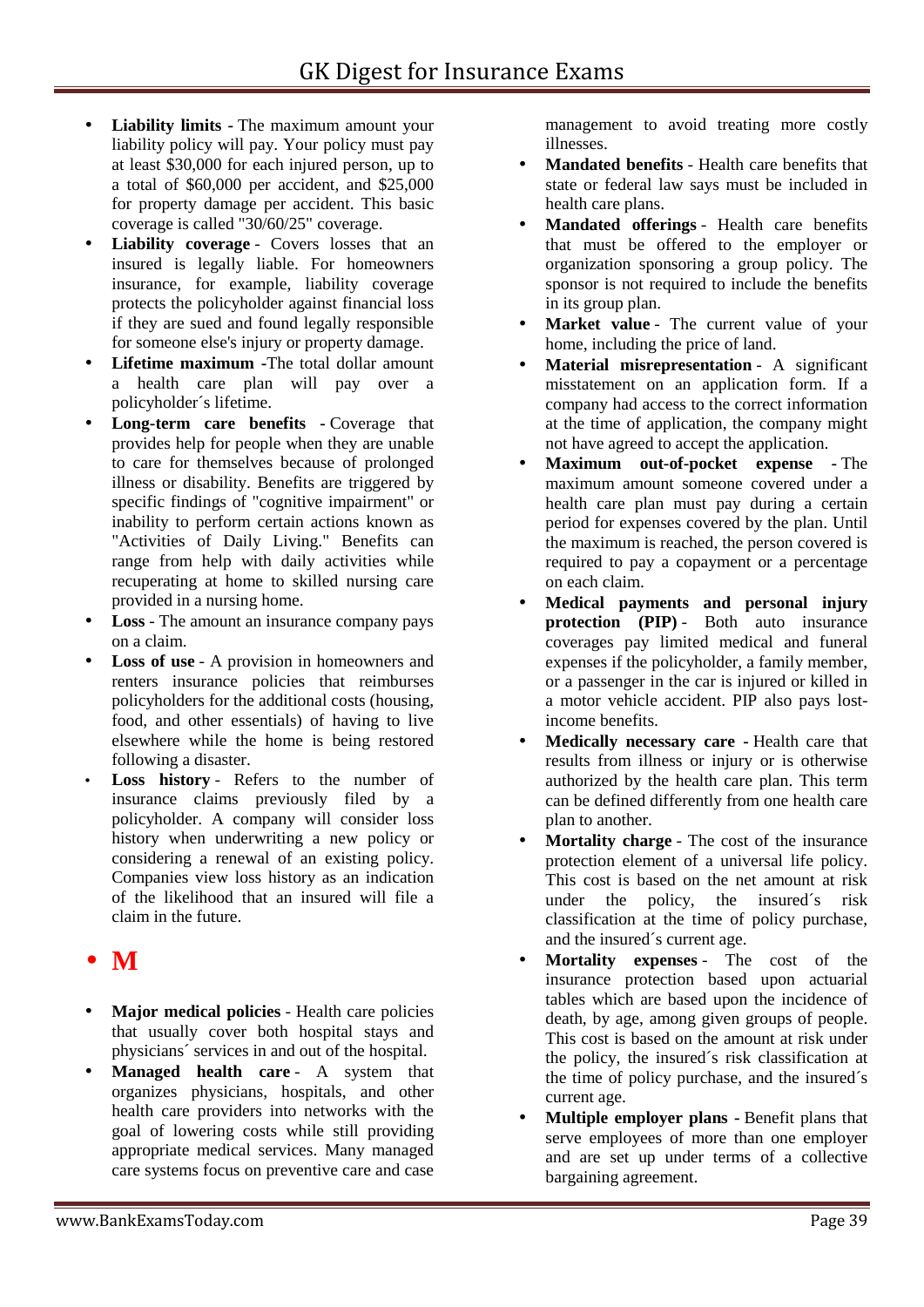**Multiple Employer Welfare Arrangements (MEWAs) -** In general, employee association plans (not set up under a collective bargaining agreement) that provide benefits to employees of more than one employer. If the MEWA assumes all or part of the plan´s insurance risk, it must be licensed by TDI.

## **N**

- **Named driver exclusion** An endorsement to an auto insurance policy that provides that a policy does not cover accidents when a specifically named person is the driver.
- **Named driver policy** An auto insurance policy that doesn't provide coverage for an individual residing in a named insured 's household specifically unless the individual is named on the policy. The term includes an auto insurance policy that has been endorsed to provide coverage only for drivers specifically named on the policy.
- **Network -** All physicians, specialists, hospitals, and other providers who have agreed to provide medical care to HMO members under terms of the contract with the HMO. Insurance contracts with preferred provider benefits also use networks.
- **Non-network providers -** Health care providers and treatment facilities not under contract with the HMO or those that do not have an insurance PPO contract.
- **Non-owners policy** Auto insurance coverage that offers liability, uninsured motorist, and medical payments to a named insured who does not own a vehicle.
- **Nonparticipating policy** A life insurance policy that does not grant the policy owner the right to policy dividends.
- **Non-renewal** A decision by an insurance company not to renew a policy.
- **O**
- **Out-of-area** The area outside the counties or ZIP codes in which an HMO provides regular and preventive coverage.
- **Out-of-network services** -Health care services from providers not in an HMO´s or a PPO´s network. Except in certain situations, HMOs will only pay for care received from within its network. If you're in a PPO plan,

you will have to pay more to receive services outside the PPO´s network.

- **Out-of-pocket maximum** The most you will have to pay during a policy period (usually a year) before you no longer have to pay your share of coinsurance for covered health services. Once you've reached your out-of pocket maximum, your health plan generally pays 100 percent of your health care costs, up to your policy's coverage limit. You are still responsible for paying your premium. Depending on your plan, you also may have to continue paying copayments and some other expenses.
- **Outpatient services Services usually** provided in clinics, physician or provider offices, hospital-based outpatient departments, home health services, ambulatory surgical centers, hospices, and kidney dialysis centers.

## **P**

- **Paid-up** This event occurs when a life insurance policy will not require any further premiums to keep the coverage in force.
- **Paid-up additions** Additional amounts of life insurance purchased using dividends; these insurance amounts require no further premium payments.
- **Peril** A specific risk or cause of loss covered by a property insurance policy, such as a fire, windstorm, flood, or theft. A named-peril policy covers the policyholder only for the risks named in the policy. An all-risk policy covers all causes of loss except those specifically excluded.
- **Personal property** All tangible property (other than land) that is either temporary or movable in some way, such as furniture, jewelry, electronics, etc.
- **Point-of-service (POS) plans -** POS plans allow an HMO to contract with an insurance company to give enrollees the option of receiving services outside the HMO´s network. In Texas, HMOs must contract with an insurance company to offer POS plans.
- **Policy** The contract issued by the insurance company to the insured.
- Policy loan An advance made by a life insurance company to a policy owner. The advance is secured by the cash value of the policy.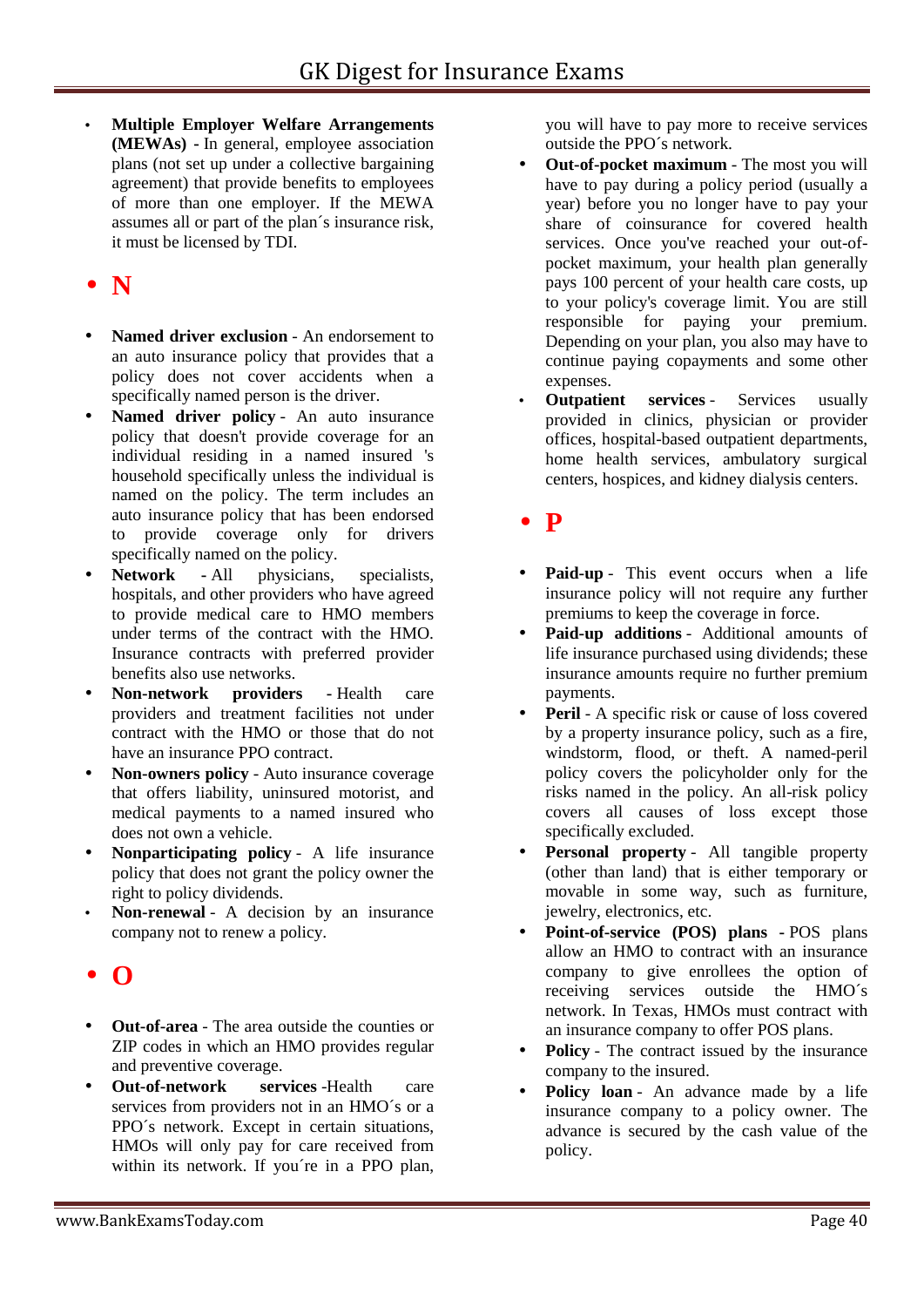- **Policy owner** The person or party who owns an individual insurance policy. This person may be the insured, the beneficiary, or another person. The policy owner usually is the one who pays the premium and is the only person who may make changes to a policy.
- **Policy period** The period a policy is in force, from the beginning or effective date to the expiration date.
- **Precertification -** A requirement that the health care plan must approve, in advance, certain medical procedures. Precertification means the procedure is approved as medically necessary, not approved for payment.
- **Pre-existing condition -** A medical problem or illness you had before applying for health care coverage.
- **Preferred provider organization (PPO) -** A type of plan in which physicians, hospitals, and other providers agree to discount rates for an insurance company. These providers are part of the PPO´s network. Insurance contracts with PPO provisions reimburse at a higher percentage if you use providers in the network. If you go to providers outside the PPO´s network, you will have to pay more for your care.
- **Premium** The amount paid by an insured to an insurance company to obtain or maintain an insurance policy.
- **Premium load** An amount deducted from each life insurance premium payment, which reduces the amount credited to the policy.
- **Preventive care -** Health care services such as routine physical examinations and immunizations that are intended to prevent illnesses before they occur.
- **Primary care physician The physician** selected by HMO members to serve as their personal doctor and provide all basic medical treatments and any referrals to medical specialists. Primary care physicians are prohibited in PPOs and other indemnity health plans. (Also known as a gatekeeper.)
- **Property damage (PD)** Physical damage to property.
- **Provider -** A hospital, pharmacist, registered nurse, organization, institution, or person licensed to provide health care services in Texas. A physician also may be referred to as a provider. The term provider is often used collectively to refer to individual or facilities who provide health services.
- **Provider network -**All the doctors, specialists, hospitals, and other providers who agree to provide medical care to HMO or PPO members under terms of a contract with the HMO or insurance company.
- **Public insurance adjuster** An individual employed by a policyholder to negotiate a claim with the insurance company in exchange for a percentage of the claim settlement. Public insurance adjusters must be licensed by TDI.
- **Q**
- **R**
- **Rated policy** A policy issued at a higher premium to cover a person classified as a greater-than-average risk, usually due to impaired health or a dangerous occupation.
- **Refund** An amount of money returned to the policyholder for overpayment of premium or if the policyholder is due unearned premium.
- **Reinstatement** The process by which a life insurance company puts a policy back in force after it lapsed because of nonpayment of renewal premiums.
- **Renewal** Continuation of a policy after its expiration date.
- **Rental reimbursement coverage** Auto insurance coverage that pays a set daily amount for a rental car if the policyholder's car is being repaired because of damage covered by the auto policy.
- **Renters insurance** A form of property insurance that covers a policyholder's belongings against perils. It also provides personal liability coverage and additional living expenses. Possessions can be covered for their replacement cost or the actual cash value, which includes depreciation.
- **Replacement cost** Insurance coverage that pays the dollar amount needed to replace the structure or damaged personal property without deducting for depreciation but limited by the policy's maximum dollar amount.
- **Rescission** The termination of an insurance contract by the insurer when material misrepresentation has occurred.
- **Residual market** Insurers, such as assigned risk plans and the Texas FAIR Plan, that exist to provide coverage for those who cannot get it in the standard market.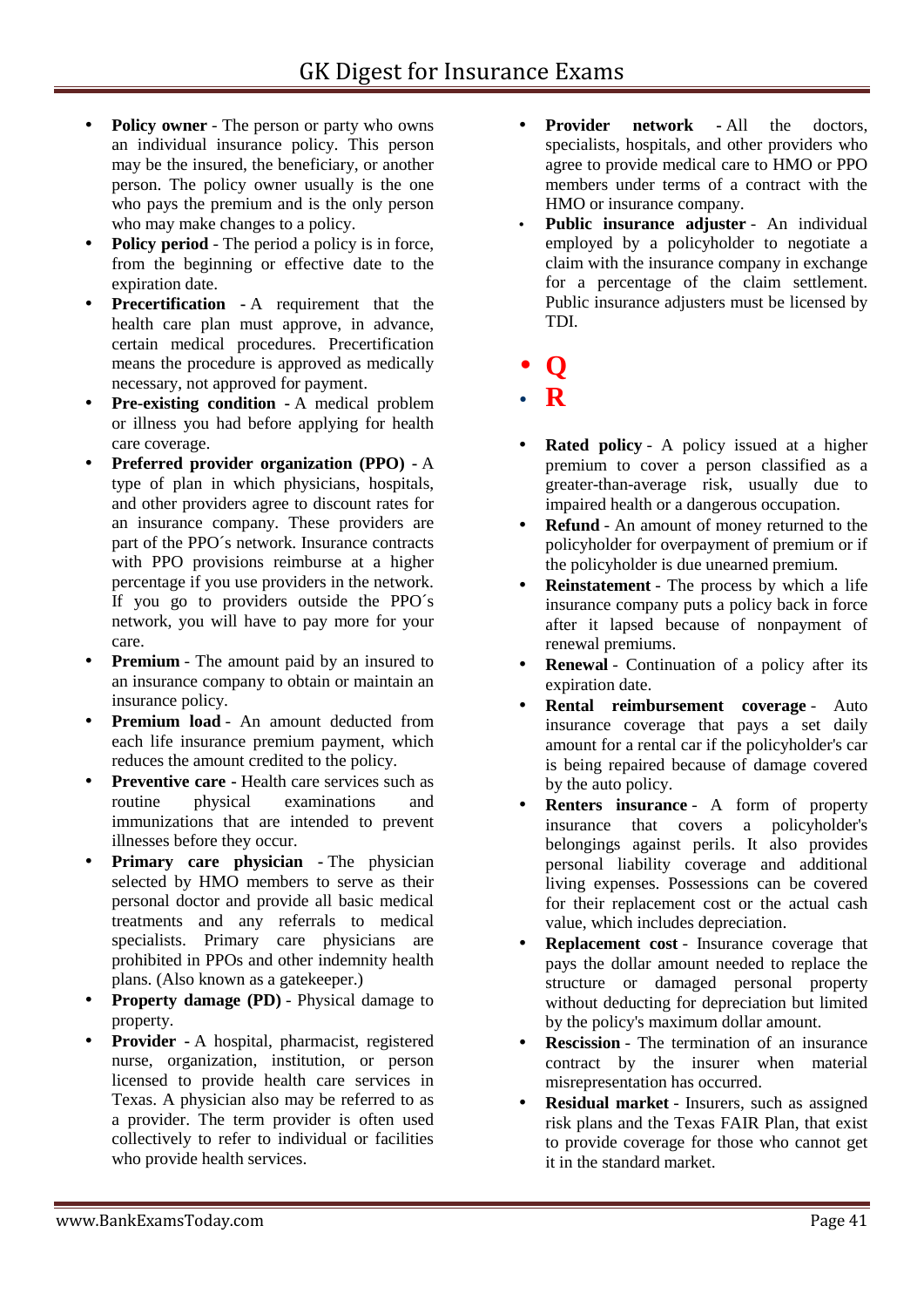- **Return premium** A portion of the premium returned to a policy owner as a result of cancelation, rate adjustment, or a calculation that an advance premium was in excess of the actual premium.
- **Rider** A written agreement attached to the policy expanding or limiting the benefits otherwise payable under the policy. Also called an "endorsement."
- **Rule of 78** This is a method for calculating the amount of unused premium that takes into account the fact that more insurance coverage is required in the early months of the loan, since the payoff of the loan is greater. As the loan is paid off, less coverage is being paid for, so the refund percentage decreases.
- **Rule of anticipation** This is a similar method to "Rule of 78" where the amount of unused premium takes into account the fact that more insurance coverage is required in the early months of the loan, since the payoff of the loan is greater. As the loan is paid off, less coverage is being paid for, so the refund percentage decreases.

## **S**

- **Self-funded plans -** Plans funded strictly from employer contributions and employee premiums. These plans are authorized by the federal Employee Retirement and Income Security Act (ERISA) of 1974 and are regulated by the U.S. Department of Labor. State regulation of these plans is limited. Although an insurance company may be hired to administer the plan, the insurance company assumes no risk. (Also known as ERISA plans.)
- **Service area -** The counties, or portions of counties, where an HMO or PPO provides coverage.
- **Single interest insurance** Insurance coverage for only one of the parties having an insurable interest in that property. For instance, if a policyholder still owes money on their mortgage and they do not have homeowners insurance, the lender may take out a single interest insurance policy to protect its own interest in the property. Single interest insurance protects only the policy owner, not the homeowner.
- **Single-premium whole life policy** A type of limited-payment policy that requires only one premium payment.
- **Skilled nursing care -** Care needed after a serious illness. It is available 24 hours a day from skilled medical personnel such as registered nurses or professional therapists. A doctor orders skilled nursing care as part of a treatment plan.
- **Specified disease policies -** Policies that pay only if you contract the illness specified in the policy. (Also called dread disease policies.)
- **Specified medical limitations -** A dollar limit placed on treatment of certain medical conditions or types of treatment.
- **Staff adjuster** Employee of the insurance company´s claims department.
- **Subrogation** Assignment of rights of recovery from insured.
- **Suicide clause** Life insurance policy wording which specifies that the proceeds of the policy will not be paid if the insured takes his or her own life within a specified period of time after the policy´s date of issue.
- **Surcharge** An extra charge added to a premium by an insurance company. For automobile insurance, a surcharge is usually added if a policyholder has at-fault accidents.
- **Surplus lines** Coverage from out-of-state companies not licensed in Texas but legally eligible to sell insurance on a "surplus lines" basis. Surplus lines companies generally charge more than licensed companies and often offer less coverage.
- **Surrender charges** Charges that are deducted if a life insurance policy or annuity is cashed in (surrendered). These charges also are deducted if the policyholder borrows money on the policy or if the policy lapses for non-payment.
- **T**
- **Texas Health Insurance Pool** The Health Pool provides health insurance to Texans unable to obtain coverage because of their medical history or for certain other reasons.
- **Third-party administrator (TPA)** An organization that performs managerial and clerical functions related to an employee benefit insurance plan by an individual or committee that is not an original party to the benefit plan.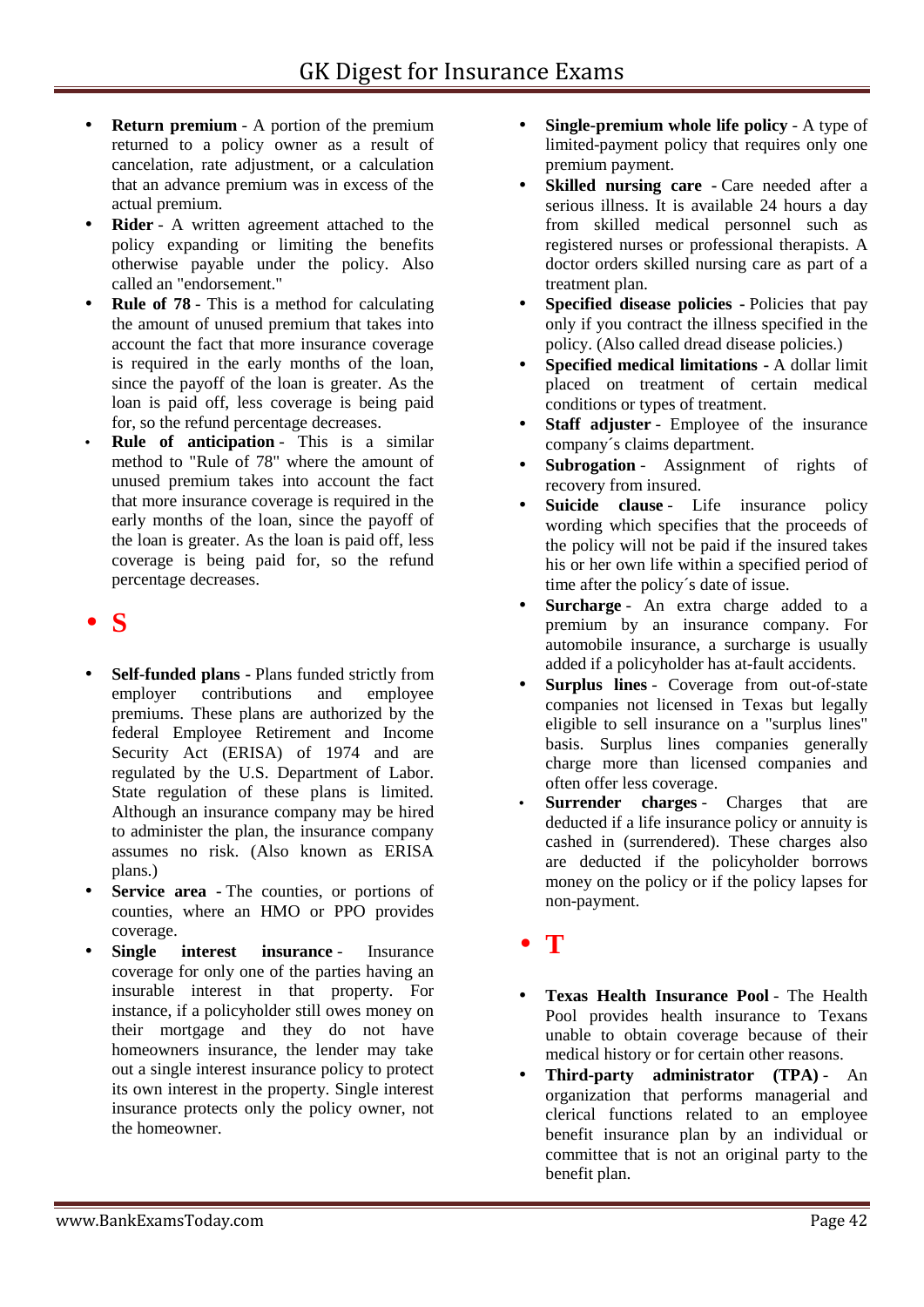- **Third-party claim** A claim filed against another person's insurance policy.
- **Towing and labor coverage** Auto insurance coverage that pays for towing charges when a car can´t be driven. Also pays labor charges, such as changing a flat tire, at the place where the car broke down.

## **U**

- **Underwriter** The person who reviews an application for insurance and decides if the applicant is acceptable and at what premium rate.
- **Underwriting** The process an insurance company uses to decide whether to accept or reject an application for a policy.
- **Unearned premium** The amount of a pre paid premium that has not yet been used to buy coverage. For instance, if a policyholder paid in advance for a six-month premium, but then cancel the policy after two months, the company must refund the remaining four months of "unearned" premium.
- **Uninsured/underinsured motorist (UM/UIM) coverage** - Auto insurance coverage that pays for the policyholder's injuries and property damage caused by a hit and-run driver or a motorist without liability insurance. It will also pay when medical and car repair bills are higher than the other driver´s liability coverage.
- **Universal life insurance** The key characteristic of universal life insurance is flexibility. Within limits, a policyholder can choose the amount of insurance and the premium they want to pay. The policy will stay in force as long as the policy value is sufficient to pay the costs and expenses of the policy. The policy value is "interest-sensitive," which means that it varies in accordance with the general financial climate. Lowering the death benefit and raising the premium will increase the growth rate of your policy. The opposite also is true. Raising the death benefit and lowering the premium will slow the growth of your policy. If insufficient premiums are paid, the policy could lapse without value before the maturity date is reached. (The maturity date is the time your policy ceases and cash surrender value would be payable if the policyholder is still living.) Therefore, it is the policyholder's

responsibility to consistently pay a premium that is high enough to ensure that the policy´s value will be adequate to pay the monthly cost of the policy. The company is required to send an annual report and also to notify the policyholder if they are in danger of losing their policy due to insufficient value.

- **Usual and customary** The charge for medical services that refers to the amount approved by the carrier for payment. These charges may be based on rates usually charged by physicians and providers in your area; rate averages compiled by independent rating services; or rate averages compiled by the insurance company.
- **Utilization review -** The review process aimed at helping HMOs and insurance companies reduce health care costs by avoiding unnecessary care. The review includes evaluating requests for medical treatment and determining, on a case-by-case basis, whether that treatment is necessary.

## **V**

- **Variable annuity** A form of annuity policy under which the amount of each benefit payment is not guaranteed and specified in the policy, but which instead fluctuates according to the earnings of a separate account fund.
- **Variable life insurance** A type of whole life policy in which the death benefit and the cash value fluctuate according to the investment performance of a separate account fund that the policyholder selects. Because the investment account is regulated by the Securities and Exchange Commission, the policyholder must be presented with a prospectus before they purchase a variable life policy.
- **Viatical settlement agreements** Viatical settlements involve the sale of an existing life insurance policy by a viator (person with a life threatening or terminal illness) to a viatical settlement company in return for a cash payment that is a percentage of the policy´s death benefit.

## **W**

 **Whole life insurance** - Whole life insurance policies are one type of cash value insurance. Whole life policies offer protection through a lifetime - that is, for a person´s "whole life." From the day a person buys the policy, they